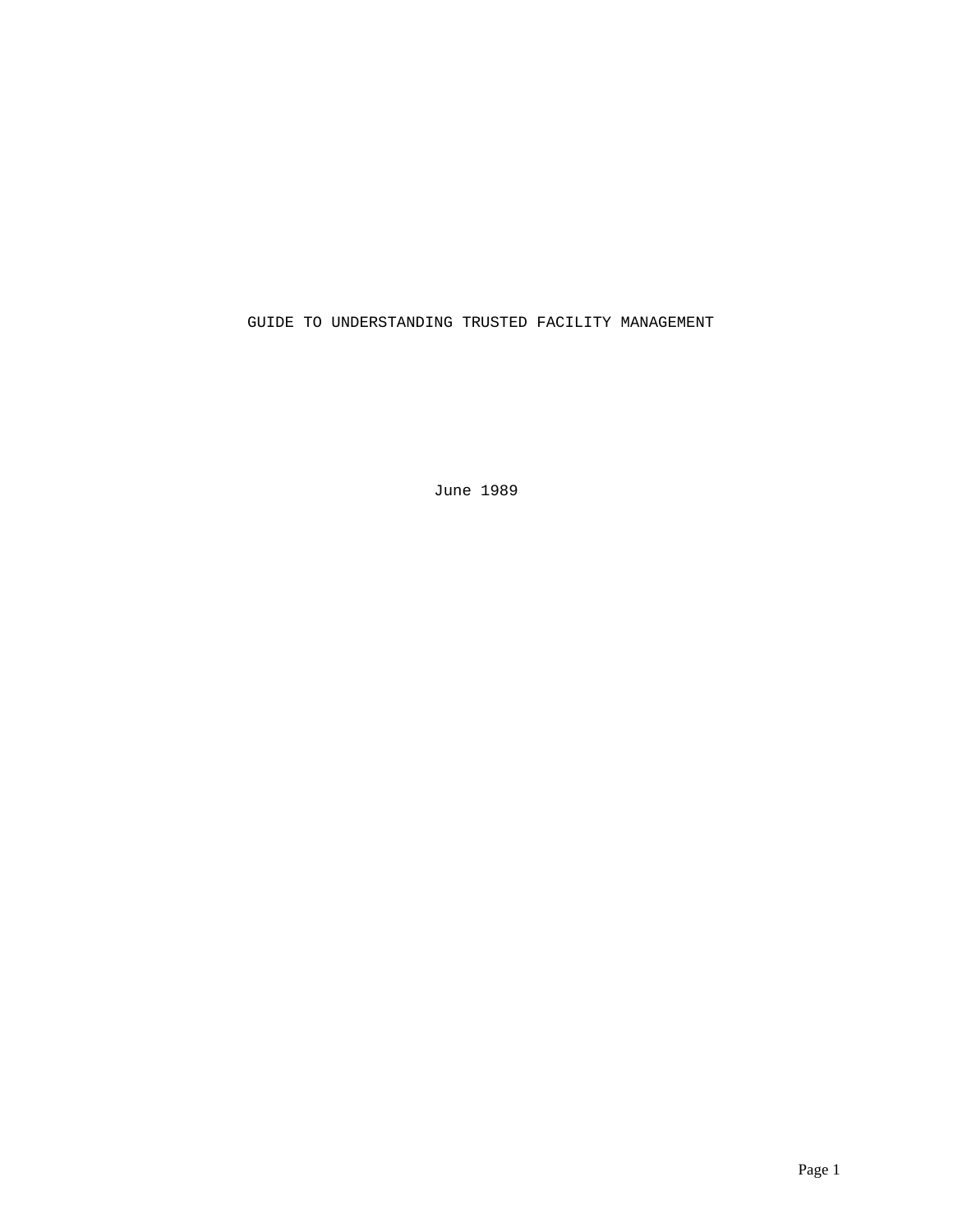# FOREWORD

The National Computer Security Center (NCSC) has established an aggresive program to study and implement computer security technology and to encourage the widespread availability to trusted computer operations. To provide insight into the Trusted Computer Systems Evaluation Criteria (TCSEC) and to assure that each feature of the TCSEC will be discussed in detail and provide the proper interpretation with specific guidance, the NCSC has established a Technical Guideline Program This Technical Guideline Program, and the cooperative business relationship being forged with the computer and telecommunication industries, will result in the fulfillment of our country's computer security requirement. We are determined to meet the challenge of identifying trusted computer guidelines suitable for use in processing all types and classifications of information.

"A Guide to Understanding Trusted Facility Management" is the latest in the series of technical guidelines that are being published by the National Computer Security Center. This technical guideline has been written to help the computer security manufacturers, system evaluators, accreditors, as well as end users understand what procedures, methods, and processes are required for trusted facility management at B2 through A1 classes ofthe TCSEC.

As the Director, National Computer Security Center, I invite your recommendations for revision to this technical guideline. We plan to review this document periodically or when the need arises.

Patrick R. Gallagher Jr. 15 August 1989 Director National Computer Security Center

\_\_\_\_\_\_\_\_\_\_\_\_\_\_\_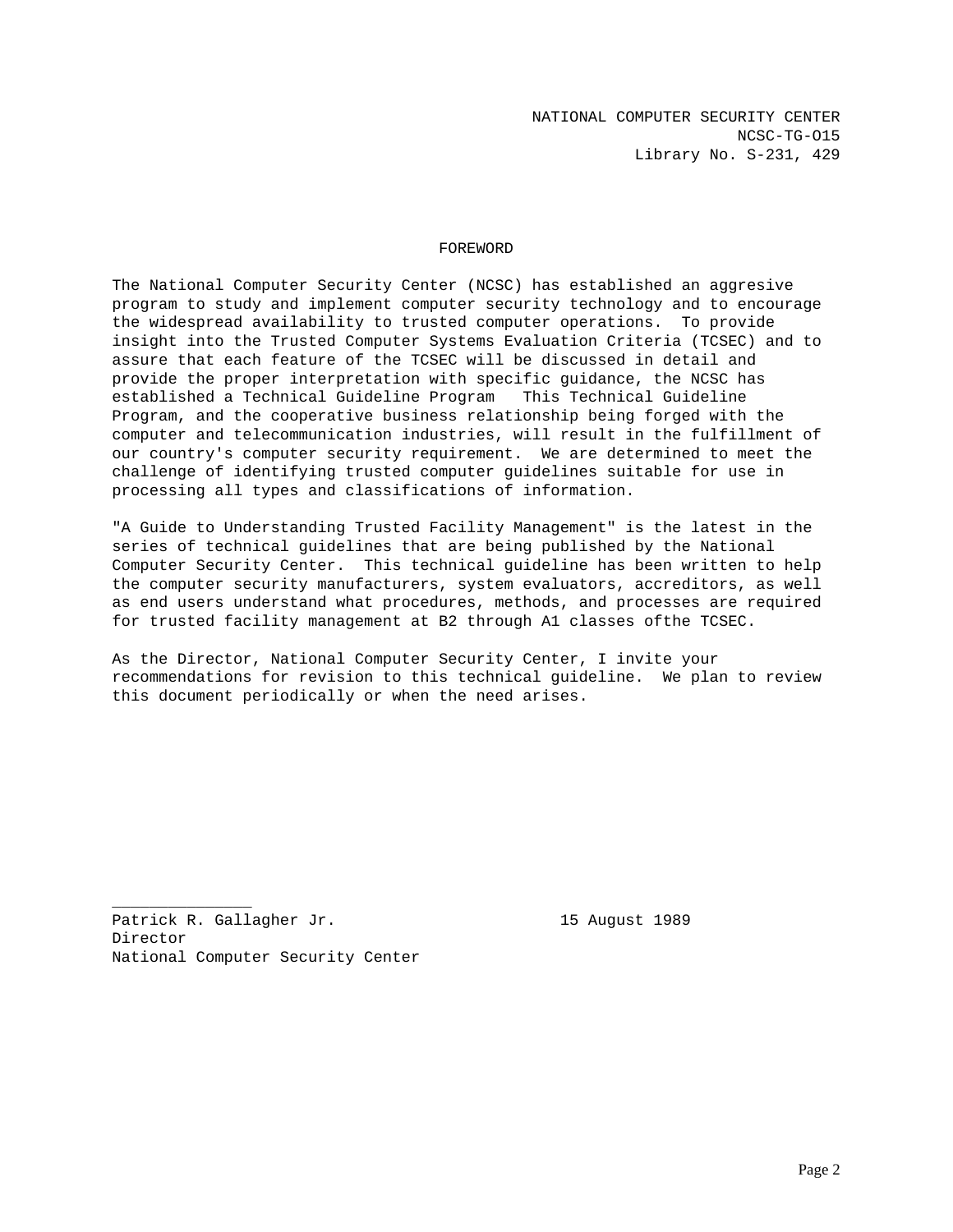# ACKNOWLEDGEMENTS

Special recognition for their contributions to this document are extended to Info Systems Technology, Inc., and to Dr. Virgil D. Gligor of the University of Maryland as primary author of this document, and to Ms. Valerie A. Maurer and MAJ James P. Gordon (U S Army) as Project Managers for the production and preparation of this guideline.

Acknowledgment is given to the many computer vendor representatives, and members of the National Computer Security Center (NCSC) community, who enthusiastically gave of their time and technical expertise in reviewing the guideline and providing valuable comments and suggestions. Special thanks is given to Ms. Carol Lane, Mr. Leon Howell and Mr. Douglas Hardie for their invaluable assistance and guidance in this effort.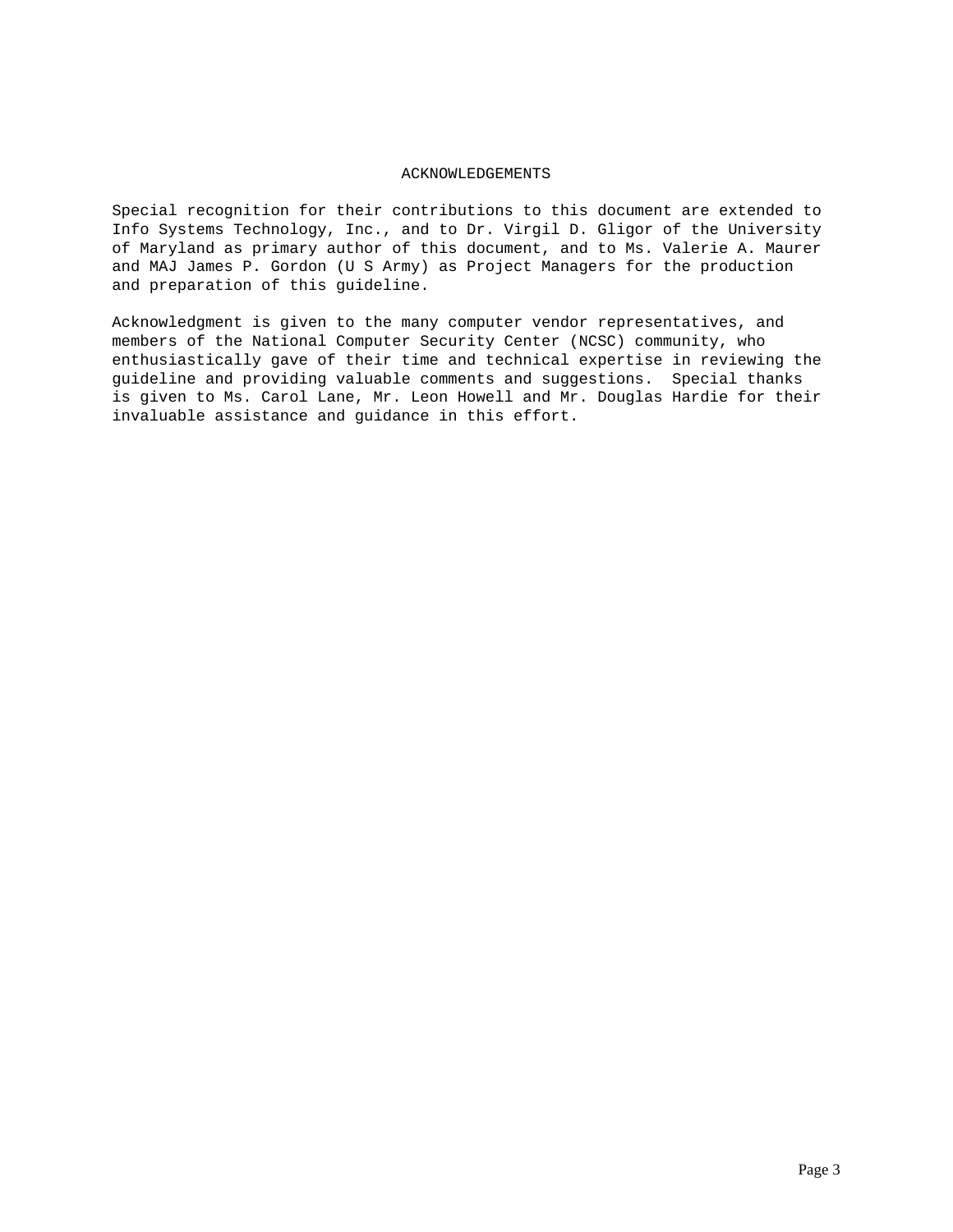# PREFACE

This guideline contains information derived from the requirements of the TCSEC prefaced by the word "shall", and recommendations derived from good practices prefaced by the word "should" when conducting trusted facility management. The recommendations in this document are also not to be construed as supplementary requirements to the TCSEC. The TCSEC is the only metric against which systems are to be evaluated.

Throughout this guideline there will be examples, illustrations, or citations of administrative roles and operations that have been used in trusted facility management. The use of these examples, illustrations, and citations does not mean that they contain the only acceptable procedures, methods, or processes. The selection of these examples is based solely on their availability in the computer security literature. Examples in this document are not to be construed as the only implementations that will satisfy the TCSEC requirements or intended to single out any particular operating system to highlight weaknesses and shortfalls, but merely to provide clarification. The examples are suggestions of appropriate implementations.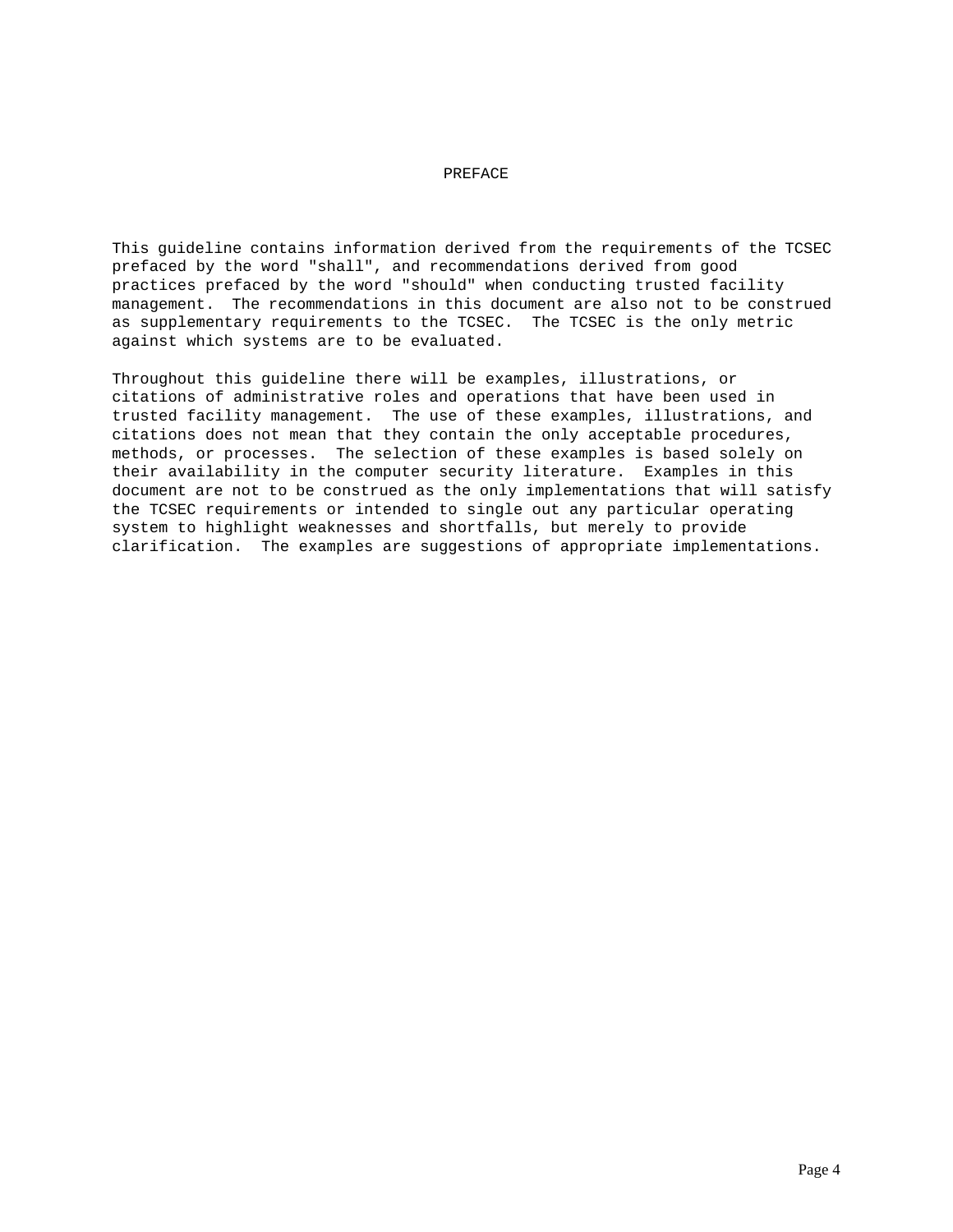# TABLE OF CONTENTS

| FOREWORD<br>ACKNOWLEDGMENTS<br>PREFACE                 |        |  |  |
|--------------------------------------------------------|--------|--|--|
| 1. INTRODUCTION                                        | 1      |  |  |
| 1.1. PURPOSE                                           | 1      |  |  |
| 1.2. SCOPE                                             |        |  |  |
| 1.3. CONTROL OBJECTIVES                                | 3      |  |  |
| 2. SECURITY ADMINISTRATION - THE PROBLEM               | 4      |  |  |
| 3. TCSEC REQUIREMENTS FOR TRUSTED FACILITY MANAGEMENT5 |        |  |  |
| 3.1. REQUIREMENTS FOR SECURITY CLASS B2                | 5      |  |  |
| 3.1.1. Security Policy                                 | 5      |  |  |
| 3.1.2. Accountability                                  | 5      |  |  |
| 3.1.3. Operational Assurance                           | 5      |  |  |
| 3.1.3.1. System Architecture                           | 5      |  |  |
| 3.1.3.2. Trusted Facility Management                   | 6      |  |  |
| 3.1.4. Life-Cycle Assurance                            | 6      |  |  |
| 3.1.4.1. Security Testing                              | 6      |  |  |
| 3.1.4.2. Design Specification and Verification         | 6      |  |  |
| 3.1.4.3. Configuration Management                      | 7      |  |  |
| 3.1.5. Documentation                                   | 7      |  |  |
| 3.1.5.1. Trusted Facility Manual                       | 7      |  |  |
| 3.1.5.2. Test Documentation                            | 8      |  |  |
| 3.1.5.3. Design Documentation                          | 8      |  |  |
| 3.2. REQUIREMENTS FOR SECURITY CLASS B3                | 9      |  |  |
| 3.2.1. Security Policy                                 | 9      |  |  |
| 3.2.2. Accountability                                  | 9      |  |  |
| 3.2.3. Operational Assurance                           | 9      |  |  |
| 3.2.3.1. System Architecture                           | 9      |  |  |
| 3.2.3.2. Trusted Facility Management                   | 9      |  |  |
| 3.2.3.3. Trusted Recovery                              | 11     |  |  |
| 3.2.4. Life-Cycle Assurance                            | 11     |  |  |
| 3.2.4.1. Security Testing                              | 11     |  |  |
| 3.2.4.2. Design Specification and Verification         | $11\,$ |  |  |
| Configuration Management<br>3.2.4.3.                   | 11     |  |  |
| 3.2.5.<br>Documentation                                | 11     |  |  |
| 3.2.5.1.<br>Trusted Facility Manual                    | 11     |  |  |
| 3.2.5.2.<br>Test Documentation                         | 11     |  |  |
| 3.2.5.3.<br>Design Documentation                       | 11     |  |  |
| REQUIREMENTS OF SECURITY CLASS A1<br>3.3.              | 12     |  |  |
| Additional Life-Cycle Assurance Requirements<br>3.3.1. | 12     |  |  |
| Configuration Management<br>3.3.1.1.                   | 12     |  |  |
| Trusted Distribution<br>3.3.1.2.                       | 12     |  |  |
| 4.<br>SATISFYING THE TCSEC REQUIREMENTS                | 13     |  |  |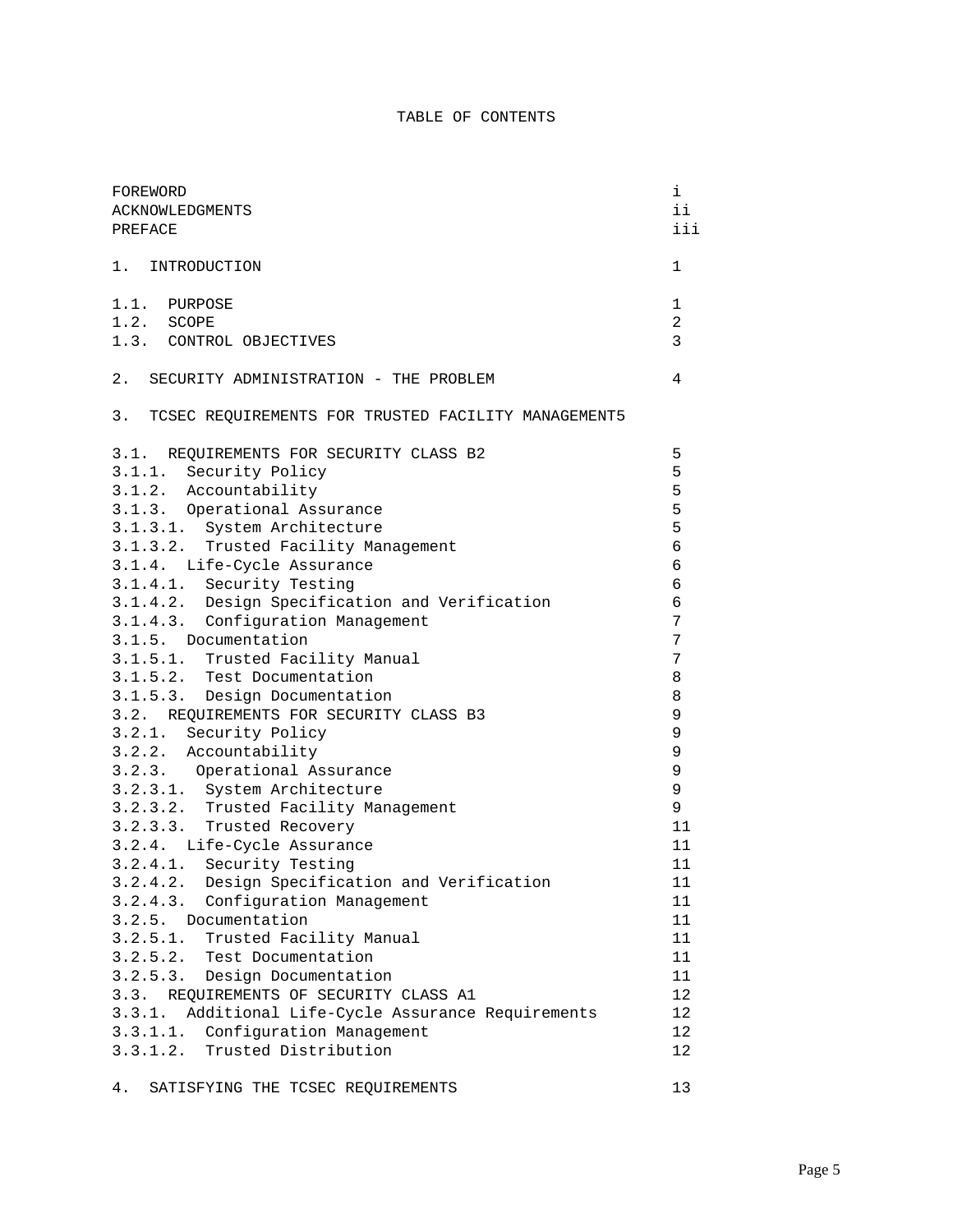| 4.1. SEPARATION OF ADMINISTRATOR AND OPERATOR         | 13 |  |  |
|-------------------------------------------------------|----|--|--|
| 4.1.1. Security-Relevant Functions of the System      |    |  |  |
| Administrator                                         | 16 |  |  |
| 4.1.2. Security-Relevant Functions of the Operator    | 17 |  |  |
| 4.2. SEPARATION OF SECURITY AND NONSECURITY-RELEVANT  |    |  |  |
| FUNCTIONS                                             | 17 |  |  |
| 4.3. IMPACT OF OTHER TCSEC REQUIREMENTS               | 19 |  |  |
| 5. SEPARATION OF OPERATOR'S AND ADMINISTRATOR'S ROLES | 21 |  |  |
| 5.1. FUNCTIONS OF THE SECURITY ADMINISTRATOR          | 24 |  |  |
| 5.2. FUNCTIONS OF THE SECURE OPERATOR                 | 30 |  |  |
| 5.3. FUNCTIONS OF THE ACCOUNT ADMINISTRATOR           | 31 |  |  |
| 5.4. FUNCTIONS OF THE AUDITOR                         | 32 |  |  |
| 5.5. FUNCTIONS OF THE OPERATOR                        | 36 |  |  |
| 5.6. FUNCTIONS OF THE SYSTEM PROGRAMMER               | 37 |  |  |
| 5.7. OTHER ROLES                                      | 38 |  |  |
| 5.8. RELATIONSHIP AMONG ADMINISTRATIVE ROLES          | 39 |  |  |
| 6. IMPACT OF OTHER TCSEC REOUIREMENTS                 | 42 |  |  |
| 6.1. SECURITY POLICY                                  |    |  |  |
| 6.2. ACCOUNTABILITY                                   |    |  |  |
| 6.3. ASSURANCE                                        | 44 |  |  |
| 6.3.1. Operational Assurance                          | 44 |  |  |
| 6.3.2. Life-Cycle Assurance                           |    |  |  |
| 6.4. DOCUMENTATION                                    | 46 |  |  |
| GLOSSARY                                              | 47 |  |  |
| <b>REFERENCES</b>                                     |    |  |  |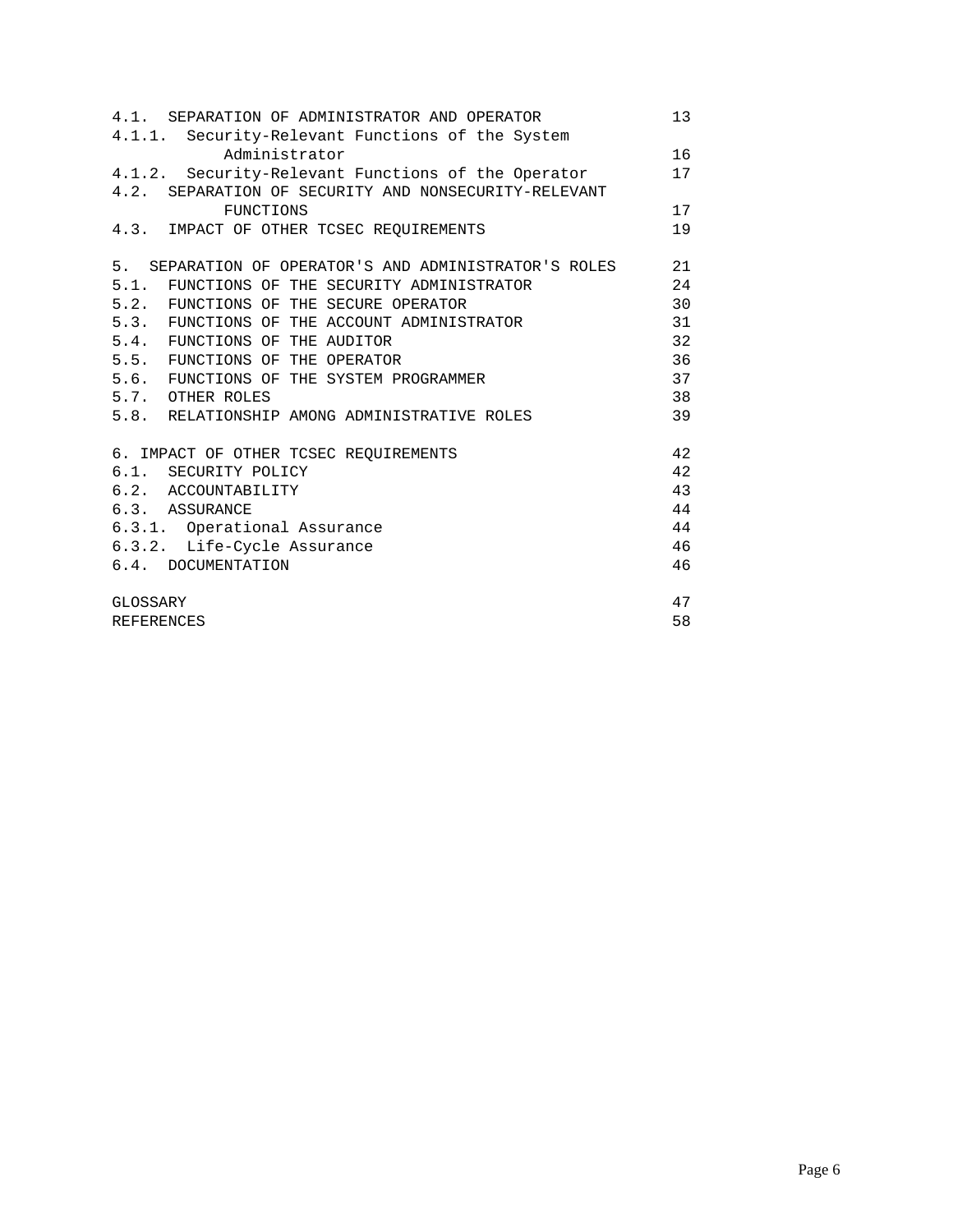# LIST OF FIGURES

|  | Figure 1. Required Class B2 Separation of Functions,<br>Privileges, and Databases                                         | 16 |
|--|---------------------------------------------------------------------------------------------------------------------------|----|
|  | Figure 2. Required Class B2 and Class B3 Separation<br>of Functions, Privileges, and Databases of<br>Administrative Roles | 19 |
|  | Figure 3. Recommended Separation of Functions, Privileges, and<br>Databases of Administrative Roles                       | 23 |
|  | Figure 4. Relationships Among Administrative Roles                                                                        | 41 |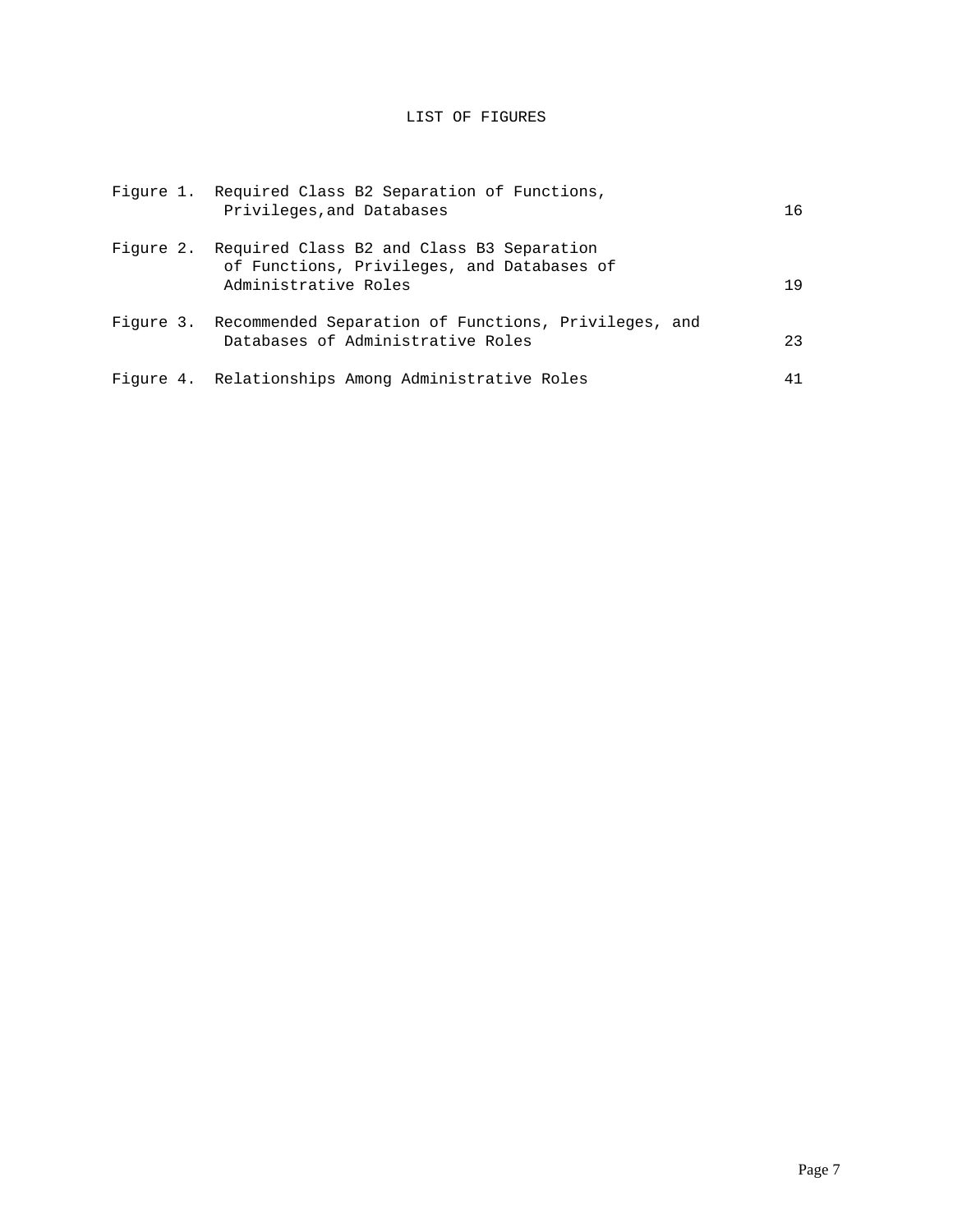### 1. INTRODUCTION

The principal goal of the National Computer Security Center is to encourage the widespread availability of trusted computer systems. In support of that goal a metric was created, the DoD Trusted Computer System Evaluation Criteria (TCSEC), against which computer systems could be evaluated for security. The TCSEC was originally published on 15 August 1983 as CSC-STD-001-83. In December 1985 the DoD adopted it, with a few changes, as a DoD Standard, DoD 5200.28-STD. DoD Directive 5200.28, "Security Requirements for Automated Information Systems (AISs)", has been written, among other reasons, to require the Department of Defense Trusted Computer System Evaluation Criteria be used throughout the DoD. The TCSEC is the standard used for evaluating the effectiveness of security controls built into AISs. The TCSEC is divided into four divisions: D, C, B, and A, ordered in a hierarchical manner with the highest division (A) being reserved for systems providing the best available level of assurance. Within divisions C , B, and A, there are subdivisions known as classes, which are also ordered in a hierarchical manner to represent different levels of security.

## 1.1. PURPOSE

An important assurance requirement of the TCSEC, which appears in all classes from B2 to A1, is trusted facility management. This refers to the administrative procedures, roles, functions (e.g., commands, programs, interfaces), privileges and databases that are used for secure system configuration, administration and operation.

The objective of trusted facility management is to support security and accountability policies throughout a system's operation. To accomplish this goal, two key requirements are the separation between Administrator and Operator functions, in class B2, and between securityrelevant and nonsecurity-relevant functions of System Administrators, in class B3. This separation of administrative and operator functions, and securityrelevant and nonsecurity-relevant functions of System Administrators, also applies to class A1. These separations help ensure that security-adverse effects of human error, misdeed, and system failure do not affect administrative functions and data.

The purpose of "A Guide to Understanding Trusted Facility Management" is to provide guidance to manufacturers on how to incorporate functions of trusted facility management into their systems; to system evaluators and accreditors on how to evaluate the design and implementation of trusted facility management functions; and to end users on how to use these functions effectively, e.g., on how to avoid common pitfalls of system management.

# 1.2. SCOPE

The guidelines for trusted facility management presented herein refer to the separation of administrative functions, interfaces, and procedures of an important assurance requirement of classes B2 through A1 of the TCSEC. This guideline is intended to present the issues involved in the design of trusted facility management.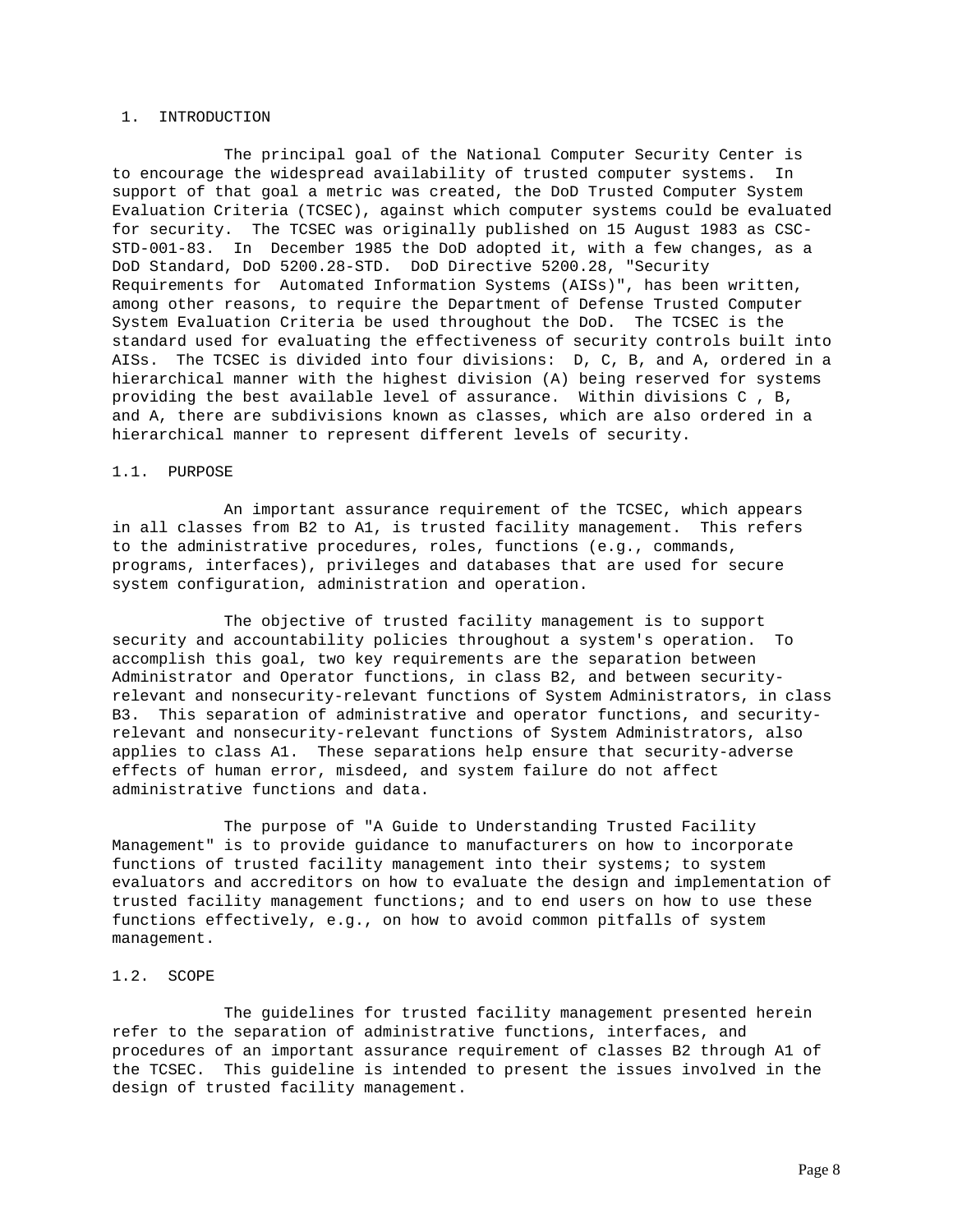This guideline contains five.additional sections. Section 2 contains a brief overview of the inherent vulnerabilities of administrative roles. Section 3 presents TCSEC requirements that affect the design and implementation of trusted facility management functions, and includes recommendations corresponding to each evaluation class. Section 4 reviews the major requirements of trusted facility management as stated in the TCSEC. Section 5 presents the separation between Administrator's and Operator's functions and the possible partitioning of the security-relevant functions of the Administrator and Operator into separate roles, functions and databases. Section 6 discusses the impact of the other TCSEC requirements on trusted facility management, including design and modeling alternatives for trusted facility management.

Not addressed herein are personnel security measures, physical security of the automated information system equipment, and other administrative measures external to the AIS. The evaluation of these measures is beyond the scope of TCSEC-based evaluations [12, p.87]. These guidelines apply to computer systems, processing environments, and products built or modified with the intention of satisfying the TCSEC requirements. Note that this document contains suggestions and recommendations derived from TCSEC objectives but which are not required by the TCSEC. Additional recommendations are made, which are derived from the stated objectives of the TCSEC.

# 1.3. CONTROL OBJECTIVES

Trusted facility management is one of the areas of operational assurance. As such, the trusted facility management is an aspect of the objective, "assurance." The assurance objective provided in the TCSEC is:

"Systems that are used to process classified or other sensitive information must be designed to guarantee correct and accurate interpretation of the security policy and must not distort the intent of that policy. Assurance must be provided that correct implementation and operation of the policy exists throughout the system's life cycle."

This objective affects trusted facility management in two important ways. First, administrative roles of the system are the key components that help to ensure the enforcement of the system security policy, and thus, their function must support the intent of that policy. Second, the administrative roles must satisfy the life-cycle assurance requirements of correct implementation and operation.

# 2. SECURITY ADMINISTRATION - THE PROBLEM

Weaknesses of trusted facility management are role specific and common to all administrative roles. Careful examination of both common administrative roles and role-specific weaknesses is important for both system designers and administrators because exposure to some of these weaknesses can be reduced or eliminated by specific designs or by administrative procedure external to the system in use. The distinction between the two types of weaknesses is also useful for the strengthening of mechanisms and procedures supporting different roles selectively.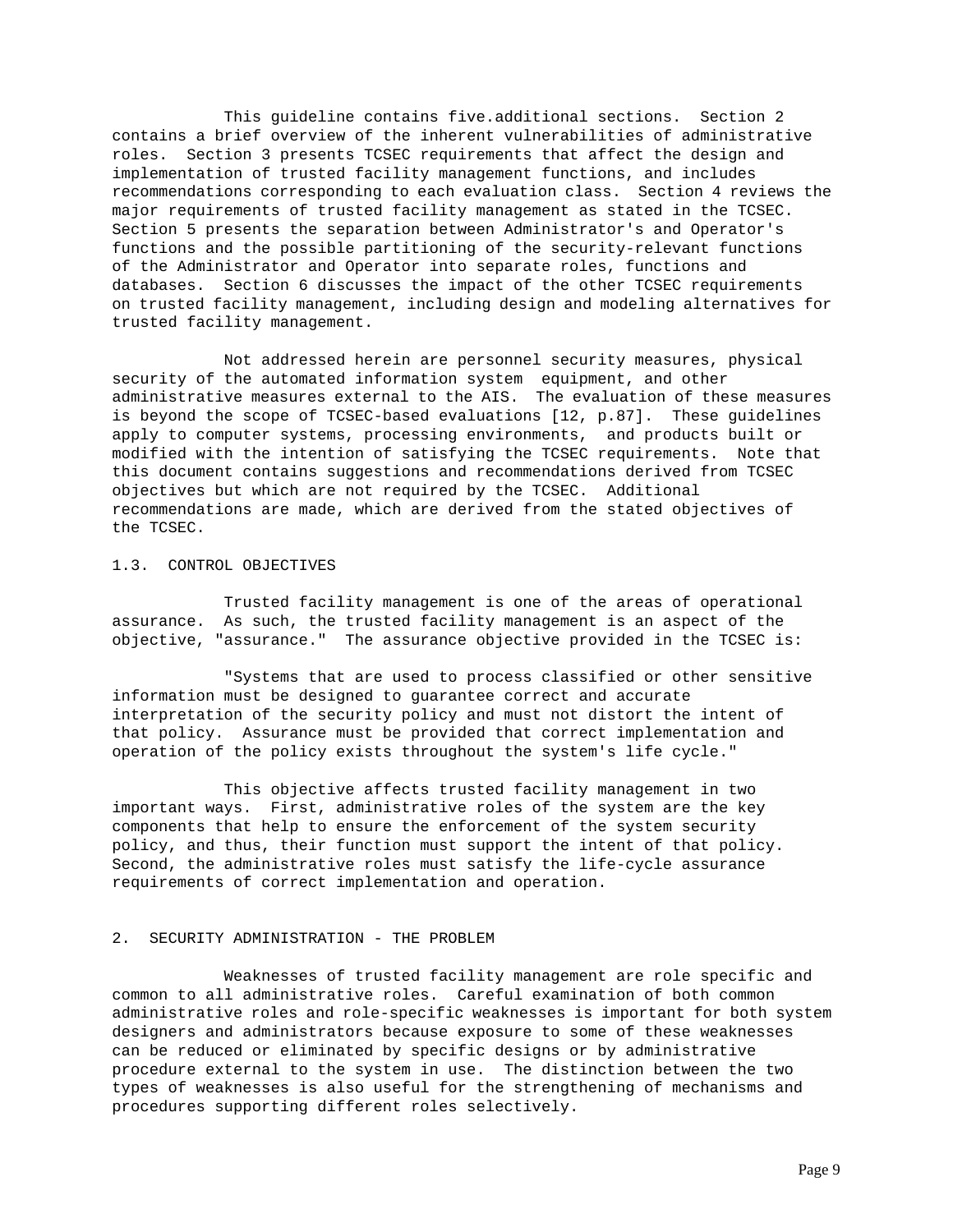The weaknesses discussed below are generic in the sense that they are not specific to any particular system or design. Careful analysis should be performed in designing and implementing specific systems to identify specific additional weaknesses and their required countermeasures. Design, implementation, and use of auto\*mated tools for analyzing specific system weaknesses are useful, but still a research subject [1].

Three types of weaknesses affect all administrative roles to various degrees:

(1) unauthorized modification of hardware and software system configuration Unauthorized changes of system configuration, including both hardware and software changes, can take place during all phases of a system life-cycle.

(2) penetration of a specific administrative role. Penetration of administrative roles by non-administrative users, or by unauthorized administrative users, is usually made possible by flawed, or weak, mechanisms for identification and authentication, TCB protection, or role separation.

(3) misuse of administrative authority. This can arise from careless or deliberate misuse of administrative authority. Misuse of authority can cause both TCB and user security violations, and therefore can lead to extensive damage.

3. TCSEC REQUIREMENTS FOR TRUSTED FACILITY MANAGEMENT

In the TCSEC, n requirements for Trusted Facility Management are for security classes B2 through A1. Classes C1 through B1 have no Trusted Facility Management requirements.

3.1. REQUIREMENTS FOR SECURITY CLASS B2

3.1.1. Security Policy

No Additional Requirements.

3.1.2. Accountability

All identification and authentication requirements of class B2, including trusted path, shall apply to the administrative users individually.

All actions of administrative users shall be auditable in accordance with the B2 audit requirements.

3.1.3. Operational Assurance

3.1.3.1. System Architecture

The TCB programs and data structures implementing administrative functions: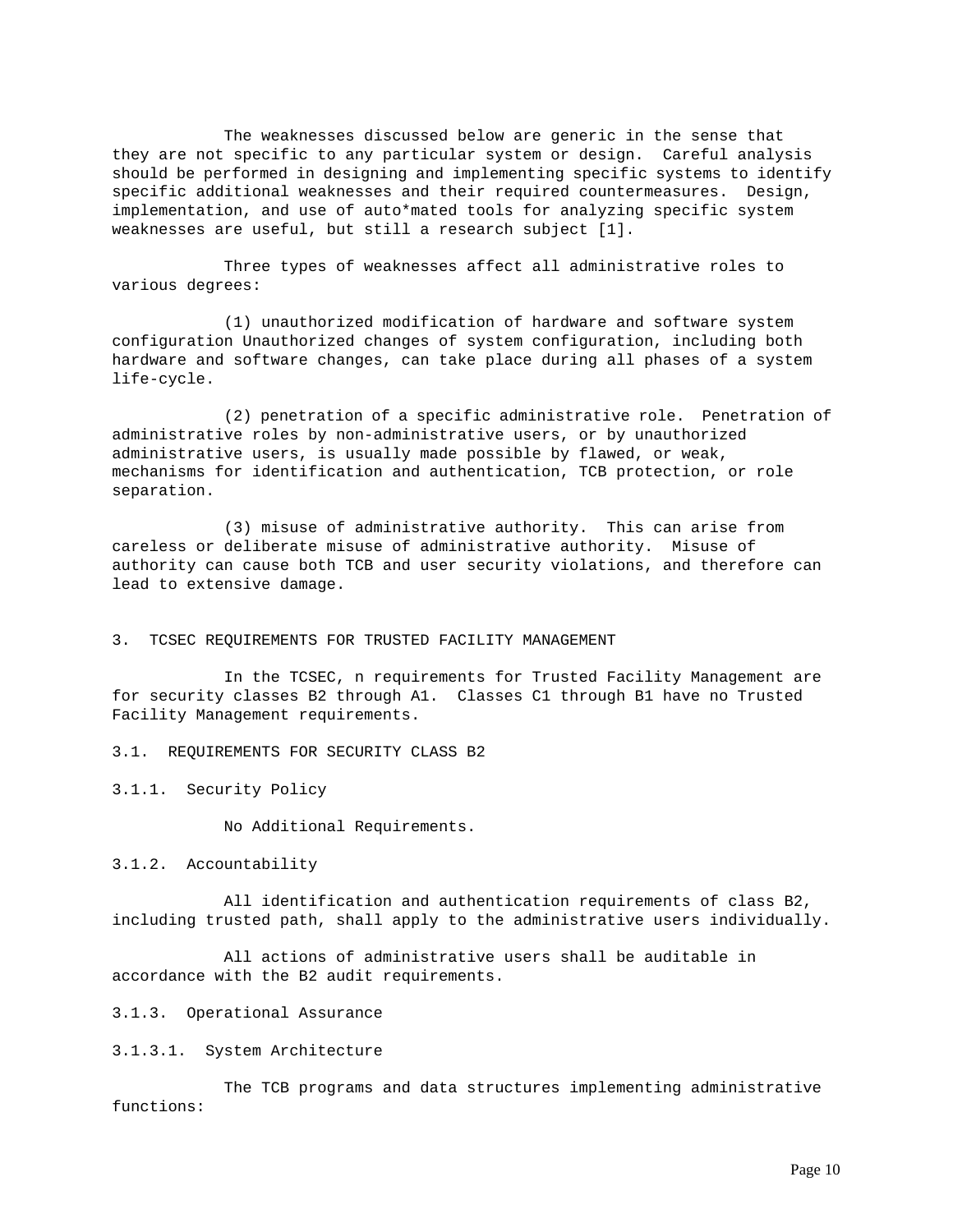- \* must satisfy the modularity requirements of class B2;
- \* must satisfy the least privilege principle;

\* must use logically distinct storage objects with separate attributes (e.g., files, segments).

The interfaces of the administrative roles implemented by the TCB must be completely defined, and all the elements of the TCB implementing the administrative roles must be identified.

3.1.3.2. Trusted Facility Management

The TCB shall support separate Operator and Administrator functions. The Administrator's functions include those of:

- \* the Security Administrator
- \* System Programmer
- \* the Auditor

\* the Account Administrator (whenever this role is defined to be security-relevant).

These functions must be separated from those of the Secure Operator. While the Administrator's functions may be combined into one function, we recommend they be separated as described in section 5. The remaining functions include only the nonsecurity-relevant functions.

3.1.4. Life-Cycle Assurance

3.1.4.1. Security Testing

All security testing requirements of class B2 apply to the TCB functions and interfaces implementing administrative roles as stated.

3.1.4.2. Design Specification and Verification

Recommendation:

-Descriptive Top-Level Specifications (DTLSs) of the TCB functions and interfaces implementing administrative roles must be maintained that completely and accurately describe these functions and interfaces in terms of exceptions, error messages, and effects.

-A formal security and integrity model of trusted facility management should be used to define the separation of administrative roles, functions, privileges and databases.

3.1.4.3. Configuration Management

All configuration management requirements of class B2 apply to the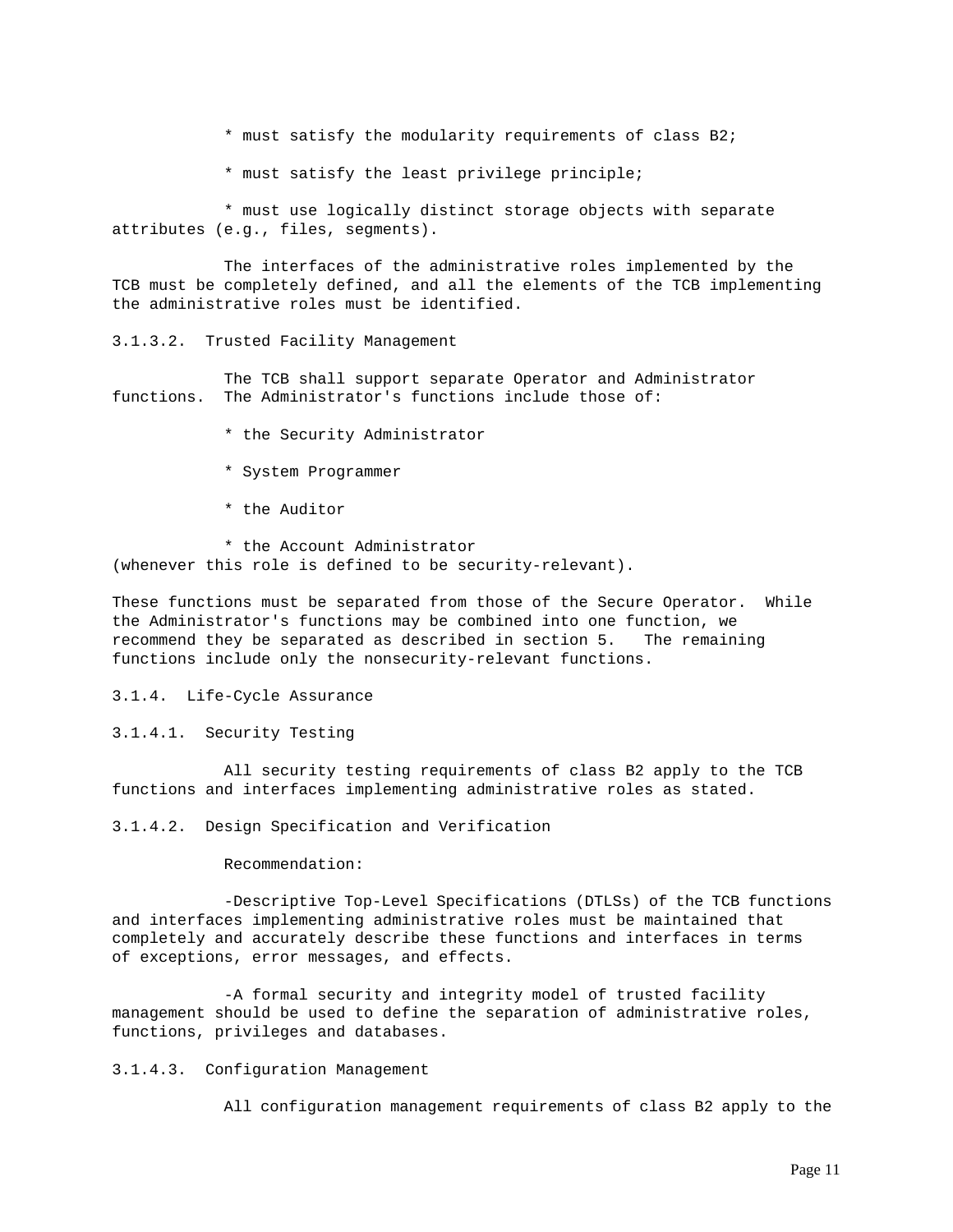TCB functions and interfaces implementing administrative roles as stated.

3.1.5. Documentation

3.1.5.1. Trusted Facility Manual

A manual shall be available that provides the following:

\* be addressed to the ADP system administrator shall present cautions about functions and privileges that should be controlled when running a secure facility.

\* give procedures examining and maintaining the audit files.

\* give the detailed audit record structure for each type of audit event.

\* describe the operator and administrator functions related to security, to include changing the security characteristics of a user.

\* provide guidelines on the consistent and effective use of the protection features of the system.

\* explain how the protection features of the system interact.

\* show how to securely generate a new TCB.

\* provide guidelines on facility procedures, warinings, and privileges that need to be controlled in order to operate the facility in a secure manner.

\* identify the TCB modules that contain the reference validation mechanism.

\* describe the procedures for secure generation of a new TCB from source after modification of any modules in the TCB.

3.1.5.2. Test Documentation

All test documentation requirements of class B2, except those for covert channel testing, apply to the TCB functions and interfaces implementing administrative roles as stated.

3.1.5.3. Design Documentation

Documentation shall be available that provides a description of:

\* Interfaces between the TCB modules implementing functions of the administrative roles;

\* Specific TCB protection mechanisms used for the separation of administrative roles;

\* Descriptions of the TCB modules implementing functions and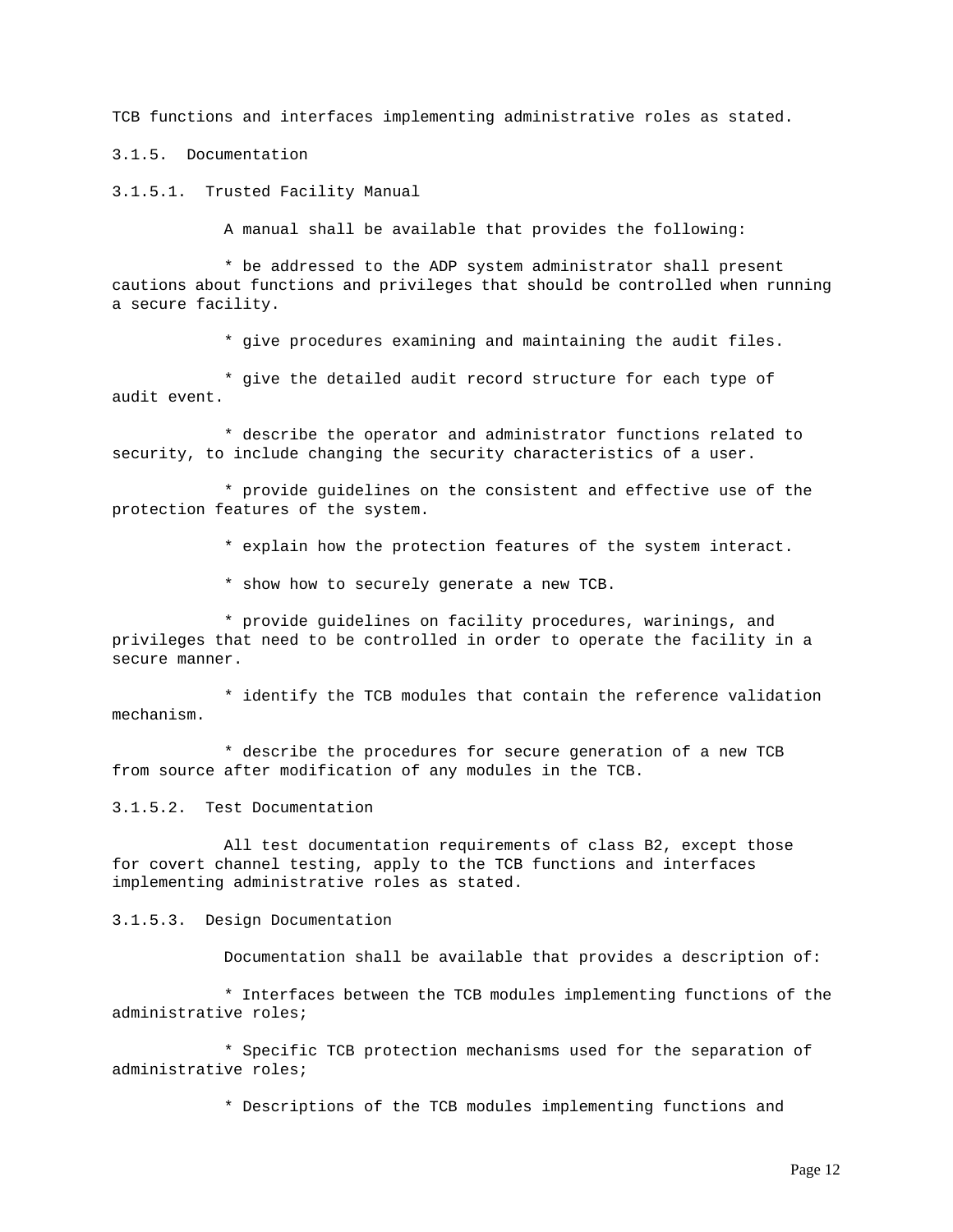interfaces of the administrative roles;

\* How the least privilege principle is supported by the functions and interfaces of the TCB implementing administrative roles;

\* How the actions of the administrative roles are audited.

Recommendation:

-A formal description of the security and integrity policy model used to define the separation of administrative roles should be available and proven to be sufficient to enforce the claimed separation.

3.2. REQUIREMENTS FOR SECURITY CLASS B3

All the requirements of Class B2 are included at this level. The additional class B3 requirements are listed below.

3.2.1. Security Policy

No Additional Requirements.

3.2.2. Accountability

The trusted-path requirements of class B3 apply to administrative users.

The additional audit requirements of class B3 apply to the administrative users.

3.2.3. Operational Assurance

3.2.3.1. System Architecture

The additional TCB structuring requirements of class B3 (i.e., significant use of abstraction, information hiding, and layering) apply to the functions and interfaces of the TCB implementing administrative roles.

3.2.3.2. Trusted Facility Management

The security-relevant administrative functions (i.e., those of the Security Administrator, System Programmer, Auditor and the Secure Operator's roles defined above) must be separated from the nonsecurity-relevant administrative functions.

The security-relevant administrative functions must be limited to those that are essential to performing the security roles effectively.

All actions of security personnel (Secure Administrator and Secure Operator) must be audited.

Recommendations:

- The functions of security administration and personnel should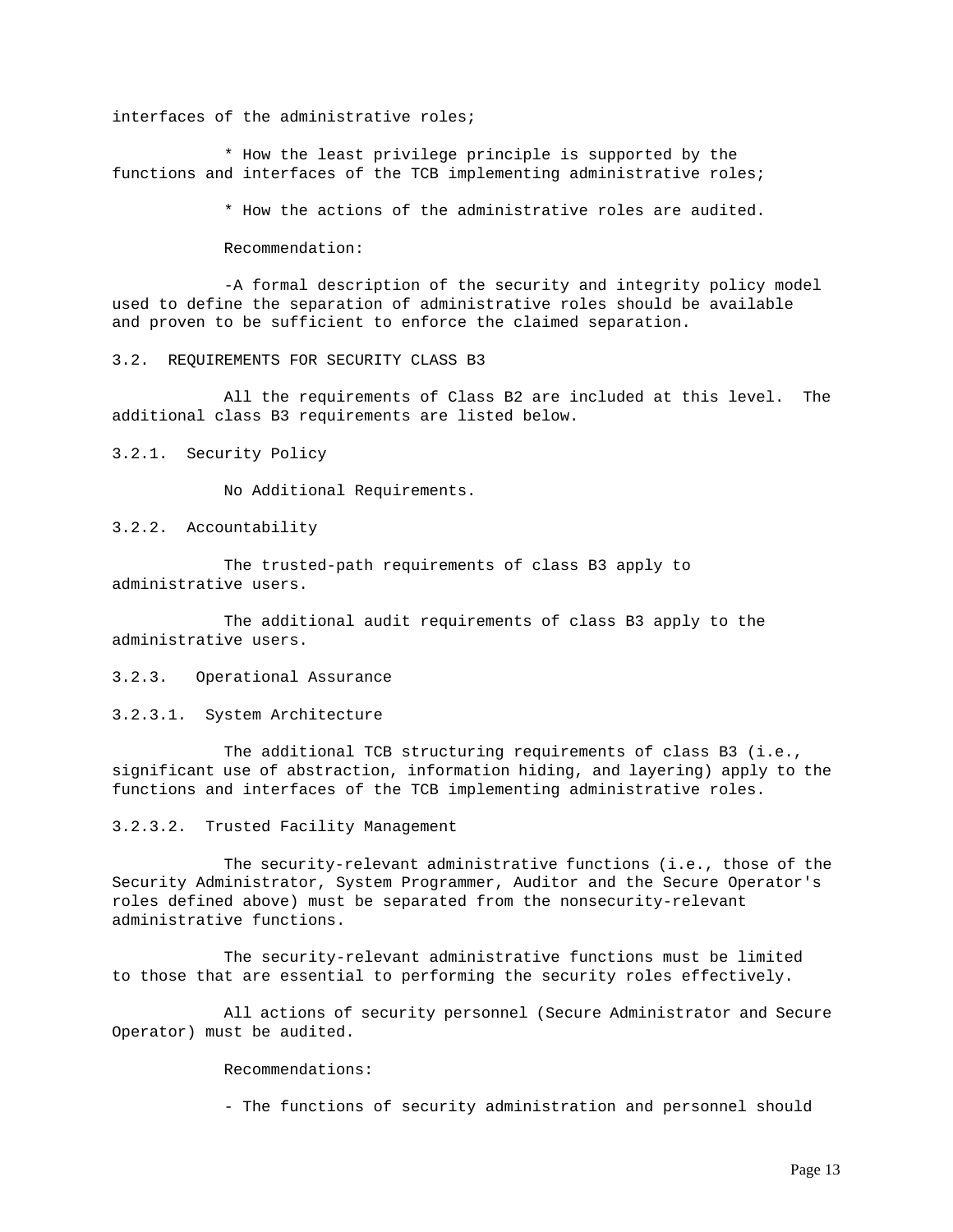distinguish among

\* System Programmer, Security Administrator, Auditor, and Secure Operator

- \* their privileges
- \* their databases.

- Different levels of trust should be established for the following roles in accordance with the power and vulnerability of each role:

- \* System Programmer (maintenance and diagnostics mode);
- \* Security Administrator;
- \* Auditor;
- \* Secure Operator;
- \* Account Administrator;
- \* Operator.

(Note: The distinction between the System Administrators, Operators, and System Security Officers is explicitly made in the audit requirements of the TCSEC [11, p. 16]. These roles correspond to the Account Administrator, Secure/Normal Operator, and Security Administrator/ Auditor roles above. Also note that these distinctions do not require the separation of security-relevant and nonsecurity-relevant functions as they are made in the audit -- not trusted facility management -- requirement area).

# 3.2.3.3. Trusted Recovery

The trusted recovery requirement of class B3 applies to the functions and interfaces of the TCB implementing administrative roles.

3.2.4. Life-Cycle Assurance

3.2.4.1. Security Testing

All additional security testing requirements of class B3 apply to the functions and interfaces of the TCB implementing administrative roles.

3.2.4.2. Design Specification and Verification

## Recommendation:

- The additional design specification and verification requirements of class B3 should be applied to the functions and interfaces of the TCB implementing administrative roles.

3.2.4.3. Configuration Management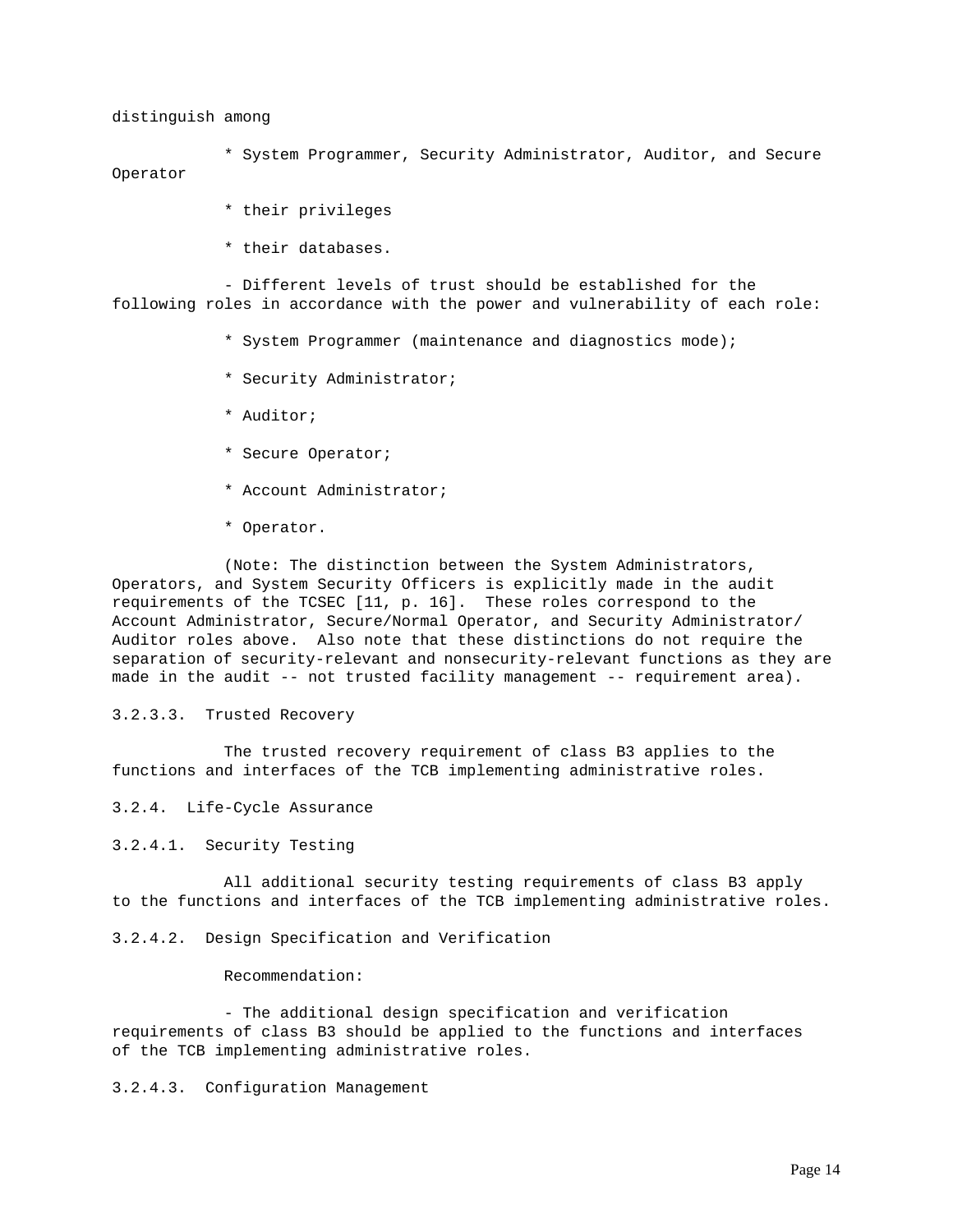No Additional Requirements.

3.2.5. Documentation

3.2.5.1. Trusted Facility Manual

The additional requirements shall include procedures to ensure that the system is initially started in a secure state and procedures to resume secure system operation after any lapse in system operation.

3.2.5.2. Test Documentation

No Additional Requirements.

3.2.5.3. Design Docu\*menta\*tion

No Additional Requirements.

3.3. REQUIREMENTS OF SECURITY CLASS A1

All requirements of the security class B3 are included here. The only additional requirements are in the following "Life-Cycle Assurance" areas:

3.3.1. Additional Life-Cycle Assurance Requirements

# 3.3.1.1. Configuration Management

All additional configuration management requirements of class A1 apply to the TCB functions and interfaces implementing administrative roles.

3.3.1.2. Trusted Distribu\*tion

All trusted distribution requirements of classA1 apply to the TCB functions and interfaces implementing administrative roles.

4. SATISFYING THE TCSEC REQUIREMENTS

The principal requirements of trusted facility management are:

\* the separation of Operator and Administrator functions;

\* the logical (or physical) separation of the database information corresponding to those functions; and

\* the implementation of least privilege such that functions have only the minimum necessary privileges to the databases.

4.1. SEPARATION OF ADMINISTRATOR AND OPERATOR FUNCTIONS

The separation of Administrator and Operator functions is a requirement of TCSEC class B2, which states: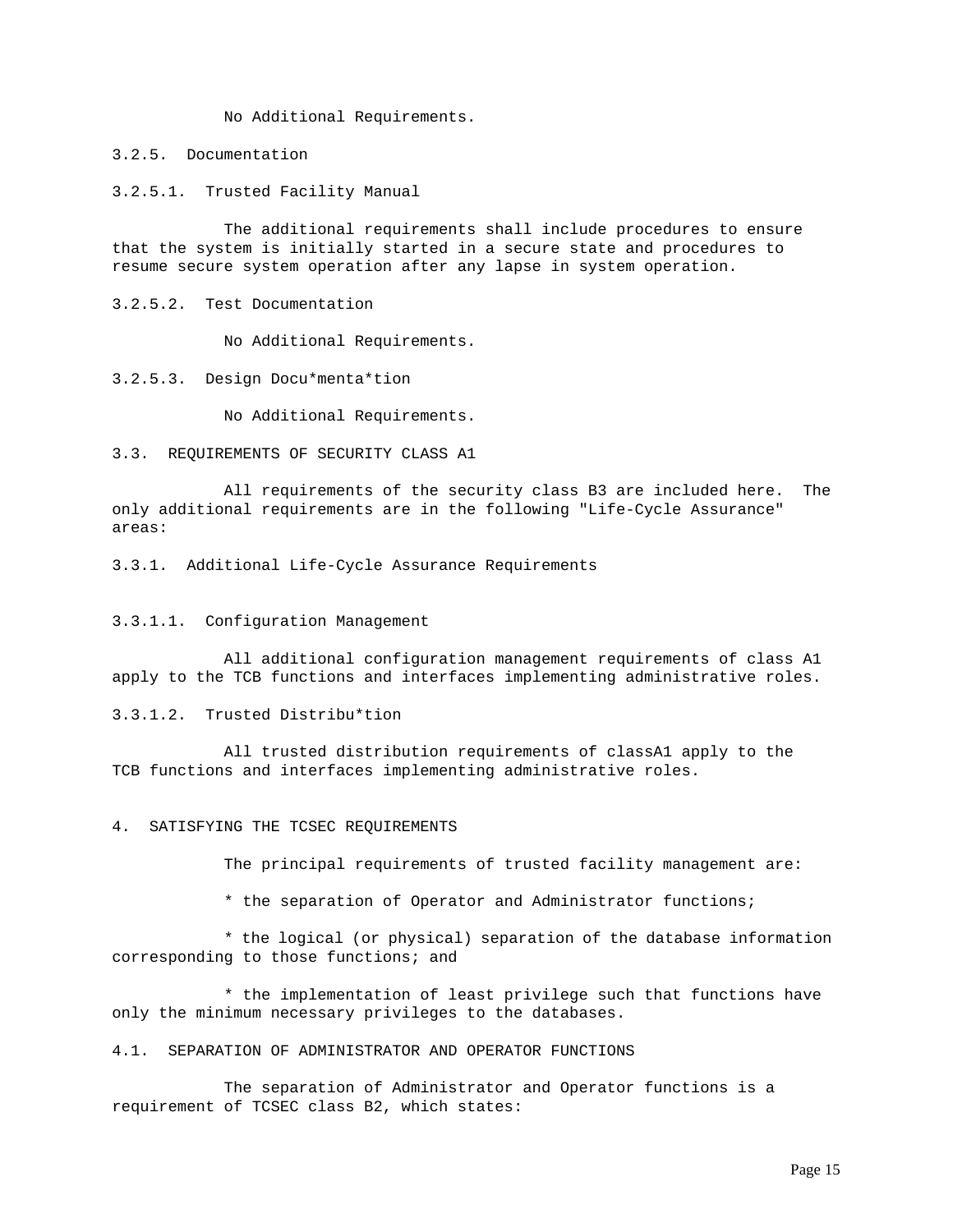"The TCB shall support separate Operator and Administrator functions."

The primary purpose behind the separation of the Operator and Administrator functions is to limit the potential damage that untrusted, or errant, code can inflict on the information the TCB uses to enforce the security policy. Any code executed with Operator or Administrator privileges has the ability to change the TCB data structures, thus affecting the enforcement of policy. Through the application of the principal of least privilege and the separation of Operator and Administrator functions so that they are prevented from executing untrusted code, the TCB data structures can be protected. The principle of least privilege requires that each subject be granted the most restrictive set of privileges needed for the specific task. In the case of the operator and administrator functions, the privileges need to be established at a low level of granularity so that the proceses that implement those functions do not have unnecessary privileges. This low level of granularity provides several important protections:

\* limits the effects of errors on the part of the administrator;

\* limits the effects of incorrect code which implements the administrator functions;

\* provides some protection against malicious administrators, in that damage that can be done is strictly contained to the provileges defined for that role. Some additional protection is afforded by the auditing of administrator actions. (This argument can be extended to malicious code which is inserted in the administrator functions.)

The TCSEC recognizes the need to separate the operator and adminstrator functions from the normal user abilities to execute code. There are several ways to implement such separation. One way is to enforce those restrictions on the Administrator and Operator functions. They can only execute trusted code that has been shown to preserve the TCB data structures properly. This requires that the people who perform those functions also have a separate account that allows them to be a normal user. That separate account would not have any Operator or Administrator capabilities. Whatever approach to separation is selected, it must be shown to restrict the Operator or Administrators from executing untrusted code.

The separation of Operator and Administrator functions, namely between the commands, programs, and interfaces implementing those functions, is important because these functions are used with different privileges, on different system data. Should these functions not be separated, Operators could use commands that include Administrators' privileges and databases. This would mean that all Operators would need to be trusted to the same degree as that needed for Administrators. It would also mean that the principles of least privilege and separation of privilege, which are two of the most important security principles (see reference [18] for a further explanation of these principles), are violated, overexposing the system to error, failure, and misdeed. Furthermore, lack of functional separation would fail to confine the effects of any function penetration, leaving the entire system in a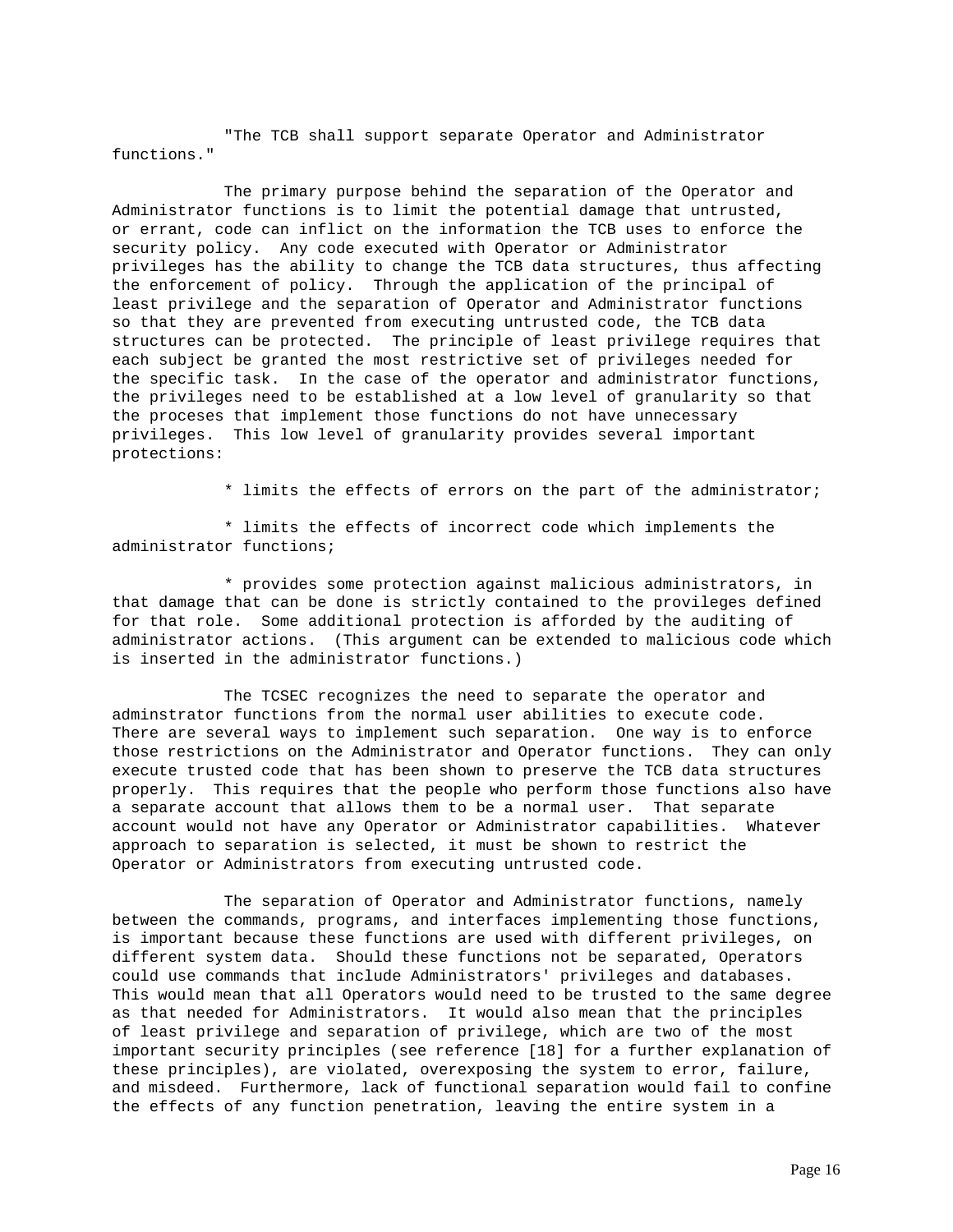vulnerable state.

In addition to the separation of Administrator and Operator functions, trusted facility management should also separate internal system databases which the Operator and Administrator manipulate. Checks and balances are necessary to avoid trusting too many all-powerful Administrators. The identification of the security-relevant, internal system databases and the correlation between each function and the corresponding database shall be carefully performed and documented. The separation of Operator's and Administrator's functions shall also lead to the separation of accessible objects and of access privileges to shared databases. This is an essential design requirement for the enforcement of the least privilege principle within the TCB because it helps identify and eliminate unnecessary Operator access to administrator data. For example, the Administrator has full access to system databases that need not be fully accessible to the Operator; i.e., the Administrator has Read/Write privileges to some (shared) databases, such as the system security profile, for which the Operator only needs Read privileges. Thus, the Write privilege of the Operator to these databases would be eliminated. Also, because these databases are separate, consistency checks may be derived from the security-relevant databases of the Administrator and applied to the security-relevant functions of the Operator. This would increase the robustness of the administrative functions of the system and, implicitly, its usefulness.

Figure 1 illustrates both the separation of function and of privileges/databases for class B2. Note, although the functions of the Operator and Administrator are completely separated, the Administrator's privileges include those of the Operator in the sense that the Administrator can always get access to all Operator functions, databases, and privileges. For example, an Administrator can always log in as an Operator and perform Operator functions. In contrast, the Operator cannot get access to functions, databases, and privileges that are exclusively the Administrator's. Note, this hierarchical relationship of roles is a functional hierarchy. The system could provide a "flat" set of roles, functions and privileges, and the hierarchy could be managed administratively.

4.1.1. Security-Relevant Functions of the System Administrator

The security-relevant functions of the System Administrator include those that:

\* Define and change the user security characteristics and those of the system security data (e.g., user identifier, user's group identifiers, user/group maximum security level; and the maximum/minimum security level of the system data, the maximum/minimum security level of each file system).

\* Define and change the system's security characteristics (e.g., security level limits of multilevel channels, I/O processors, communication lines, and devices; all possible level changes of single level devices).

\* Perform system programming functions; (e.g., trusted system configuration in accordance with the configuration management policy, system distribution, system installation, TCB code maintenance that may affect system configuration, distribution and installation).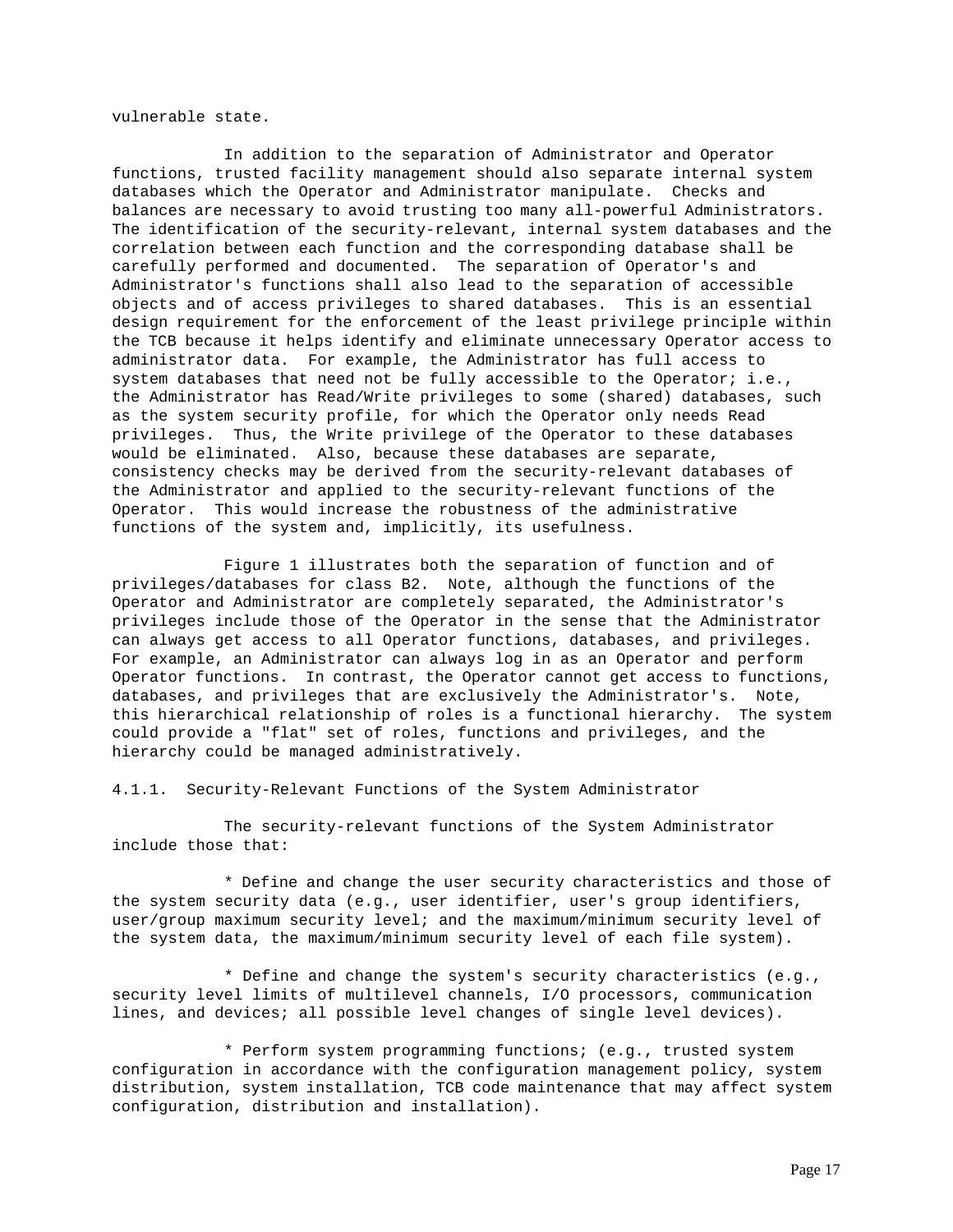\* Perform audit functions (e.g., determine what events should be audited, manage the audit trail, analyze the audit trail, produce audit reports).

4.1.2. Security-Relevant Functions of the Operator

The security-relevant functions of the Operator include those that:

\* Enable and disable peripheral devices, make changes to the device security characteristics within the limits defined by the Administrator (e.g., the Operator sets the level of a single-level device within the range defined by the Administrator).

\* Control the mounting of file systems and load labeled disk packs and tape reels on appropriate drives.

\* Recover user files following system crashes.

\* Handle printed output.

\* Perform maintenance operations on user databases and routine maintenance of TCB databases.

\* Boot up and shut down the system.

4.2. SEPARATION OF SECURITY AND NONSECURITY-RELEVANT FUNCTIONS

The second requirement of the trusted facility management is to identify, audit, and separate the security-relevant functions of the Administrator from the nonsecurity-relevant functions. The purpose of this requirement is to prevent an Operator or Administrator from executing untrusted code using their special privileges that would enable that code to corrupt the policy enforcement data or mechanisms. This requirement is introduced in class B3, and is stated in the TCSEC as follows:

"The functions performed in the role of a Security Administrator shall be identified. The AIS administrative personnel shall only be able to perform Security Administrator functions after taking a distinct auditable action to assume the Security Administrator role on the AIS. Nonsecurity functions that can be performed in the Security Administrator role shall be limited strictly to those essential to performing the security role effectively."

Both the Administrator and the Operator roles include securityrelevant functions. Security-relevant functions include all administrative functions that are used to implement the security and accountability policies supported by a system. Nonsecurity-relevant functions are those that cannot affect the implementation of security and accountability policies supported by a system. The separation of security-relevant and nonsecurityrelevant functions is important because nonsecurity-relevant functions need to be trusted to a degree lower than that of the security-relevant ones. A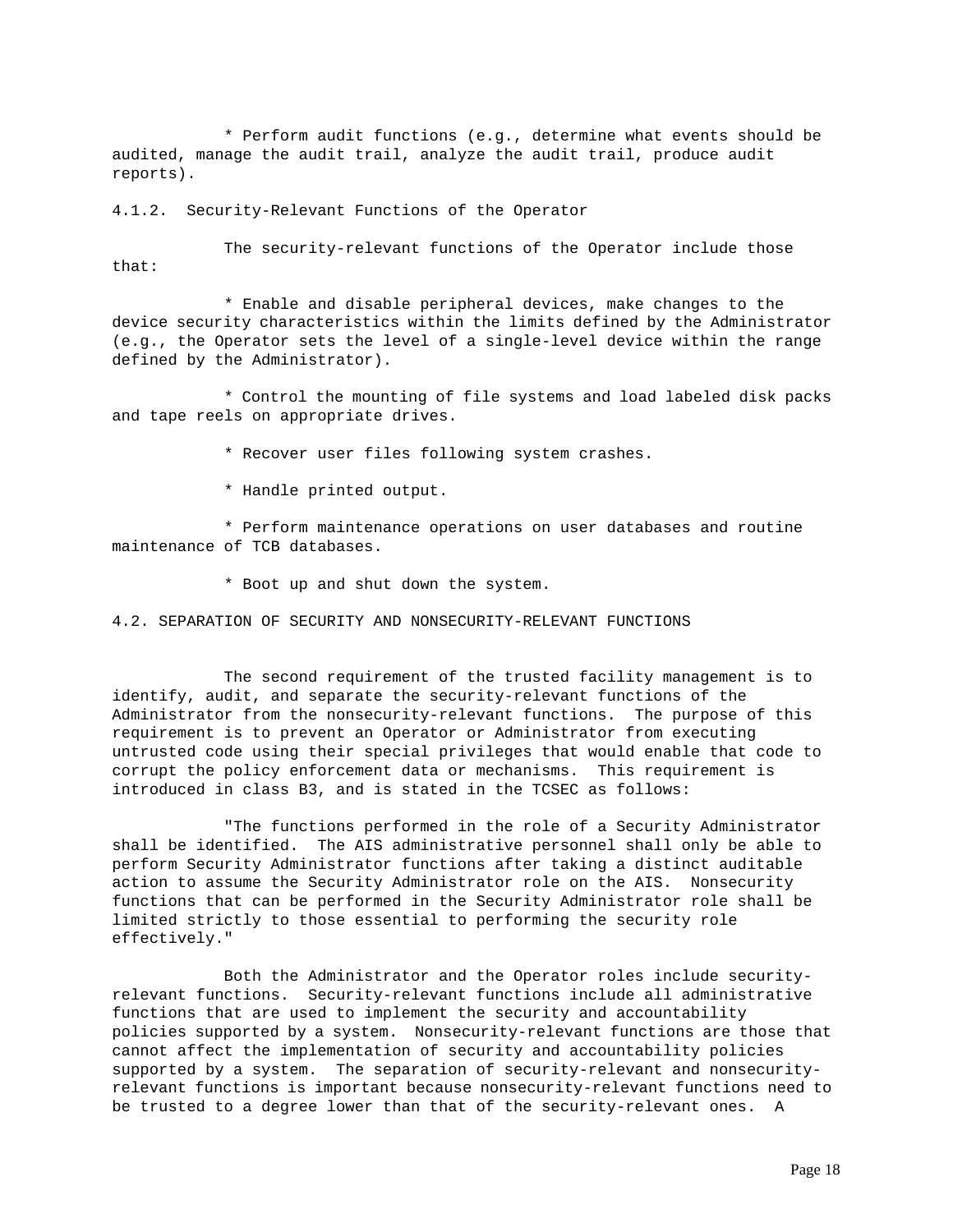higher degree of trust implies that the operational and life-cycle assurance tasks are more extensive than those necessary for functions of a lower level of trust. Although some nonsecurity-relevant functions of the Administrator may be functionally a part of the TCB in class B2, flaws in these functions should lead only to potential denial-of-service instances, but not to security or integrity violations. In class B3, essentially where the nonsecurityrelevant functions of the Administrator shall be removed from the TCB. The TCSEC does permit the inclusion of nonsecurity relevant functions that are essential to performing the security role. While the separation of administrative functions is not required below class B2, the benefits and protection it provides should be seriously considered.

Figure 2 illustrates both the separation of function and of privileges/databases for classes B2 and B3. Note, although the functions of the Operator and Security Administrator (i.e., the nonsecurity-relevant role of the Administrator) are completely separated.

(Alternative administrative procedures for systems that do not support any separation of roles have been suggested [5]. These procedures may be useful for systems in TCSEC classes C1 through B1.)

4.3. IMPACT OF OTHER TCSEC REQUIREMENTS ON TRUSTED FACILITY MANAGEMENT

The third important requirement of trusted facility management is the integration of functions and programs that implement administrative roles within the TCB in such a way that the security policy, accountability, assurance, and documentation requirements of specific TCSEC classes are satisfied. For example, in a B3 or above system, the design of each function supporting a specific role must ensure that the programs executing that function operate with the fewest privileges necessary and that they are designed to satisfy the abstraction, information hiding, and layering requirements. Furthermore, in a class B3 or above system, the nonsecurityrelevant functions of Administrators shall be removed from the TCB because "significant system engineering shall be directed towards minimizing the complexity of the TCB and excluding from the TCB modules that are not protection critical" [11]. Some work environments require the system to support multiple work shifts. Such a system design, allowing multiple individuals to belong to the same role, shall ensure that these individuals are not forced to share a role password, such that accountability on an individual basis is lost.

Most documentation requirements of the TCSEC apply to trusted facility management as stated in each evaluation class. However, some requirements such as those that state the need for a Security Features Users' Guide (SFUG) and for covert channel analysis are obviously not applicable. The SFUG is relevant for all users, whereas the Trusted Facility Manual and Management are relevant only for administrative users. Also, since most administrative users have multilevel access to system and user data, they must be trusted to maintain the secrecy and classification of the data. Thus, administrative users must be cleared to the highest level of data classification. Furthermore, all code implementing functions of administrative roles should be scrutinized to ensure, to the largest extent possible, that it does not contain any Trojan horses or trap doors. Additional requirements imposed by the TCSEC of trusted facility management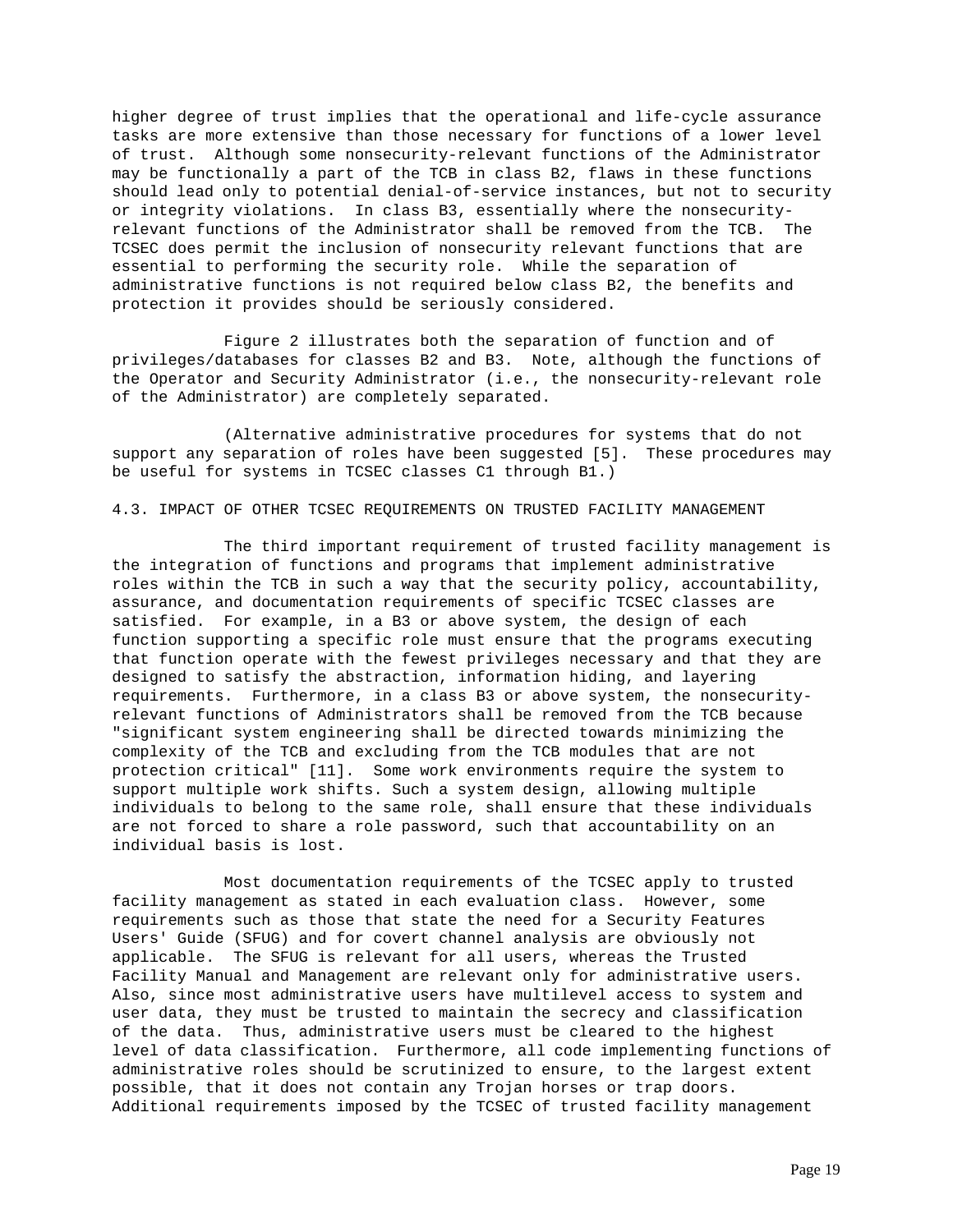are discussed in the section entitled, "TCSEC Requirements For Trusted Facility Management."

### 5. SEPARATION OF OPERATOR'S AND ADMINISTRATOR'S ROLES

An important aspect of trusted facility management is that of partitioning the security-relevant duties of the Administrators and Operators into separate roles. For example, this partitioning could distinguish the security-relevant roles of Security Administrator, System Programmer, and Auditor -- in addition to the non-security-relevant role of Accounts Administrator; and also could distinguish between the securityrelevant functions of the Operator (the Secure Operator role) and the nonsecurity-relevant ones (the Operator role). Although this further partitioning of the Administrator's duties is not required by the TCSEC, it is suggested:

(1) by the need to differentiate between the skills required by different security-relevant functions of the Administrator and Operator,

(2) by the need to divide the power (e.g., privileges) of the allencompassing Administrator duty into multiple roles that incorporate different levels of trust,

(3) by the need to avoid entrusting all security-relevant functions to a single role or individual. In this partitioning of the Administrator's duties, the Security Administrator role retains the functions of defining and changing the users' and the system security profiles.

The System Programmer's functions differ from those of the Security Administrator, Auditor, Account Administrator and Operators. The System Programmer's functions, privileges, and databases include those of the other roles, as the System Programmer is the most privileged administrative user defined in any system. In contrast with the other roles, some of the System Programmer's actions may not be auditable. This is the case because some of the System Programmer's actions take place before the Auditor's programs and databases are configured and loaded. Furthermore, the System Programmer's maintenance activities may refer to the maintenance/repair of the TCB, including the other roles' interfaces (e.g., commands, programs), databases, and privileges. Whenever possible, the System Programmer functions should be relegated to system maintenance mode only and monitored by administrative procedure. Whenever possible, work on TCB code should be done on a developmental system rather than on a system in current use. The developmental system may be a physically separate system or a system from which user data, and in particular classified data, have been removed (e.g., by changing disk packs or overwriting memory) prior to performing TCB maintenance. Note that any modification of the TCB code, even by authorized users in the System Programmer role, may invalidate the system's rating. The above measures allow the design of a system whose mode of operation does not include an all-powerful role.

The Auditor's functions, databases, and access privileges differ significantly from those of the other administrative roles (e.g., Security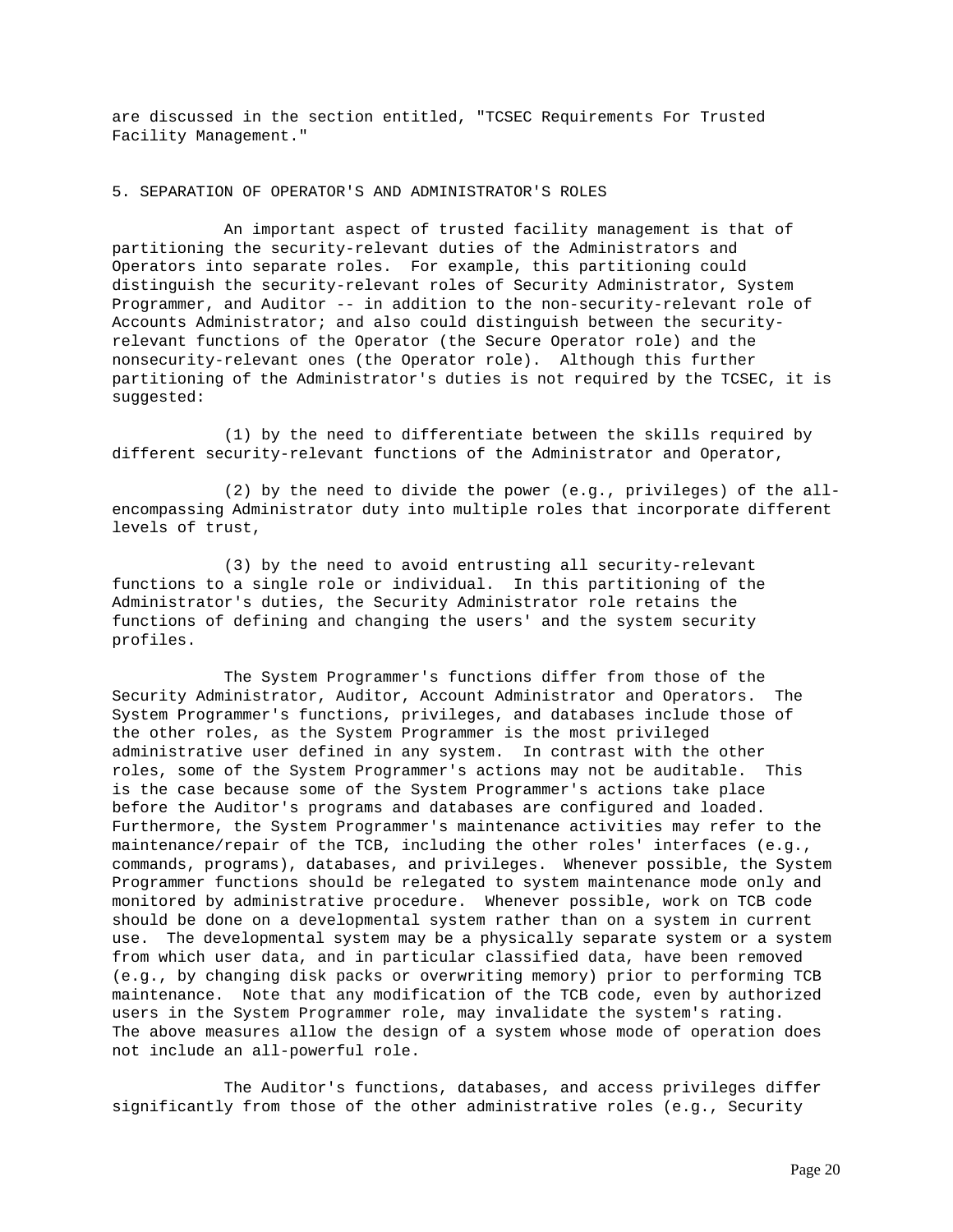Administrator, Account Administrator, Operators). The separation of the Auditor's functions, databases, and access privileges from those of the Security Administrator, Account Administrator, and Operators is an important application of the separation of privilege and least privilege principles. Should such separation not be performed, and should the Security Administrator be allowed to undertake Auditor functions or vice-versa, the entire security function would become the responsibility of a single, unaccountable individual or role in normal mode of system operation. For example, a Security Administrator may take actions that represent misuse of authority and then use Auditor functions to erase any evidence of his actions. Although this is obviously undesirable, the TCSEC does not require the separation of Security Administrator and Auditor functions (and neither does it require the separation between Secure Operator and Operator functions).

Figure 3 illustrates both the fine-grained separation of roles and of databases/privileges. The relationships between the different roles defined here are explained in Section 5.8.

The design of each administrative role should include explicitly the set of commands, privileges, and databases specific to that role. In contrast, the assignment of individuals to the roles is best left to the management of the installations familiar with the skill, interests, and trust that can be assigned to the individuals. Furthermore, this guide does not distinguish between the role of the System Programmer of a specific installation and that assigned to a manufacturer's programmer. Such distinctions depend on the operational environment and administrative procedures enforced in that environment. In small system environments the two roles become indistinguishable, whereas in large system environments the two roles are different. In some environments, the System Programmer has the right to examine, modify, recompile, and rebuild the TCB, whereas in others the System Programmer can only install a given object code version of it. For example, it is not uncommon that System Programmers at a given installation site add device drivers to a TCB for new multilevel devices supported in the systems, and then rebuild the TCB. Whenever the System Programmer is allowed to modify, recompile, and rebuild the TCB, strict configuration management procedures should be followed at the installation site and evidence be gathered to demonstrate to the Accreditor that the system rating is maintained properly. Again, it should be noted that any modification to the evaluated TCB code or configuration may invalidate the system's rating.

The distinction between various Operator's and Administrator's functions are established by:

(1) who performs the system configuration, distribution, installation and maintenance,

(2) who defines the user and the system security characteristics,

(3) who performs systems operations such as routine maintenance and response to user requests. This section recommends a more structured separation of roles that provides more effective management of the computer resources and accountability for those personnel.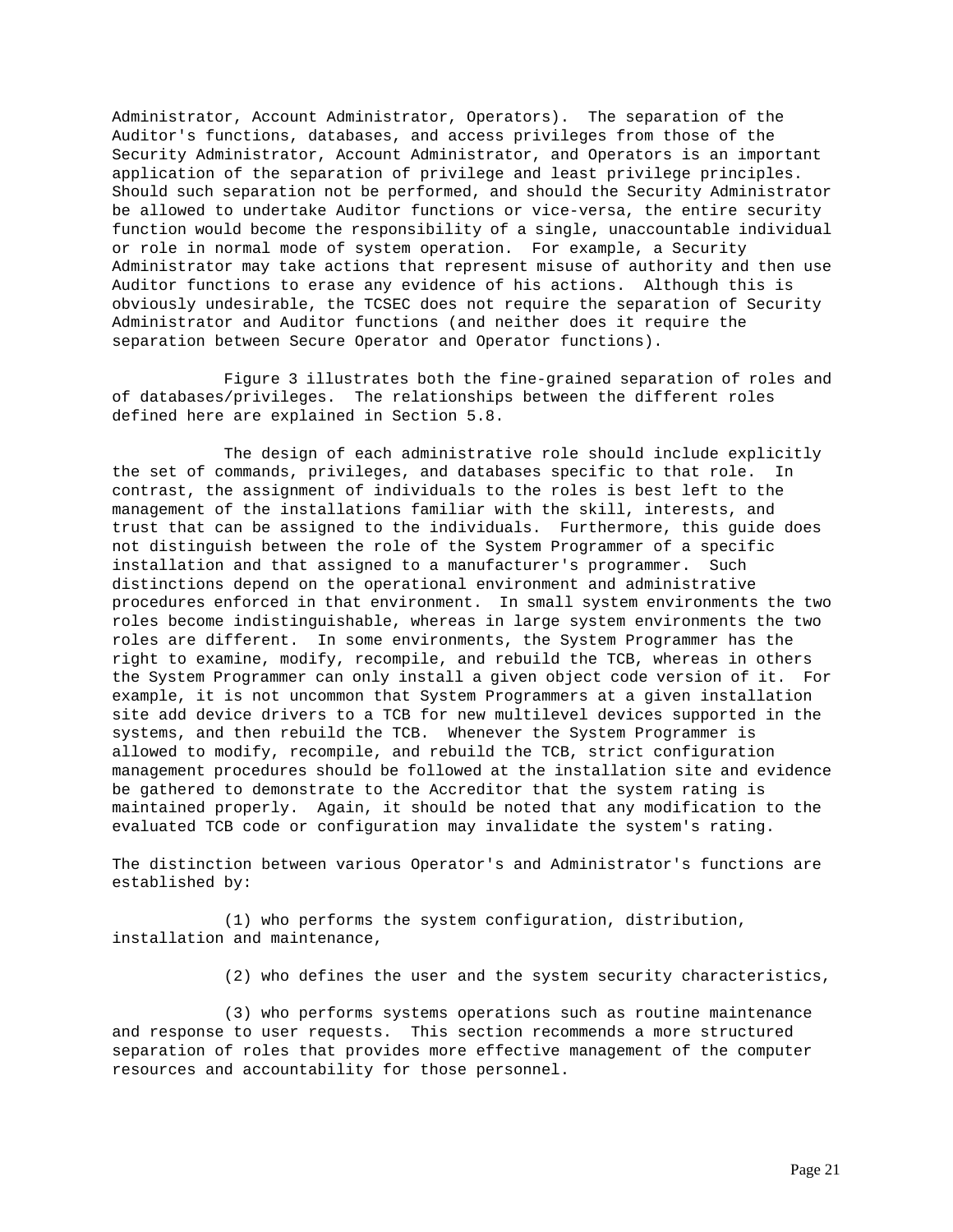# 5.1. FUNCTIONS OF THE SECURITY ADMINISTRATOR

The security-relevant functions of the Security Administrator can operate at more than one security level, and invoke processes or programs that operate with some system privileges. Thus, these functions must be trusted to a high degree. These functions include identification and authentication functions, mandatory access control functions, and discretionary access control functions.

1. The identifica\*tion and authentica\*tion functions of the Security Administrator may include:

The setting of the parameters of the login/out mechanism, such as:

\* timeout period (maximum amount of time the system waits for the next command or for the completion of the current command);

\* maximum login time (maximum amount of time the user may remain logged in to a system);

\* limit of successive, unsuccessful tries to log in from a specific terminal before Administrators are notified;

\* limit of successive, unsuccessful tries to log in to an account, regardless of the terminal location, before Administrators are notified;

\* terminal lockout establishment and resetting;

\* multiple (simultaneous) login attributes;

\* whether a specific user's login needs to trigger an administrative warning (to the Administrator or to the Operator's console).

The setting of the authentication parameters; the Security Administrator functions may include those that carry out the following decisions:

\* if the authentication mechanism is password-based, the Security Administrator determines the password characteristics (whether the user's password choice is user-generated or system-generated, the setting of the minimum and maximum password age, the password complexity parameters, etc.);

\* if the mechanism is dialogue-based, the Administrator installs the dialogue programs on a per-user basis;

\* the Administrator defines and manages the distribution of special passwords for the trusted processes that are started by passwords (i.e., the TCB repair and maintenance processes, such as security-label repair, etc.).

[Note: The above decisions are made when the system is installed for a particular organization, and the system Security Administrator carries out the installation decisions made by that organization.]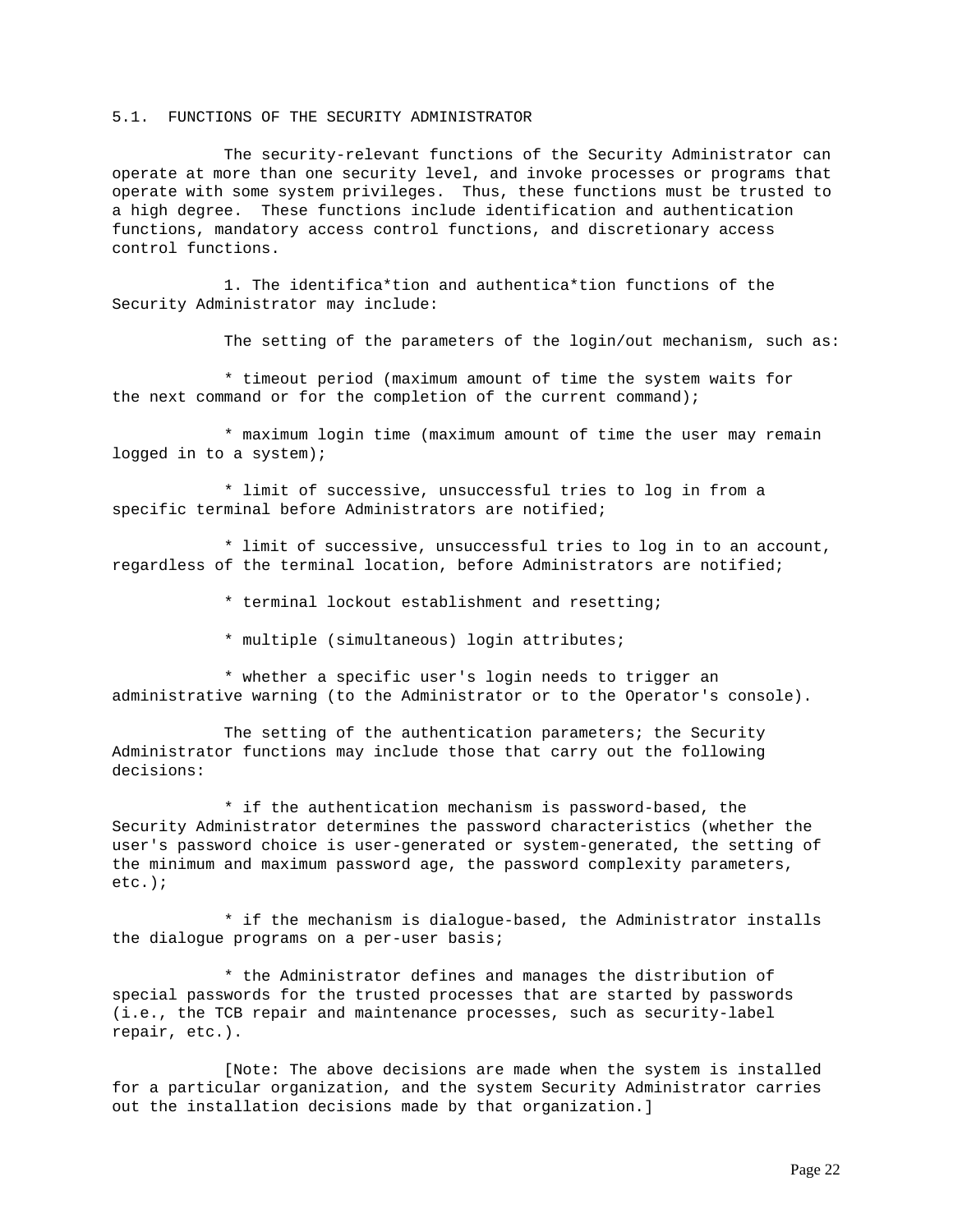The definition of user account and registration profile; this definition may include:

\* user identifier (this should be unique for the lifetime of the system); initial user password; change of user password;

\* user's full name, address, and affiliation;

\* user's group identifiers (these should also be unique for the lifetime of the system);

\* user's default group.

The definition of group accounts and registration profile; this definition may include:

- \* user group id (this should be unique for the system's lifetime);
- \* group title, group administrator identifier, name and address;
- \* group disk quota;
- \* group statistics.

[Note: In some environments, the user and the group identifiers of registered users may not be disclosed to other users. Note also that, whenever the TCB does not automatically create unique identifiers for users and for groups, the system Security Administrator does not reuse user/group names until he is certain that name conflicts do not occur.]

2. The mandatory access control functions of the Security Administrator may include the following:

Definition and maintenance of the security label map; this includes functions such as the mapping between internal representations and human-readable representations of security lables.

Setting of the security-level limits and the default security levels for: the system, the users, the user groups, the system devices, and the file systems.

Labeling of imported unlabeled data, and unlabeled media such as disk packs.

Reclassification of objects; this includes:

- \* object upgrade or downgrade;
- \* label overrides on user output;

\* restoration of damaged labels (whenever this function is not provided by the System Programmer role).

3. The discretionary access control functions of the Security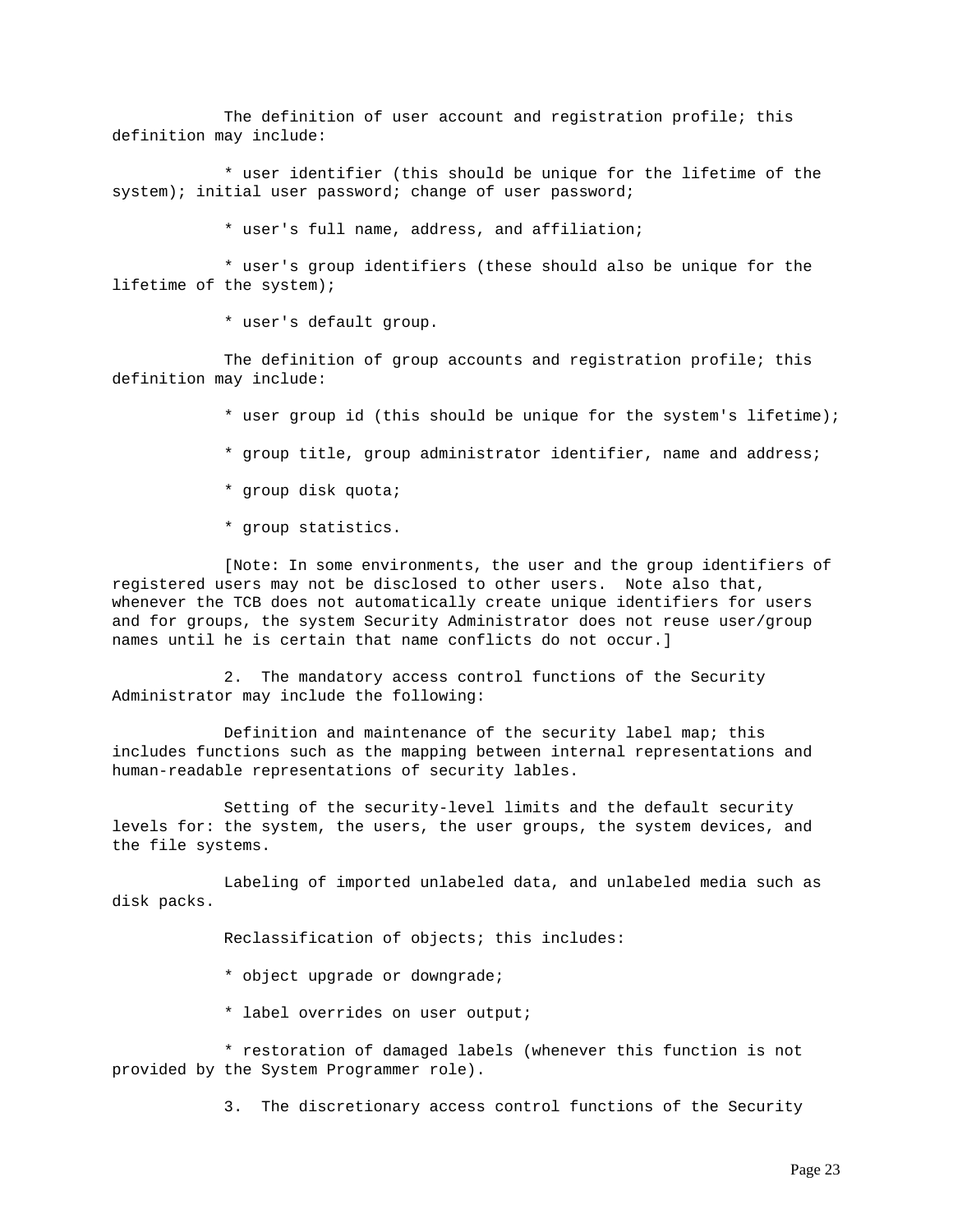Administrator may include the following:

Initialization of the discretionary access privileges for group administrators to group directories and group devices; also, initialization of storage quotas for user groups.

Definition and maintenance of group membership (whenever special group administrators are not supported).

[Note: Since any change in group membership affects all discretionary access control decisions made by individual users, such changes should not take place without prior consultation with the users who may be affected by this decision.]

Setting of discretionary privileges on file systems.

Changes of object ownership in systems that support the notion of ownership; also, changes of discretionary privileges on objects whose privileges are accidentally deleted by the object's creators or owners.

Discretionary distribution, review, and revocation of privileges on behalf of object creators/owners in systems that do not allow individual users to distribute, review, and revoke privileges directly (i.e., where the control of object sharing is centralized [9]).

4. Additional functions of the Security Administrator are listed below. Specifically, the Security Administrator may:

Perform consistency checks to verify that:

\* the database of user and system security profiles satisfies the system security requirements and is in a consistent state;

\* the TCB is installed properly (e.g., displays and checks installation tables);

\* the TCB does not contain extraneous programs (e.g., programs that are privileged but are not part of the TCB configuration).

Determine that the current system configuration is within the constraints established by configuration management and the System Programmer. This includes the verification of:

- \* device and terminal registration;
- \* maximum storage size;
- \* file (device) system name table and file (device) mount tables;
- \* device and terminal connection database.

Cut off user/group accounts (whenever the Account Administrator is not defined as a separate role).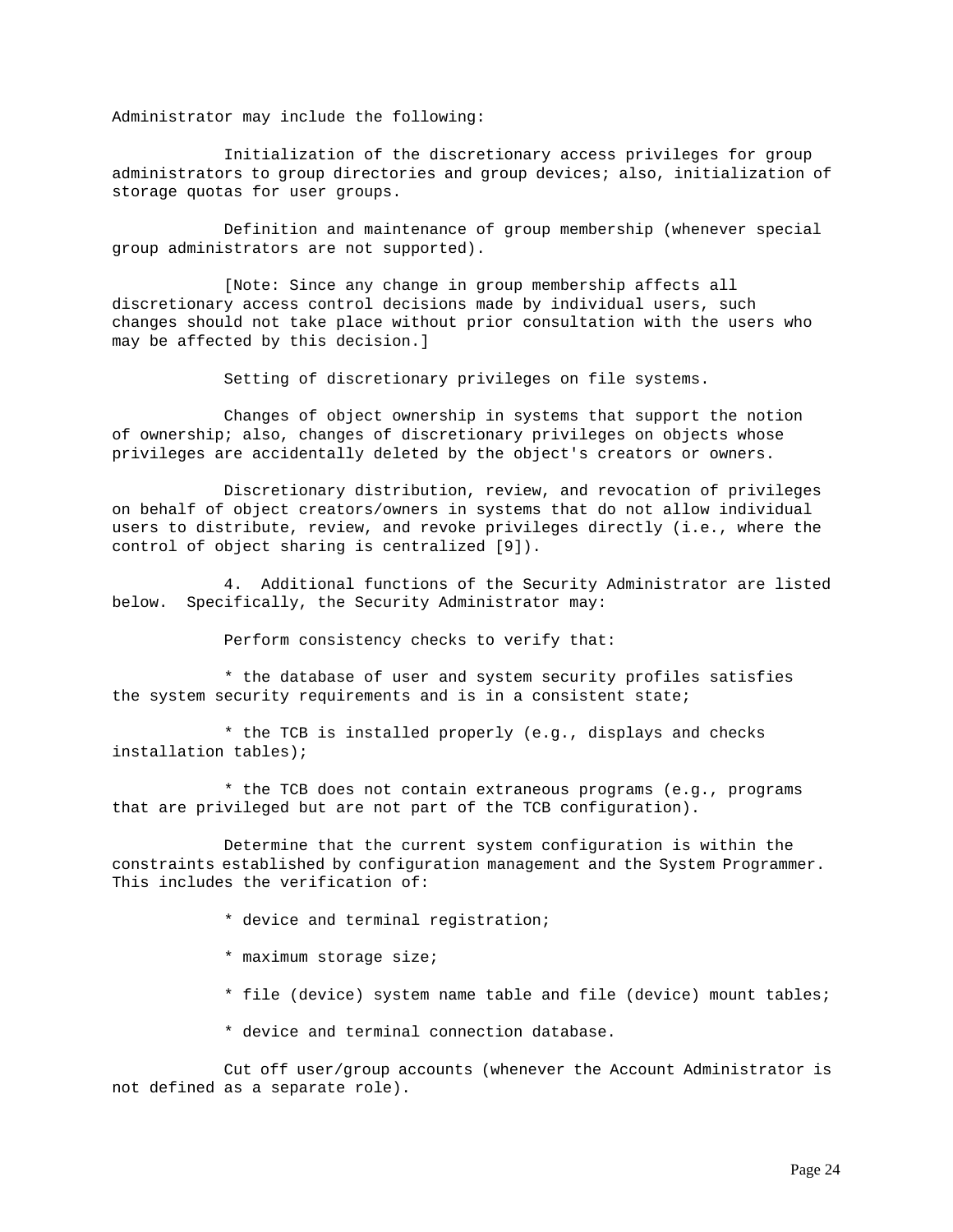Delete user/group accounts.

Display and update constants of various system tables.

Initiate and analyze the system integrity tests.

Supervise the maintenance procedures (hardware, etc.).

Respond to real-time alarm messages (B3 and higher).

Destruction of errant processes.

Definition of the site identifier, logo, and the site authentication protocols within a network.

Set up and access the following four types of databases:

\* The database of the user and system security profiles;

- \* The security label map;
- \* The file system hierarchy;

\* The system configuration database [this includes the current hardware configuration and the security-level limits of the various devices, terminal connections, the file-system name and mount database, etc.].

All the modifications to these databases are performed by the Security Administrator using the commands of a trusted database editor and the system's trusted path. Although the trusted path mechanism is not required for these modifications in class B2 systems, the trusted editor commands are part of the administrative interface commands that must be supported by all trusted systems. All actions of the Security Administrators are audited.

# 5.2. FUNCTIONS OF THE SECURE OPERATOR

The security-relevant functions of the Operator role can operate across more than one security level and sometimes invoke processes that require system privileges. Thus, these functions require a high degree of trust. An Operator who executes security-relevant operations is called the Secure Operator. These functions of the Secure Operator may include the following:

1. Booting and shutting down the system; setting the system's clocks; also, setting the security level of individual system devices within the range of levels allowed by the Security Administrator's database.

[Note: Shutting down the system requires that the Operator ensure that appropriate physical and administrative security features be in place to protect the information while the system is not running. For example, shutting down for maintenance might require that the date be removed and the system cleared.]

2. Locating damaged user files and volumes. The "salvager"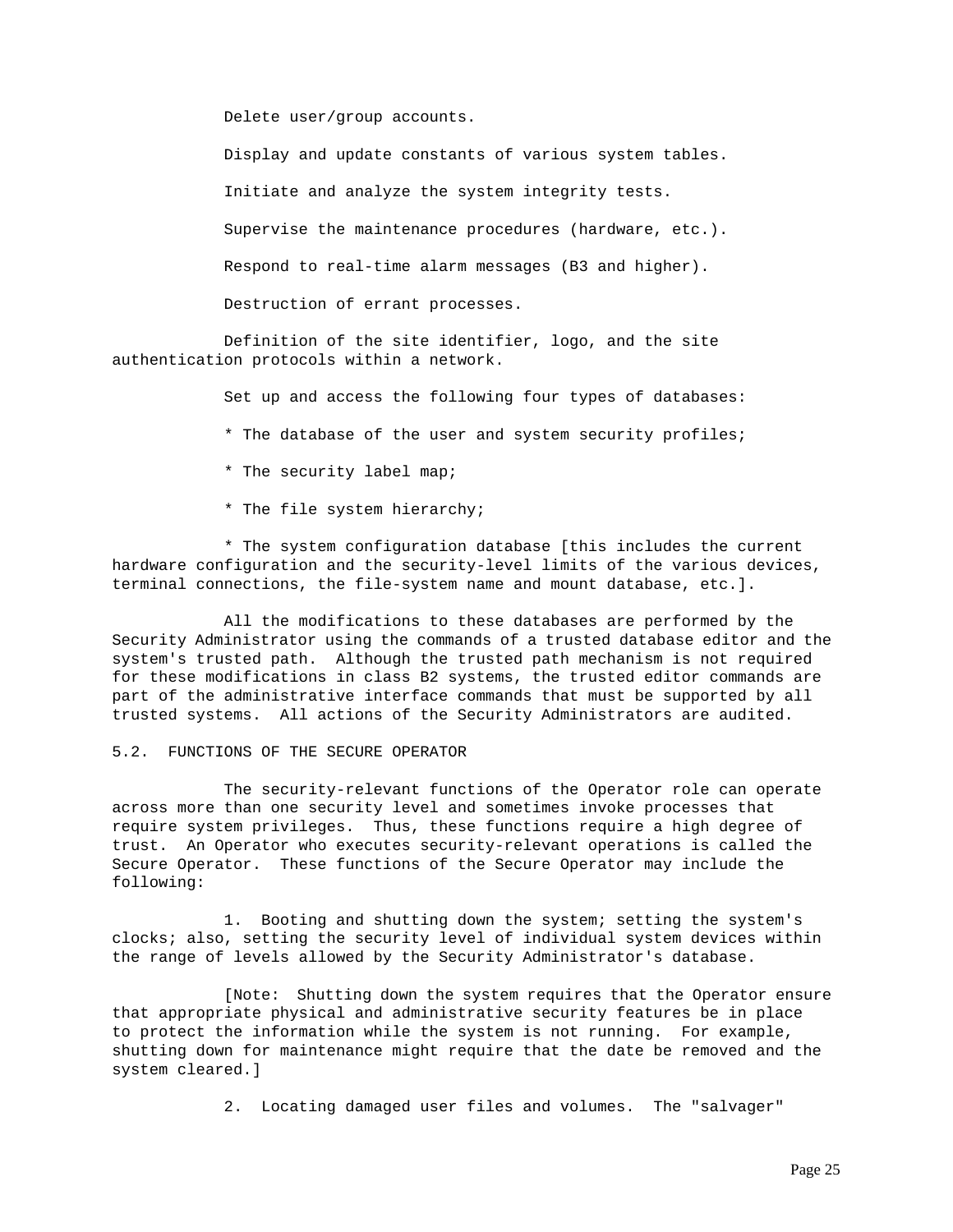process identifies damaged labels (e.g., labels inconsistent with those of containing directories and files) and deletes all access to the corresponding objects until repair is finished by the System Programmer and Security Administrator.

3. Performing routine maintenance of TCB databases.

The Operator performs the following routine maintenance operations:

\* audit file backup (whenever this is not included in the Auditor's role);

\* security-level changes for some devices (these are within the limits set by the system Security Administrator);

\* user database backup;

\* security-map backup;

\* TCB tables backup.

It must be noted that the Operator should not have the privilege to modify file contents for file backup.

4. Performing on-line terminal and device tests (including authentication tests).

5. Responding to user's requests.

The Operator should be able to respond to the following user requests:

\* mount/unmount physically (externally) labeled removable media (e.g., tape reels and disk packs);

\* import/export other physically (externally) labeled data into/ from the system.

It must be noted that all Operator's actions must be auditable. Mounting unlabeled storage devices is not recommended. The TCB needs the Label information in order to correct access control decisions. If the Operator is not provided the label, the system will not be able to enforce the policy correctly.

## 5.3. FUNCTIONS OF THE ACCOUNT ADMINISTRATOR

The security-relevant functions of the Administrator role may not need the special privileges to operate properly, but in most installations they will be trusted processes However, all output generated by the Account Administrator will be marked with the highest security level. Otherwise, leakage of classified information may take place (e.g., encoded in the user bills). The nonsecurity-relevant role of the Security Administrator is called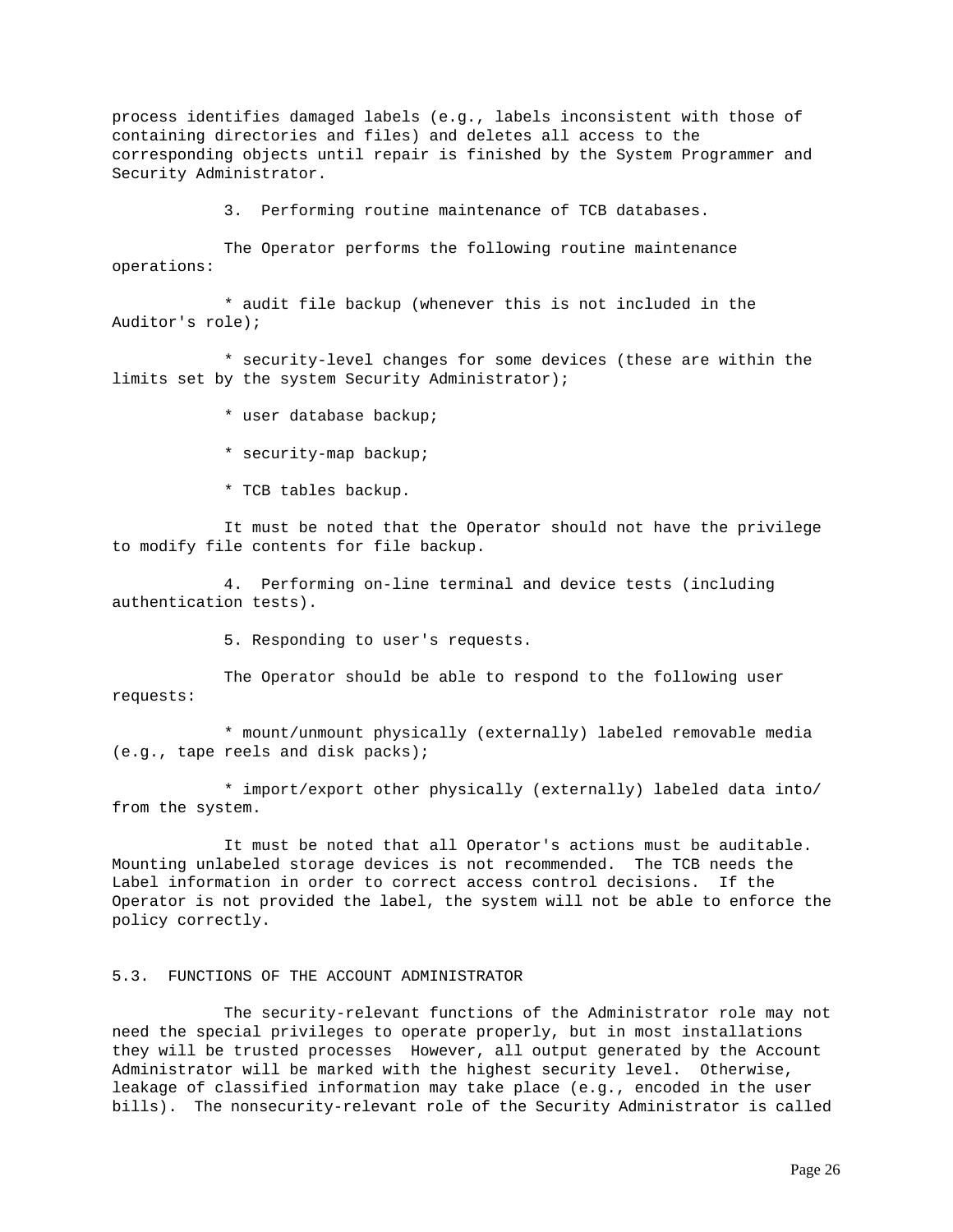the Account Administrator.

The (nonsecurity-relevant) functions of the Account Administrator are listed below. Specifically, the Account Administrator:

- 1. Installs and maintains accounting files.
- 2. Turns system accounting on and off.
- 3. Runs accounting tools and produces accounting reports/bills.

4. Enables and disables accounts at users' requests (whenever this function is not provided by the Security Administrator); however, the Account Administrator does not have the privilege to define or change the users' security profiles.

- 5. Establishes the billing rates, prices and policies.
- 6. On a regular basis, collects system statistics such as:
- \* system availability;
- \* system configuration;
- \* disk/CPU/memory statistics.
- 7. Publishes revenue/cost reports.

# 5.4. FUNCTIONS OF THE AUDITOR

The Auditor role invokes processes that operate with system privileges. Thus, all functions of the Auditor require a high degree of trust. These functions include those that enable the audit selectivity mechanism (e.g., audit-event setup and change), the management of audit trails, the setting of the covert-channel delays and randomization variables, audit data compression and postprocessing analysis [7]. Data generated by the Auditor must be classified at the System High level since they may contain information generated at all security levels defined in the system. System High is defined as the security label that dominates all other security labels in the system. In a sense, it is the highest possible label. It would be beneficial, and possibly necessary, to create the System High level such that it is hierarchically higher than all the data levels used in the system. This approach has the benefit that the mandatory access controls provide additional protections for the audit data since only the Auditor would have authorization for this level.

1. The Auditor functions that define the events recorded in the audit log (or trail) may include:

Functions that turn on and off events that should be recorded in the audit trail to ensure the consistency of subsequent events selected by the Auditor. These events ensure that the postprocessing tools function properly. For example, in systems where object-unique names are represented by file system pathnames, any change to the working directory relative to which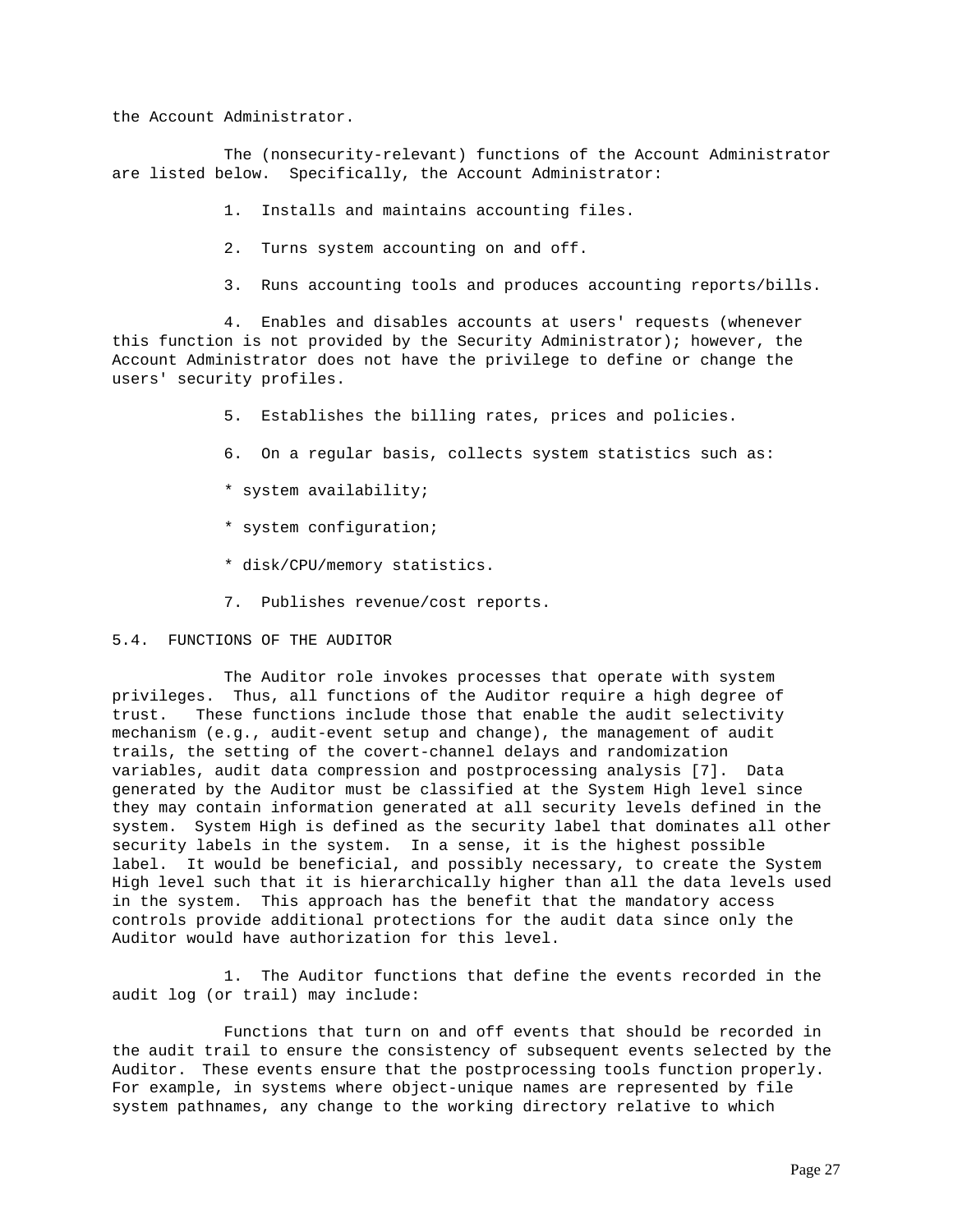pathnames are interpreted, should be audited. (An object-unique name is the unique name that identifies and distinguishes a particular object from all other objects in a system. In a hierarchical file system, the object-unique name includes the associated directory names so users can use the same name for objects in different directories). Otherwise, audit analysis tools that read audit events recorded after a directory change cannot identify objects unambiguously. For similar reasons, all events that record process creation or destruction and identification or authentication actions should be selected whenever the audit is on.

Functions that display all security-relevant events which can be audited.

(The determination of the security-relevant events in a system is done at design time, and is based on the interpretation of the chosen security policy and accountability models in the system. Any event, such as those provided by a user invocation of a TCB or trusted process call, is securityrelevant if it causes a state transition or if it denies a state transition in the model's interpretation. For example, the introduction of an object in an address space of a process is security-relevant in a system designed to support the Bell-LaPadula model because it causes a state transition in the interpretation of the current-access-set component of that model's interpretation [2]. Similarly, distribution and revocation of access privileges cause a state transition because they modify the access-matrix component of the model; whereas a change in security level of an object/ subject causes a state transition because it modifies the security-function component of the model. Other state transitions, which should also be audited, may modify multiple components of a system state; e.g., the creation/ destruction of objects that modify both the object hierarchy and the access matrix. Additional security-relevant events may be derived from the interpretation of the trusted facility management model whenever such a model is not included in the security policy model. Also, additional security-relevant events may be derived from the covert-channel handling requirements of the TCSEC).

Functions that turn on or off audit events selectively on a peruser, per-process, per-security-level or per-object basis are also included here. These events may be signaled by the processors, TCB, or trusted processes. Selection of auditor-determined subsets of these events should also be possible.

Functions that turn on or off events representing accumulations of other auditable events (e.g., multiple successive unsuccessful logins) and alarms are also included here.

2. Auditor functions that help manage the audit files mayinclude:

Creation and destruction of audit logs and postprocessing audit files.

Change of audit-log size and of warning points. The warning points may be expressed as a specific number, or percentage, of bytes available in the audit log. When these warning points are crossed by the event recording mechanism, an auditor warning may be given by the system.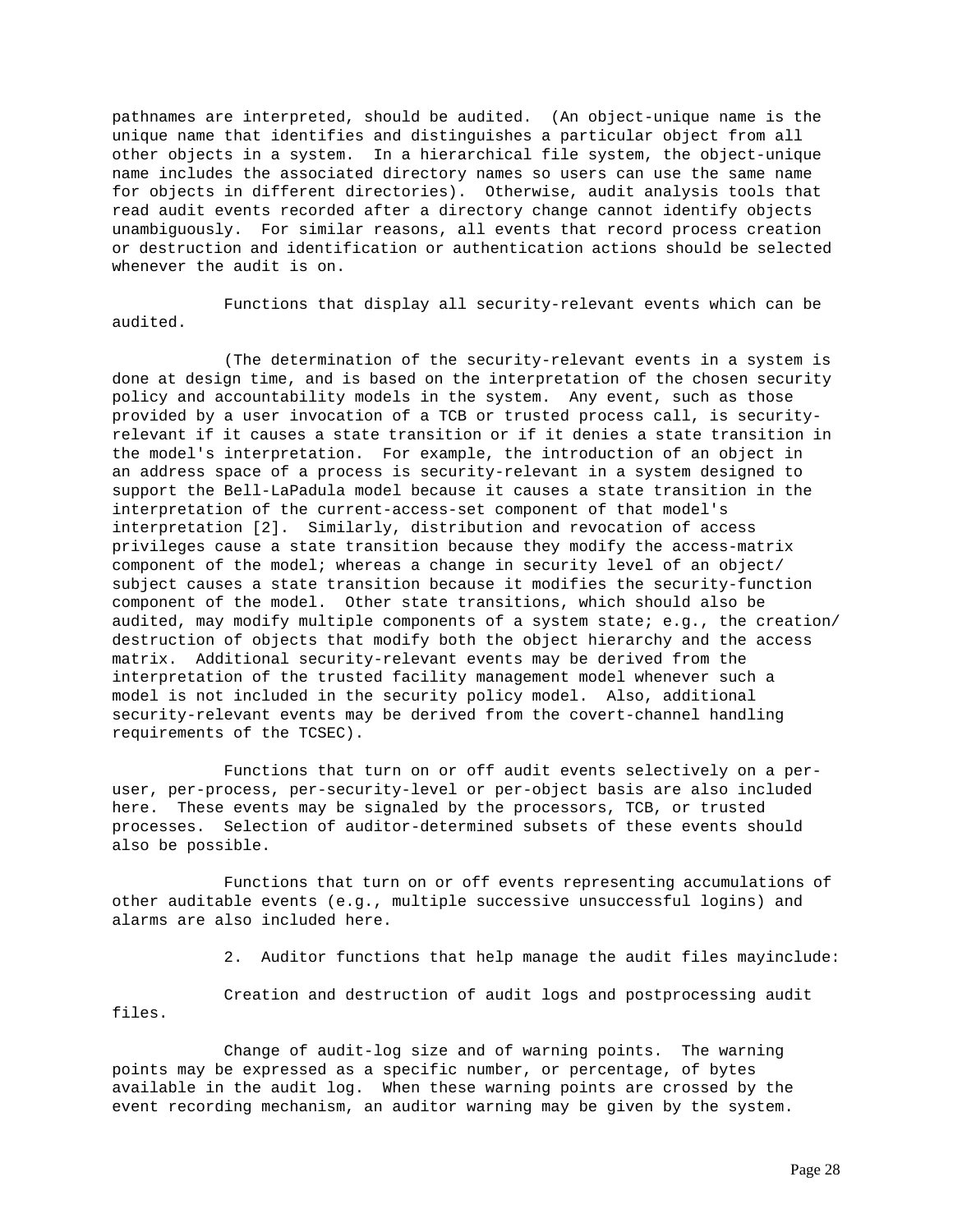If the audit log becomes full and the audit mechanism is on, then the system may stop and delay further activity until the Auditor takes corrective action [7].

Functions used to empty full audit files.

Functions that format and compress events in the audit log and postprocessing audit files. The formatting functions may convert binary audit data into text format, and combine partial event records into the required record format. The storing of formatted postprocessing files may require the use of compression techniques to improve storage utilization.

Functions that display the audit log and postprocessing audit files in various formats.

Consistency checking functions which operate on the entire auditor database for use after system crashes.

3. Functions that set the delays or the randomization values forcovert channel handling should also be included in the Auditor's role. The reason for this is that the covert channel handling guideline of the TCSEC correlates the covert-channel audit requirement with specific covert-channel bandwidth values and, therefore, with delay values and randomization ranges. For example, depending upon the values set for the audit delays, specific channels may, or may not, need to be audited. Thus, the specification of the delay values and randomization ranges becomes the duty of the Auditor. These functions may include:

The setting of the default and current values of the delays for single covert channels or for groups of covert channels.

The setting of the default and current values of the randomization ranges for covert channels arising from the dynamic allocation or deallocation of indices in TCB tables.

4. Functions that perform the postprocessing of the audit data are necessary for any audit log analysis and, therefore, should be included in any trusted system. Although some of these functions are independent of the required audit analysis, such as the functions that retrieve various fields of the audit logs, most of these functions are specific to the postprocessing analysis required by specific applications.

In summary, the functions of the Auditor role may set up, access and modify the following types of databases:

\* audit log files containing full or partial records of audit events in binary or text formats;

\* audit event file containing the definition of all auditable events in the system;

\* selected-event file containing the definitions of all events selected on a per-user, per-process, per-security-level, per-object basis;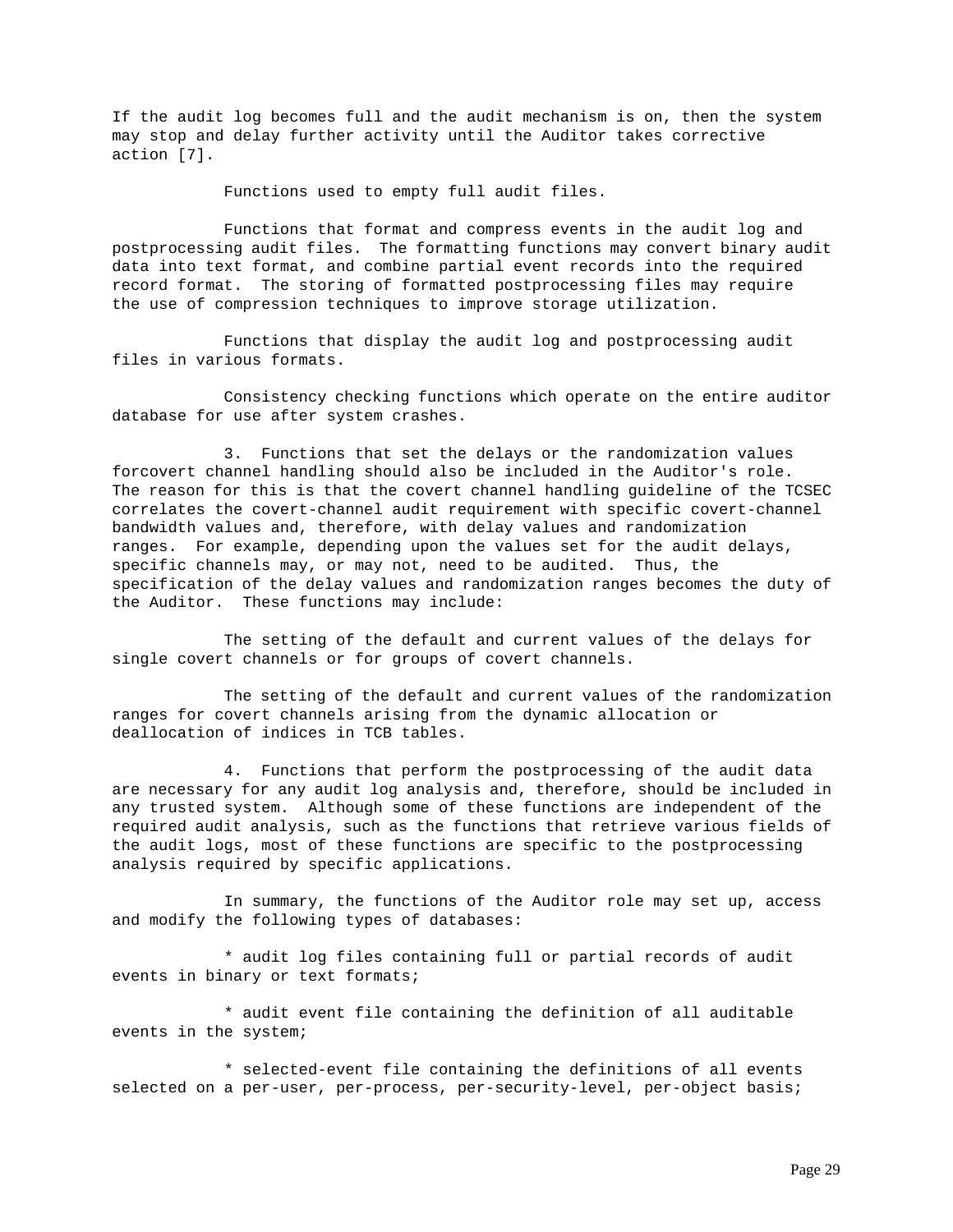\* formatted or compressed audit files containing the input to the postprocessing phase;

\* audit report files.

Access to the audit databases may be performed only by individuals who can assume the Auditor role, using the commands defined for that role. Use of Auditor commands must be audited. For class B3 and above systems, the use of Auditor commands must be through the trusted path mechanism.

### 5.5. FUNCTIONS OF THE OPERATOR

The security-relevant functions of the Operator role do not need all the system privileges to operate properly. However, the Operator should be able to change the authorization of his processes between System Low and System High because he may need to operate at different security levels. System Low is the security label that is dominated by all other security labels in the system. In a sense, it is the lowest possible label.

The (security-relevant) functions of the Operator are defined below. Specifically, the Operator:

- 1. Performs user volume backup. This includes:
- \* complete volume dumps;
- \* complete volume retrievals.
- 2. Performs system performance metering.

3. Responds to various other user requests (request for the installation of user-level software packages, etc.).

4. Adjusts resource quotas for user-visible resources.

# 5.6. FUNCTIONS OF THE SYSTEM PROGRAMMER

The functions of the System Programmer role are the most securitysensitive functions of the system. They may affect the TCB configuration, distribution and maintenance. These functions are not necessarily audited and, thus, any error, omission, or malicious act, which affects the security of the entire system, may remain undetected. (However, some form of auditing, possibly off-line, is still necessary in some environments. Multiple Systems Programmers checking each others' actions may also be required in some environments for the execution of the System Programmer functions. Furthermore, a two-person rule may be instituted or built into the login procedure requiring that a System Programmer may not log in successfully unless another System Programmer is also logging in). Thus, the System Programmer functions should have the highest degree of trust in the system. The System Programmer functions may include the following:

1. Trusted system distribution; for example, this includes the generation and handling of the site's system master copy.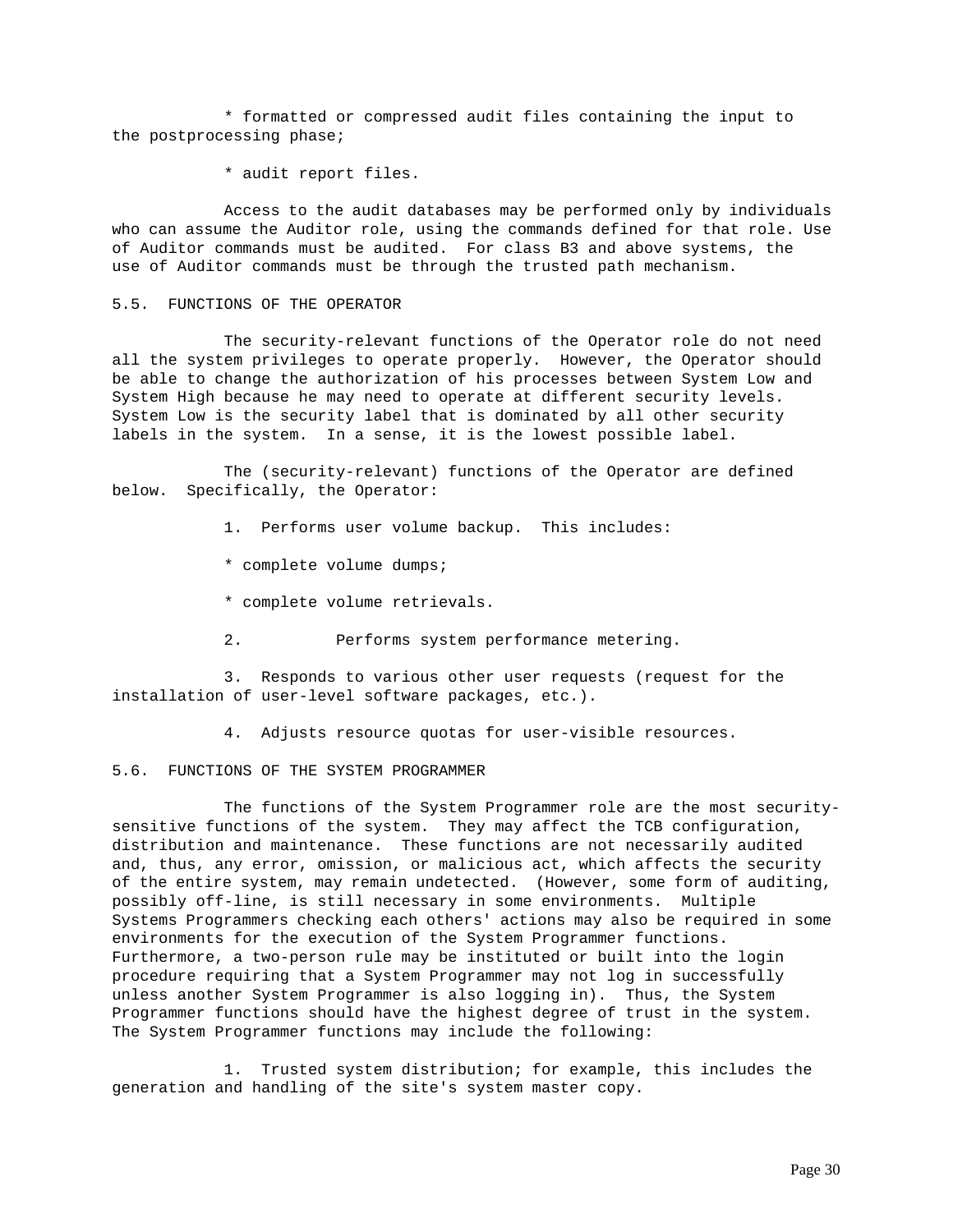2. Setting of system configuration parameters (as specified by the site's configuration management policy); for example, this includes:

\* generic system configuration;

\* initialization of the TCB data structures (before any security profiles or audit characteristics are defined);

\* loading of the TCB.

3. Nonroutine TCB maintenance; for example, this includes:

\* analysis of dumps;

\* installation of "patches" to the TCB code and data (for this the Operator should be able to recompile TCB code from modified source code and should use a trusted loader to reload the system);

\* trusted recovery actions after system crashes; for example the Operator performs consistency checks on the file system structure, on individual TCB files, directories and tables, repairs damaged labels;

\* repairs damaged security labels whenever this function is not provided by the Security Administrator role (damaged labels identified by Secure Operators or Users).

The databases of the System Programmer include:

- \* all TCB files (e.g., TCB code, security-map, auditor files);
- \* all TCB tables (e.g., interrupt vectors, trap tables, gates).

5.7. OTHER ROLES

Other administrative roles can be defined in a secure system. For example, in certain environments the role of the Analyst can be defined. An Analyst may be an otherwise unprivileged user who is trusted to label imported data from various system inputs, to create new files and label them as he sees fit. The Analyst cannot label any data file with a security level higher than his maximum clearance. All the Analyst's actions are audited as are those of a normal user.

When a system is tied into a network, additional roles may be necessary to ensure consistency and accuracy of the network policy enforcement. Such roles could involve additional security-relevant databases.

# 5.8. RELATIONSHIP AMONG ADMINISTRATIVE ROLES

The fine-grained separation of administrative roles defined above permits the establishment of a hierarchical relationship among administrative roles based on a notion of "role dominance" (not to be confused with the notion of dominance among security or integrity levels). This notion signifies the ability of an administrative user in a certain role to change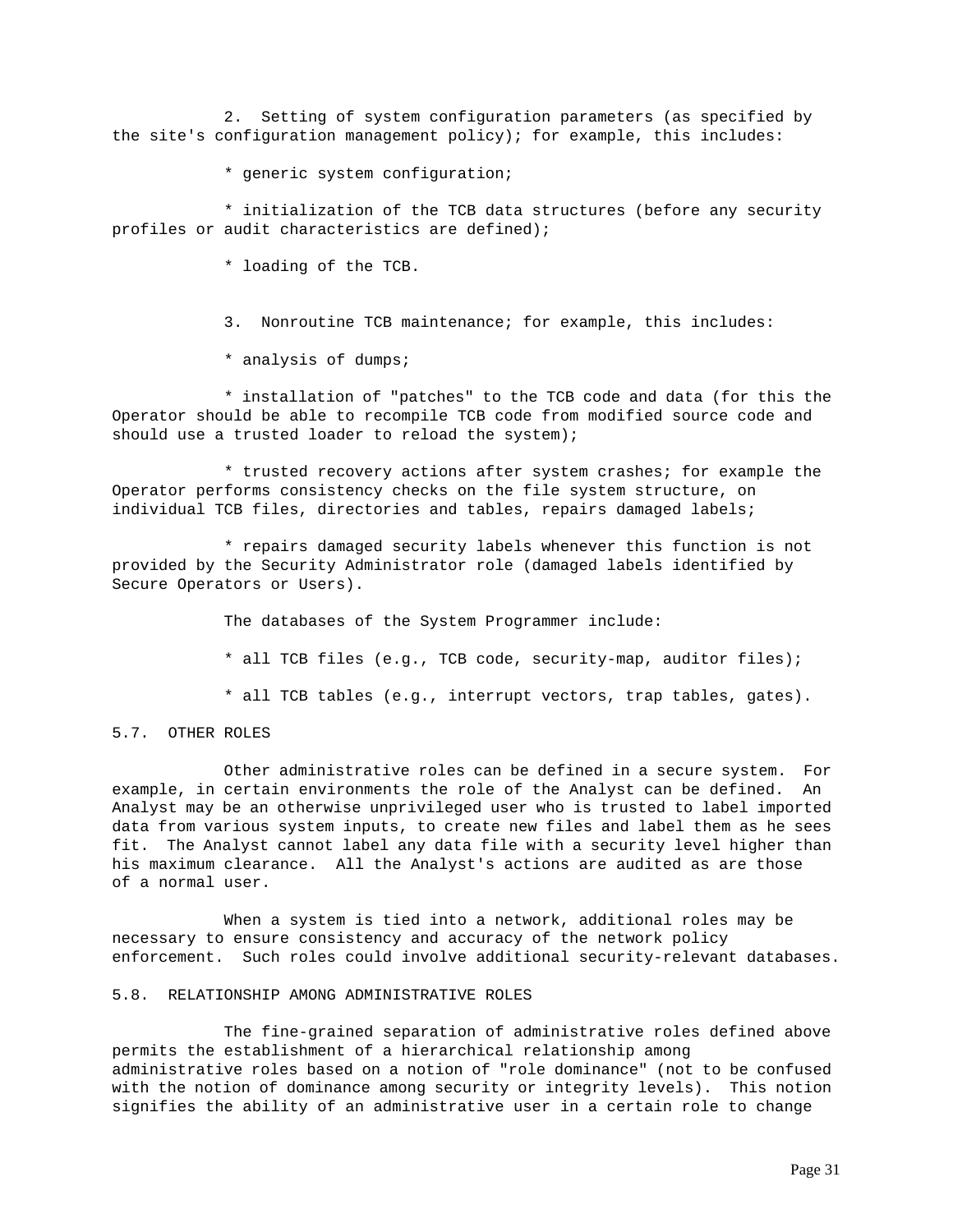the attributes of objects and security profiles of users in other roles and, if necessary, to log in and take actions in that role.

Object attributes include:

- \* access privileges;
- \* size;
- \* security and integrity levels; and
- \* ownership.

Profile attributes include:

- \* user and group identifiers;
- \* passwords;
- \* group membership; and
- \* time restrictions on user activity.

The above notion of role dominance can be useful because it provides both a measure of necessary trust (based on skills, on checking administrative users' background and interests, etc.) that should be invested in a role and a measure of vulnerability associated with that role. The most privileged role is that of the System Programmer. It dominates all other roles in the system and, consequently, it exhibits the highest degree of vulnerability. The Auditor role should be strictly separated from all other remaining roles defined in the system because it maintains sensitive information describing the behavior of all users, including the administrative ones. The Security Administrator dominates the Secure Operator, Account Administrator, Analyst, and user roles; however, the dominated roles are separated from each other. It must be noted that users in the same role do not dominate each other. Although they share most functions, privileges, and databases of the common role, their security profiles are disjoint to allow individual accountability. This helps distinguish the activities of individual users in the same role. Figure 4 illustrates the relationship among the administrative roles defined above. The system could provide a "flat" set of roles, functions and privileges, and the role relationships that could be managed administratively. Implementations of hierarchical relationships among administrative roles can benefit from the use of mandatory security and, especially, integrity models. Mandatory integrity models, such as the Biba model [4] and the Clark-Wilson model [8], could be used to guide the design of the above-mentioned roles and hierarchical relationships, as discussed below.

## 6. IMPACT OF OTHER TCSEC REQUIREMENTS ON TRUSTED FACILITY MANAGEMENT

The major areas of the TCSEC requirements (security policy, accountability, assurance and documentation) impact on trusted facility management. The design and implementation of the functions of various administrative roles may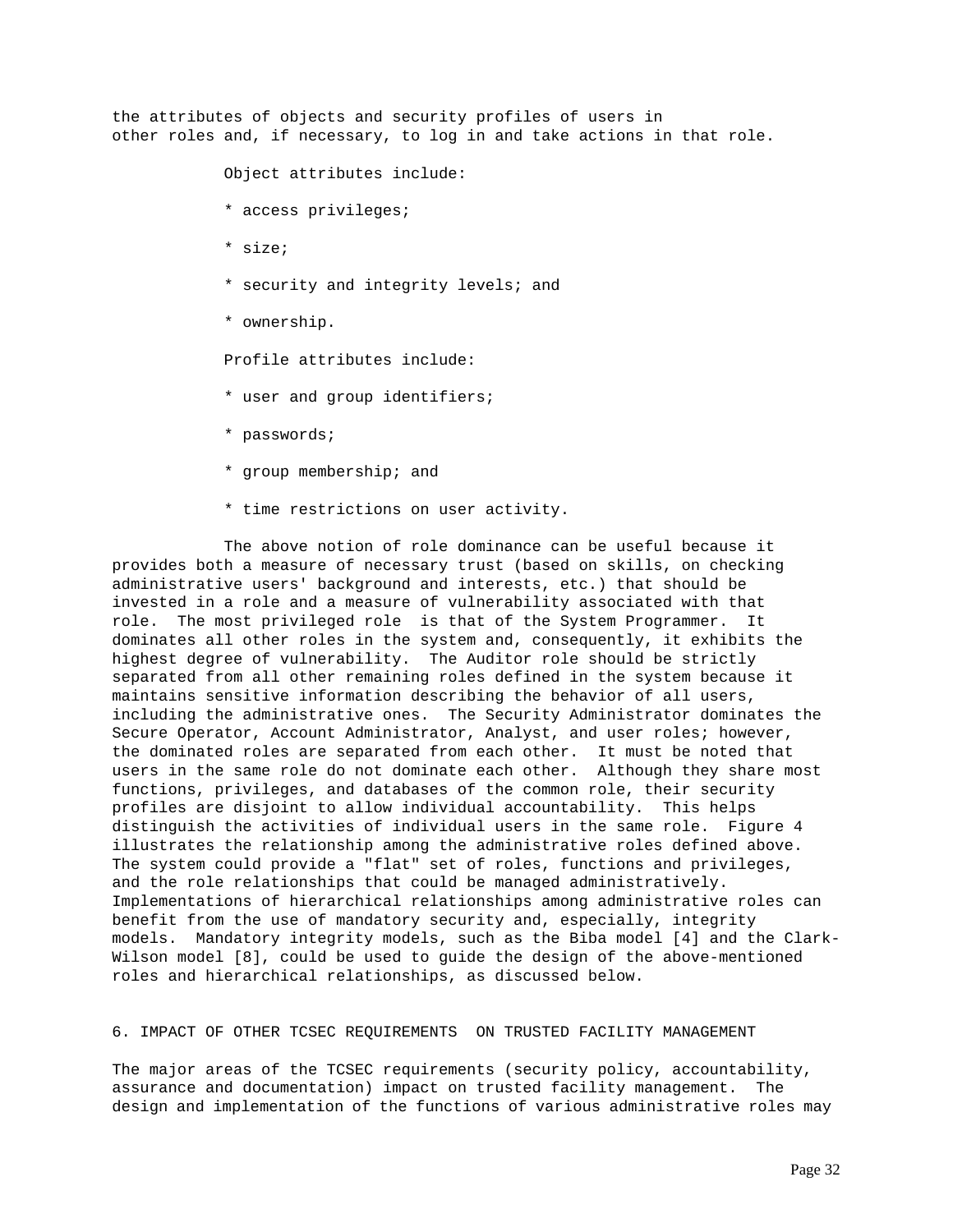use some of the security mechanisms and policies of the underlying system to implement some of their special protection requirements or may choose to implement new protection mechanisms and policies. For example, the implementors of Security Administrator functions may use the discretionary access control mechanisms or may choose to implement to protect the Security Administrator databases from other administrative users and from normal users. This section examines the relationship of other TCSEC requirements to trusted facility management.

# 6.1. SECURITY POLICY

To support the system's security policies, the functions of trusted facility management must control access to, and sharing of, administrative data. Trusted processes implementing the security functions of the Administrator's and Operator's role share files of the administrative database in a variety of ways. Some files are private to each role and are never shared with other roles, with other users of the same role, or with nonadministrative trusted processes. For example, the security label map file is private to the Security Administrator role, the audit log and the postprocessing audit files are private to the Auditor role, and the accounting files are private to the Account Administrator role. All such files are shared among all users of the same role. Other files, such as those containing the user and group registration, may be shared between processes of different roles. These files may be read and written by Security Administrator processes, and are read by Auditor, Secure Operator and Account Administrator processes. Account Administrators and Operators may perform special tasks, such as the collection of user and system statistics and performance metering, for which they would create and maintain private files (those not shared with others in the same role). Furthermore, other files are shared between processes of an administrative role and nonadministrative trusted processes. For example, the user password file is read and written by the Security Administrator role, read by the "login" trusted process, and read and written by the "change-password" trusted process, which can be invoked by any user.

To control access to administrative data and to implement the above-mentioned sharing relationships among processes of the administrative roles, the design and implementation of trusted facility management may, or may not, rely on discretionary and mandatory access controls of the underlying system. If they do, some processes implementing role functions, which need to read and write files at all security levels (e.g., Accounting, Auditor, and Secure Operator processes), would need to bypass the mandatory access controls at least occasionally. Some other processes will operate at the highest level in the system (e.g., accounting and audit processes) and maintain data files at this level (e.g., audit log and postprocessing files, accounting files).

Whenever the sharing relationships among programs and processes of the administrative roles cannot be supported by existing mechanisms, new mechanisms have to be introduced. For example, the association of specific programs implementing administrative functions with roles may require the implementation of restricted command processors, of restricted groups that cannot be modified by the Security Administrator, or of other more complex integrity mechanisms (discussed below). In all such cases, the design and implementation of trusted facility management functions should follow existing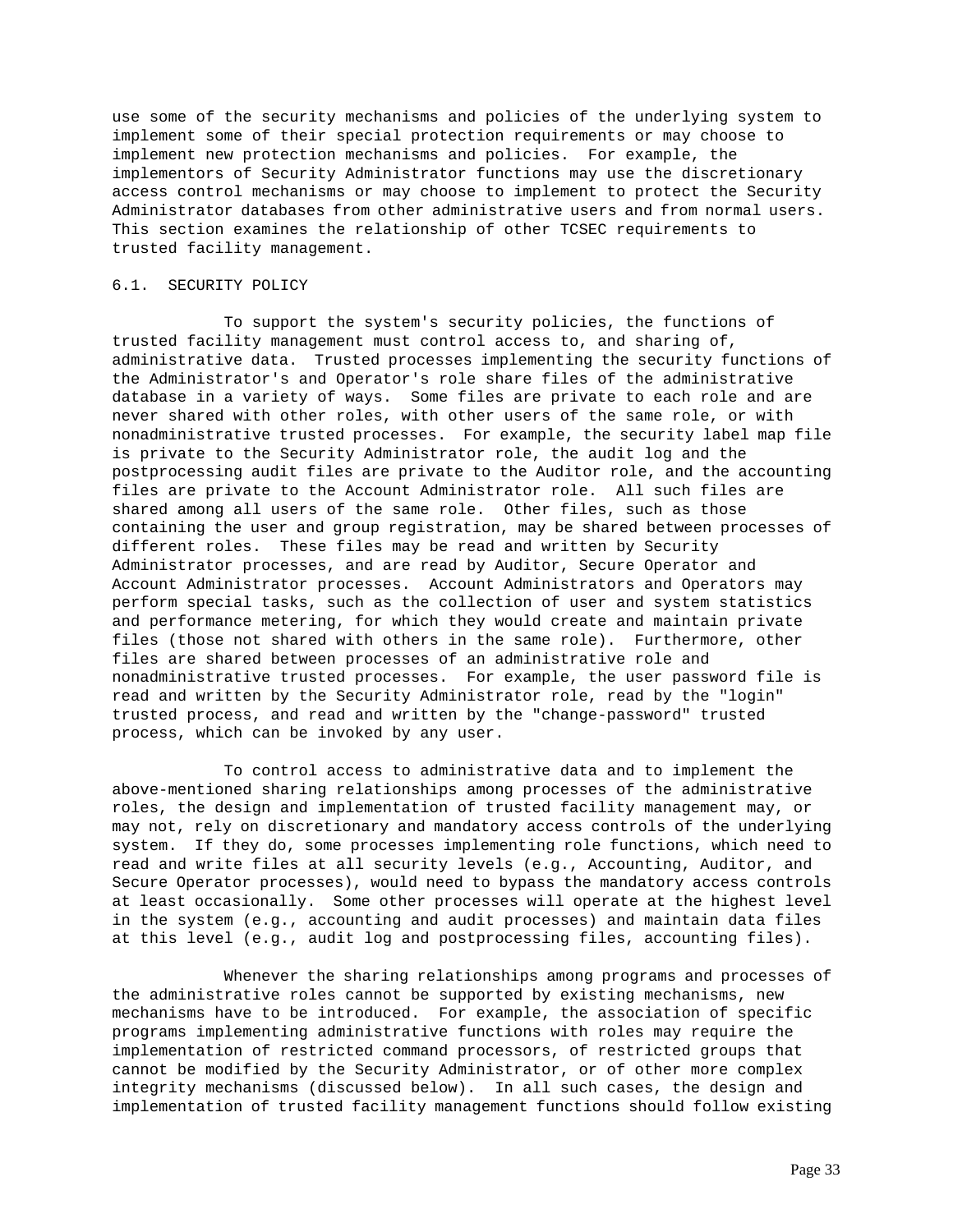guidelines (see example,[9]).

### 6.2. ACCOUNTABILITY

The accountability requirements of the TCSEC impose several constraints on the implementation of trusted facility management, in addition to the separation of roles. First, the identification and authentication of all administrative users must be unambiguous, and must be done on an individual basis, not on a per-role basis. For example, if all users of a role share the same password, accountability will be lost since any user can take the identity of other users of the same role and commit acts of intrusion attributable to those users.

Second, the trusted-path mechanism for classes B3 and above must ensure that the administrative users are connected to the commands or processes that belong to their role, and that no other users or processes can interpose themselves into the path connecting any combination of the administrative users, their commands, and their processes. This can be accomplished by providing administrative consoles recognized and separated by the TCB hardware or software from the rest of the terminals, or by the design of a full (i.e., B3-A1) trusted-path mechanism.

Third, use of all administrative functions, other than those used by System Programmers in maintenance mode, must be audited. This implies that trusted programs and processes implementing these commands should be able to request the writing of audit records during the execution of those commands. In all areas of accountability, the design and implementation of trusted facility management functions should follow existing guidelines (see example, [7]).

# 6.3. ASSURANCE

The assurance requirements of the TCSEC have a significant impact on trusted facility management both in the operational and in the life-cycle areas. These requirements affect both the design and the implementation of the trusted facility management functions.

#### 6.3.1. Operational Assurance

The only relevant areas of operational assurance are the system architecture and the trusted recovery areas. The covert channel analysis area is not relevant here because (1) all users in security-relevant administrative roles have been screened for this position of trust and are therefore expected not to disclose information in an unauthorized way, and (2) all code implementing administrative functions is reviewed to ensure, to the largest possible extent, that no Trojan horses are present. The system integrity requirements of the TCSEC are also irrelevant here as they deal only with the test of proper hardware and firmware operation.

The system architecture requirements impose major constraints on the design of trusted facility management. Because all the securityrelevant and accountability functions of the administrative roles are part of a system's TCB, all requirements of TCB interface definition apply to the administrative interfaces. Similarly, all requirements of internal TCB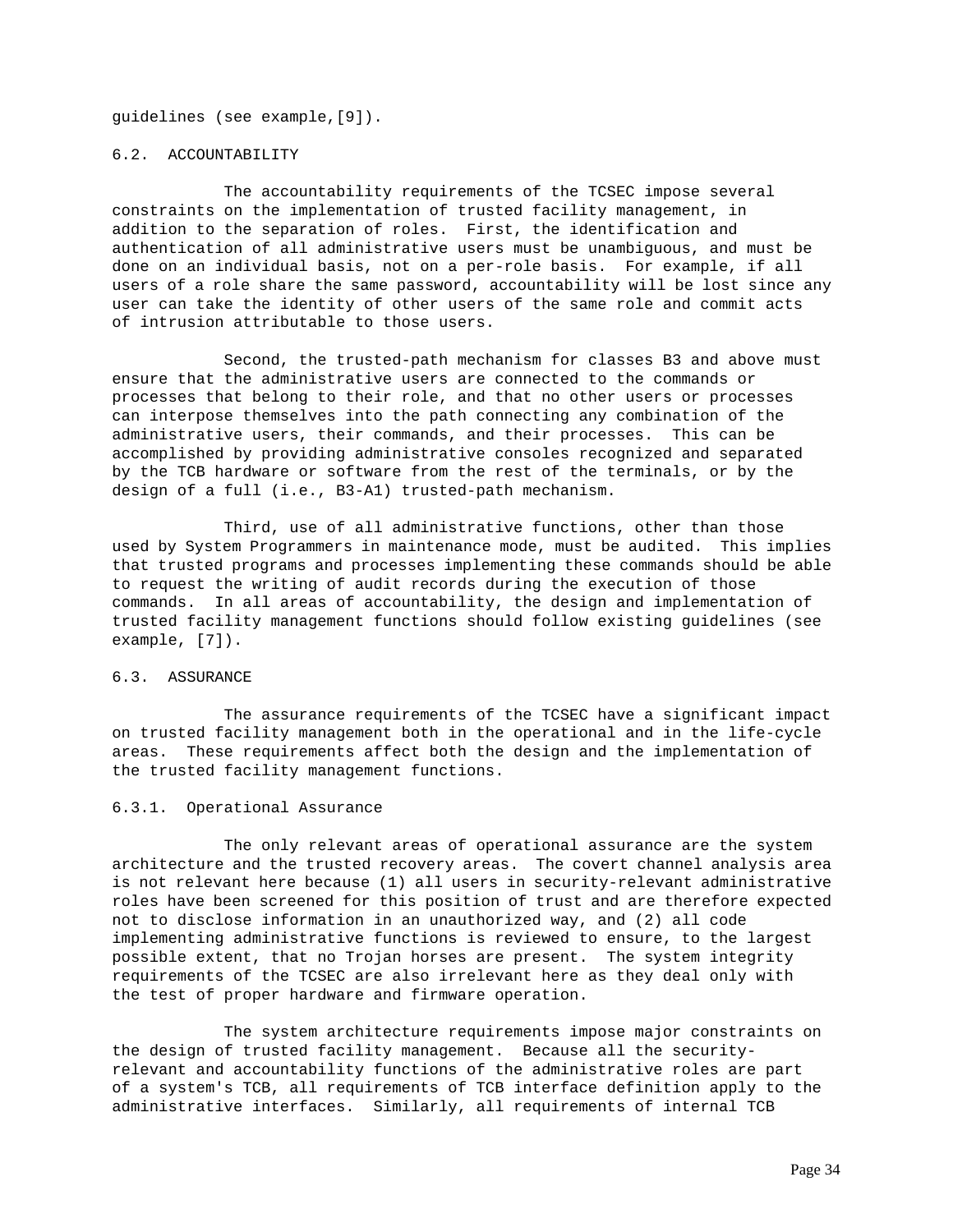structuring, such as those of modularity, abstraction, information hiding, and layering apply to the design and implementation code of the programs and processes of trusted facility management. Careful analysis and documentation of this design and implementation area, as well as careful scrutiny by evaluators, is expected in this area.

The application of the least privilege principle to the design of trusted processes is also required of the administrative processes of the TCB. Several specific design requirements should be observed here. First, the protection of the administrative databases should be performed at the granularity of individual files (or segments) and individual privileges. (The term file is used here in a generic sense to represent a logically small structure such that the structure does not include information unrelated to the specific function). Second, programs and processes of the administrative roles should have access only to the TCB and user files, and to the privileged TCB calls, that are necessary for implementing those roles, but to no other files or calls. Several design alternatives are available in this area. For example, certain files should be associated only with certain processes. Privileged TCB calls, which can be represented by ring-gate descriptors [15,19], domain-entry capabilities [13], or per-process privilege vectors corresponding to specific calls [16,14], should be associated with processes only on an "as needed" basis. These associations can be controlled by careful application of nondiscretionary labels and authorizations at system configuration or installation time.

The only specific requirement of trusted recovery imposed on the design and implementation of trusted facility management is that the consistency of the administrative databases be maintained after system crashes. This requirement can be satisfied by ensuring that :

\* these databases are stored on nonvolatile storage that survives system crashes;

\* that updates to such storage are atomic ;

\* that at least one of the administrative roles is equipped with commands for checking the consistency of the administrative file contents. Note that this could be a fully automated mechanism not requiring administrator interaction.

# 6.3.2. Life-Cycle Assurance

Most life-cycle assurance requirements apply to the processes and interfaces of trusted facility management as stated. For example, security testing, configuration management, and trusted distribution requirements of the TCB apply to trusted facility management to the degree of rigor commensurate with the chosen evaluation class. This is the case because the TCB code and interfaces include the security-relevant code and interfaces of trusted facility management.

In contrast, only some of the requirements of the design specification and verification area apply to the trusted facility management directly. For example, the need for accurate DTLSs for the TCB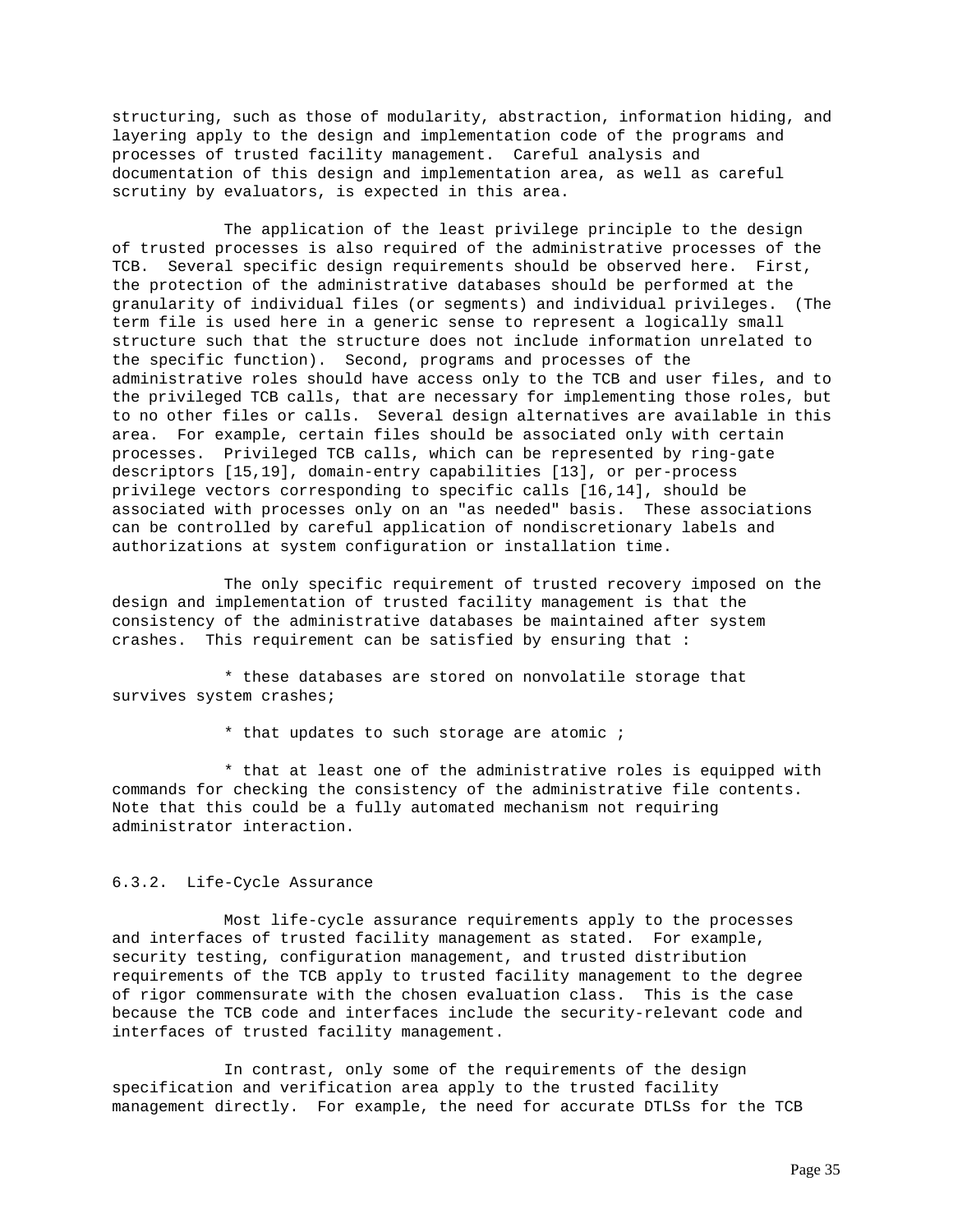interfaces applies as stated. However, the requirements for a formal model, for an interpretation of this model in the DTLSs of the trusted facility management part of the TCB, and for a convincing argument that the DTLSs are consistent with the model are not directly applicable here. The reason for this is that no generally acceptable formal model of the trusted facility management area exists to date. Should a generally acceptable formal model become available, then all requirements of the design specification and verification area would apply to trusted facility management directly.

# 6.4. DOCUMENTATION

The documentation requirements of the TCSEC relevant to the trusted facility management area are the trusted facility manual requirements in section 3, the test documentation requirements, and some of the design documentation [8]. In the design documentation area, only the requirements referring to the DTLSs, TCB internal structuring, and enforcement of the least privilege principle are relevant.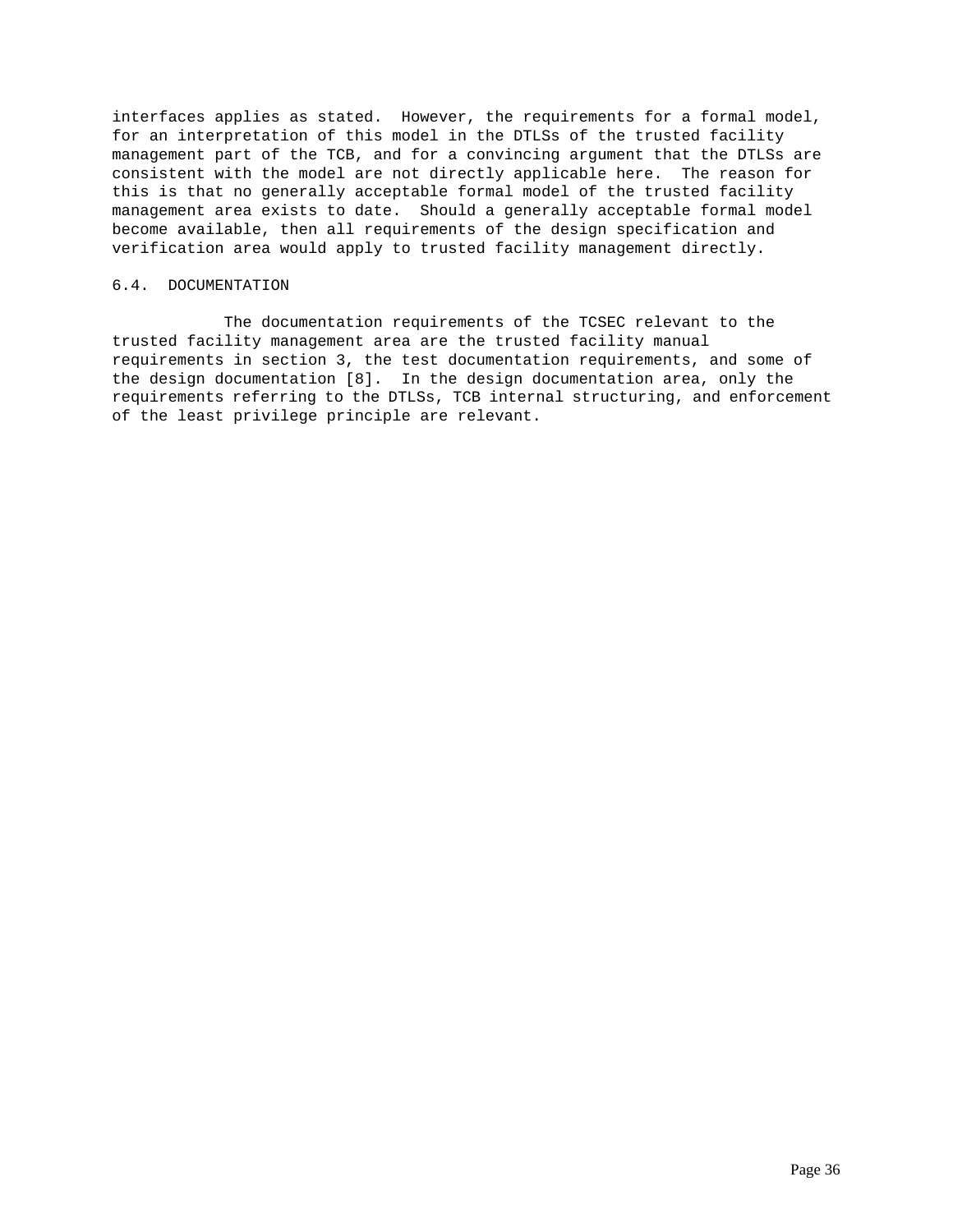### GLOSSARY

#### Access

A specific type of interaction between a subject and an object that results in the flow of information from one to the other.

# Account Administrator

An administrative role or user assigned to maintain accounting files, tools, user accounts, and system statistics.

Administrative User

A user assigned to supervise all or a portion of an AIS.

## Administrator

See Administrative User.

### Approval/Accreditation

The official authorization that is granted to an AIS to process sensitive information in its operational environment, based upon comprehensive security evaluation of the system's hardware, firmware, and software security design, configuration, and implementation and of the other system procedural, administrative, physical, TEMPEST, personnel, and communications security controls.

# Audit

To conduct the independent review and examination of system records and activities.

Audit Event Selection

Selection, by authorized personnel, of the auditable events that are to be recorded on the audit trail.

Audit Mechanism

The processes used to collect, review, and/or examine system activities.

Audit Postprocessing

Processing, under the control of authorized personnel, of specified events that had been recorded on the audit trail.

### Audit Trail

A chronological record of system activities that is sufficient to enable the reconstruction, reviewing, and examination of the sequence of environments and activities surrounding or leading to an operation, a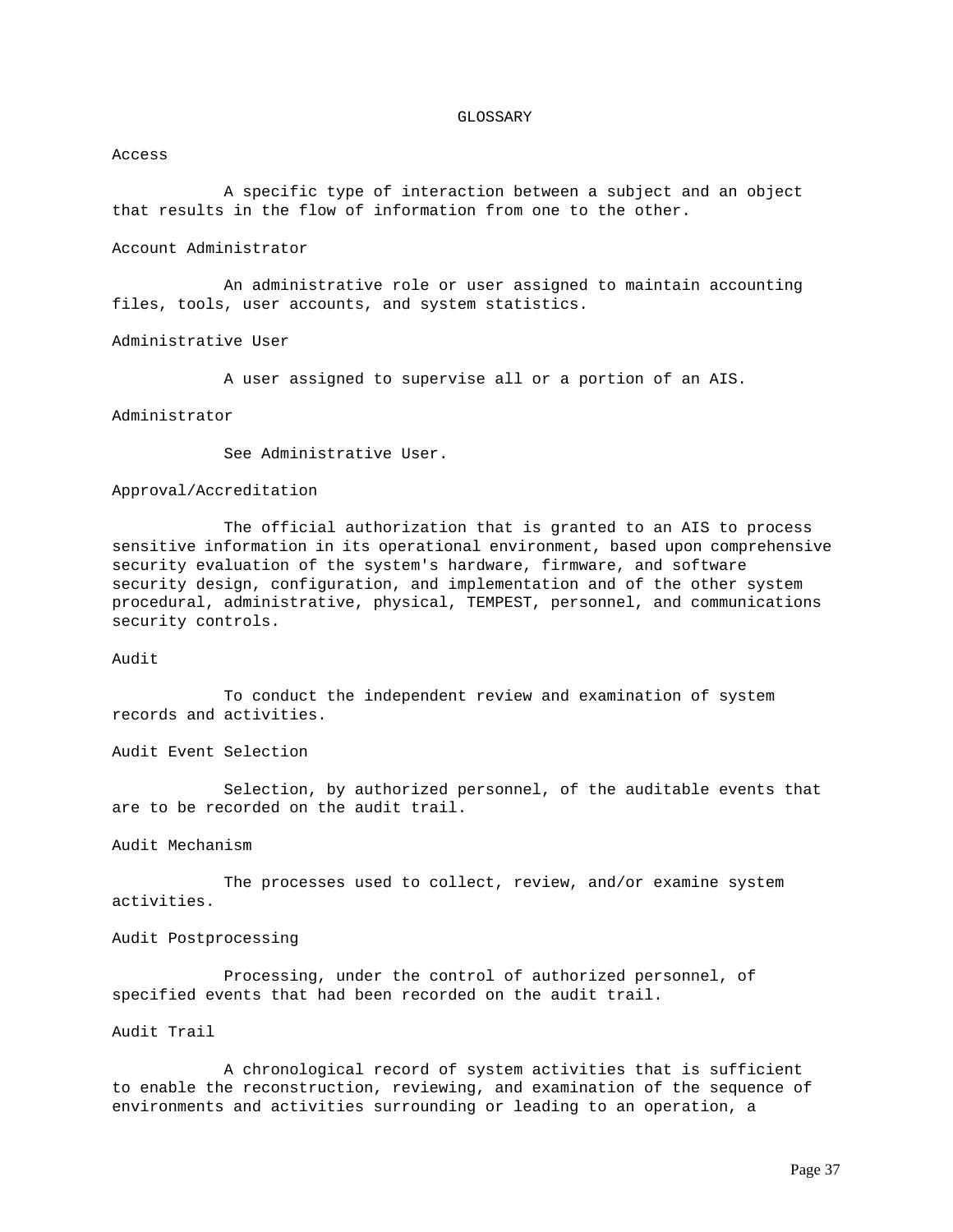procedure, or an event in a transaction from its inception to final results.

#### Auditable Event

Any event that can be selected for inclusion in the audit trail. These events should include, in addition to security-relevant events, actions taken to recover the system after failure and any events that might prove to be security-relevant at a later time.

# Auditor

An authorized individual, or role, with administrative duties, which include selecting the events to be audited on the system, setting up the audit parameters which enable the recording of those events, and analyzing the trail of audit events.

### Authenticate

(1) To verify the identity of a user, device, or other entity in a computer system, often as a prerequisite to allowing access to resources in a system.

(2) To verify the integrity of data that have been stored, transmitted, or otherwise exposed to possible unauthorized modification.

# Authenticated User

A user who has accessed an AIS with a valid identifier and authentication combination.

Auto\*mated Informa\*tion System (AIS)

An assembly of computer hardware, software and/or firmware configured to collect, create, communicate, compute, disseminate, process, store, and/or control data or information.

# Bandwidth

A characteristic of a communication channel that is the amount of information that can be passed through it in a given amount of time, usually expressed in bits per second.

#### Category

A restrictive label that has been applied to classified or unclassified data as a means of increasing the protection of the data and further restricting access to the data.

#### Channel

An information transfer path within a system. May also refer to the mechanism by which the path is effected.

Covert Channel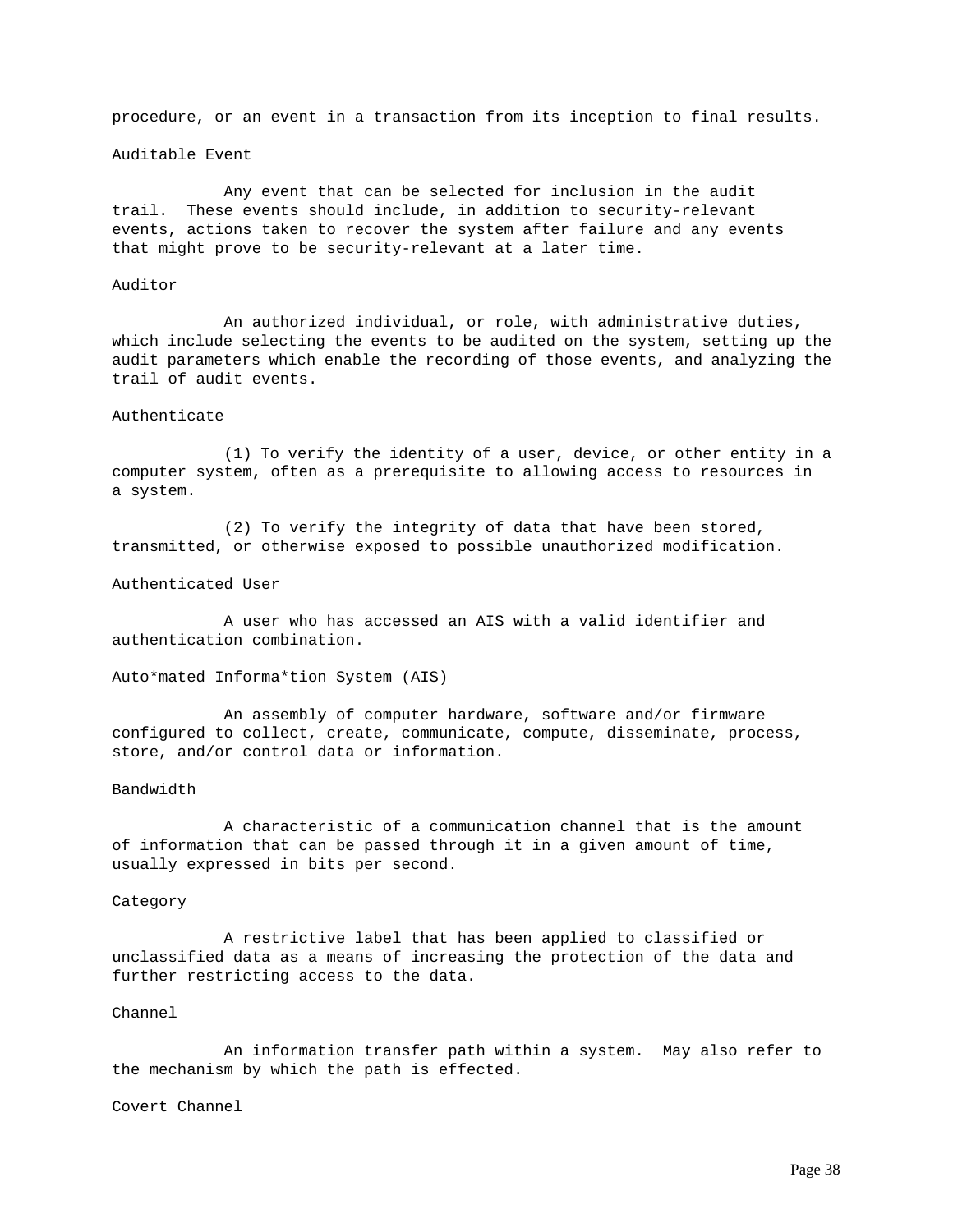A communication channel that allows a process to transfer information in a manner that violates the system's security policy. See also: Covert Storage Channel, Covert Timing Channel.

Covert Storage Channel

A covert channel that involves the direct or indirect writing of a storage location by one process and the direct or indirect reading of the storage location by another process. Covert storage channels typically involve a finite resource (e.g., sectors on a disk) that is shared by two subjects at different security levels.

Covert Timing Channel

A covert channel in which one process signals information to another by modulating its own use of system resources (e.g., CPU time) in such a way that this manipulation affects the real response time observed by the second process.

Data

Information with a specific physical representation.

Data Integrity

The property that data meet an a priori expectation of quality.

Descriptive Top-Level Specification (DTLS)

A top-level specification that is written in a natural language (e.g., English), an informal program design notation, or a combination of the two.

Discretionary Access Control

A means of restricting access to objects based on the identity and need-to-know of the user, process and/or groups to which they belong. The controls are discretionary in the sense that a subject with a certain access permission is capable of passing that permission (perhaps indirectly) on to any other subject.

Formal Security Policy Model

A mathematically precise statement of a security policy. To be adequately precise, such a model must represent the initial state of a system, the way in which the system progresses from one state to another, and a definition of a "secure" state of the system. To be acceptable as a basis for a TCB, the model must be supported by a formal proof that if the initial state of the system satisfies the definition of a "secure" state and if all assumptions required by the model hold, then all future states of the system will be secure. Some formal modeling techniques include: state transition models, temporal logic models, denotational semantics models, and algebraic specification models.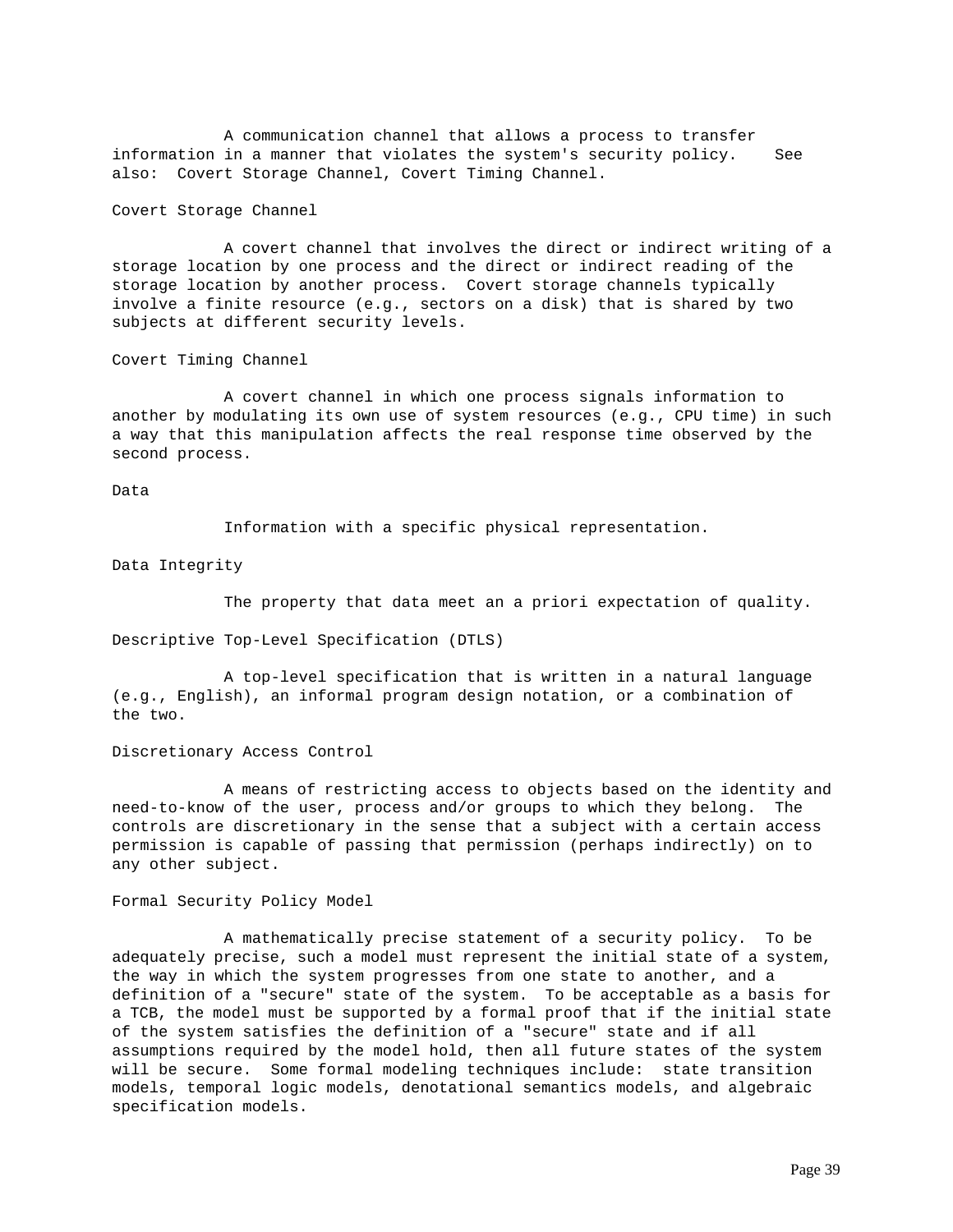Formal Top-Level Specification (FTLS)

A Top-Level Specification that is written in a formal mathematical language to allow theorems showing the correspondence of the system specification to its formal requirements to be hypothesized and formally proven.

# Functional Testing

The segment of security testing in which the advertised features of a system are tested, under operational conditions, for correct operation.

#### Least Privilege

The principle that requires that each subject be granted the most restrictive set of privileges needed for the performance of authorized tasks. The application of this principle limits the damage that can result from accident, error, or unauthorized use.

#### Mandatory Access Control

A means of restricting access to objects based on the sensitivity (as represented by a label) of the information contained in the objects and the formal authorization (i.e., clearance) of subjects to access information of such sensitivity.

# Multilevel Device

A device that is used in a manner that permits it to process data simultaneously of two or more security levels without risk of compromise. To accomplish this, sensitivity labels are normally stored on the same physical medium and in the same form (i.e., machine-readable or humanreadable) as the data being processed.

# Multilevel Secure

A class of system containing information with different sensitivities that simultaneously permits access by users with different security clearances and needs-to-know, but prevents users from obtaining access to information for which they lack authorization.

#### Object

A passive entity that contains or receives information. Access to an object potentially implies access to the information it contains. Examples of objects are: records, blocks, pages, segments, files, directories, directory trees, and programs, as well as bits, bytes, words, fields, processors, video displays, keyboards, clocks, printers, network nodes, etc.

### Object-Unique Names

The unique name that identifies and distinguishes a particular object from all other objects in a system. In a hierarchical file system, the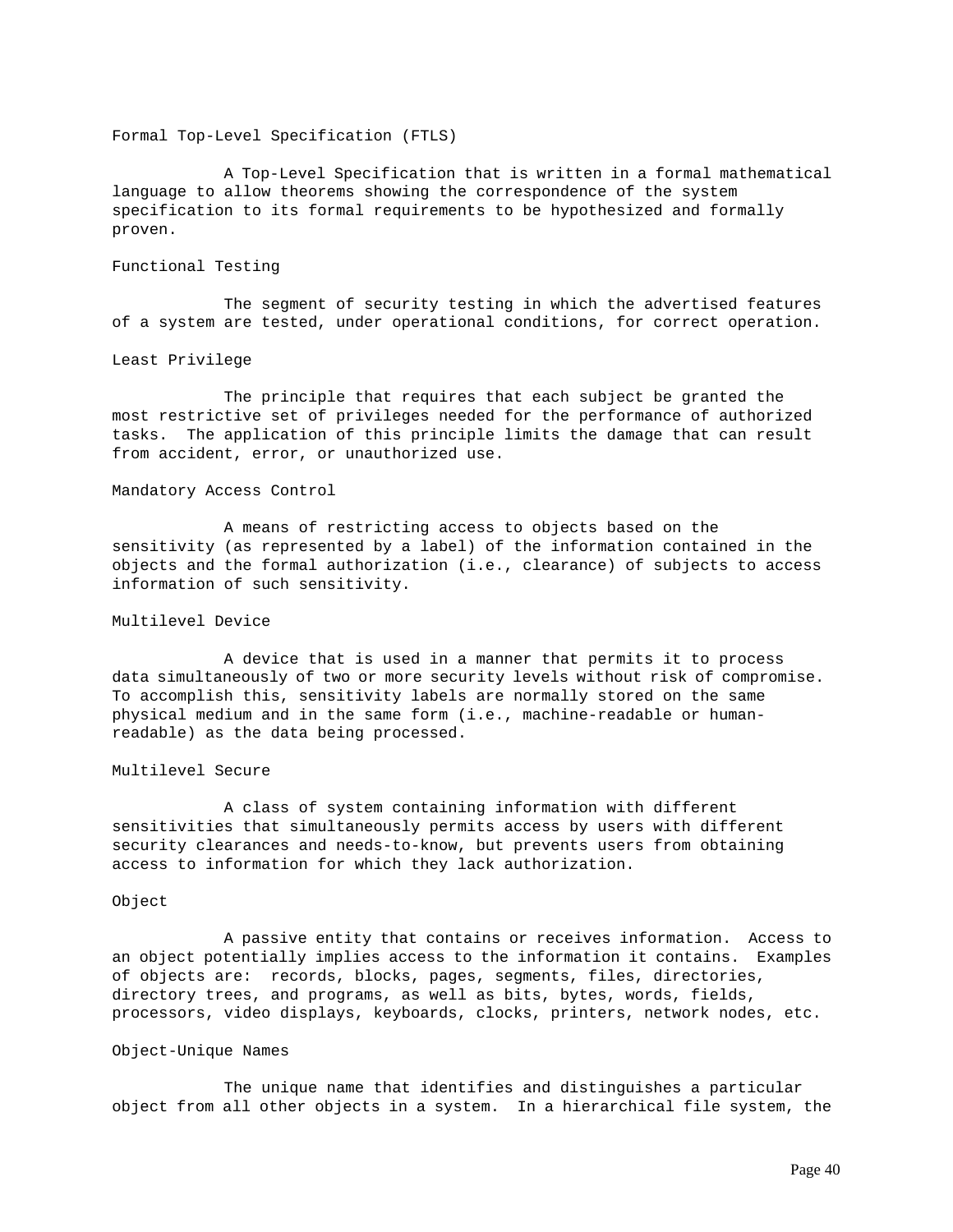object-unique name includes the associated directory names so users can use the same name for objects in different directories.

#### Operator

An administrative role or user assigned to perform routine maintenance operations of the AIS and to respond to routine user requests.

### Output

Information that has been exported by a TCB.

# Password

A protected/private character string that is used to authenticate an identity.

### Process

A program in execution. It is completely characterized by a single current execution point (represented by the machine state) and address space.

# Read

A fundamental operation that results only in the flow of information from an object to a subject.

Read Access (Read Privilege)

Permission to read information.

#### Secure Operator

An administrative role (or user) assigned to perform those aspects of the Operator role that can affect the security relevant data used by the TCB to enforce its policy (e.g., notifying the TCB of the security label of a newly mounted tape).

### Security Administrator

An administrative role (or user) responsible for the security of an Automated Information System and having the authority to enforce the security safeguards on all others who have access to the Automated Information System (with the possible exception of the Auditor). Also called System Administrator.

## Security Label Map

A map defining the correspondence between the binary and ASCII formats of security levels (e.g., between binary format of security levels and sensitivity labels).

Security Level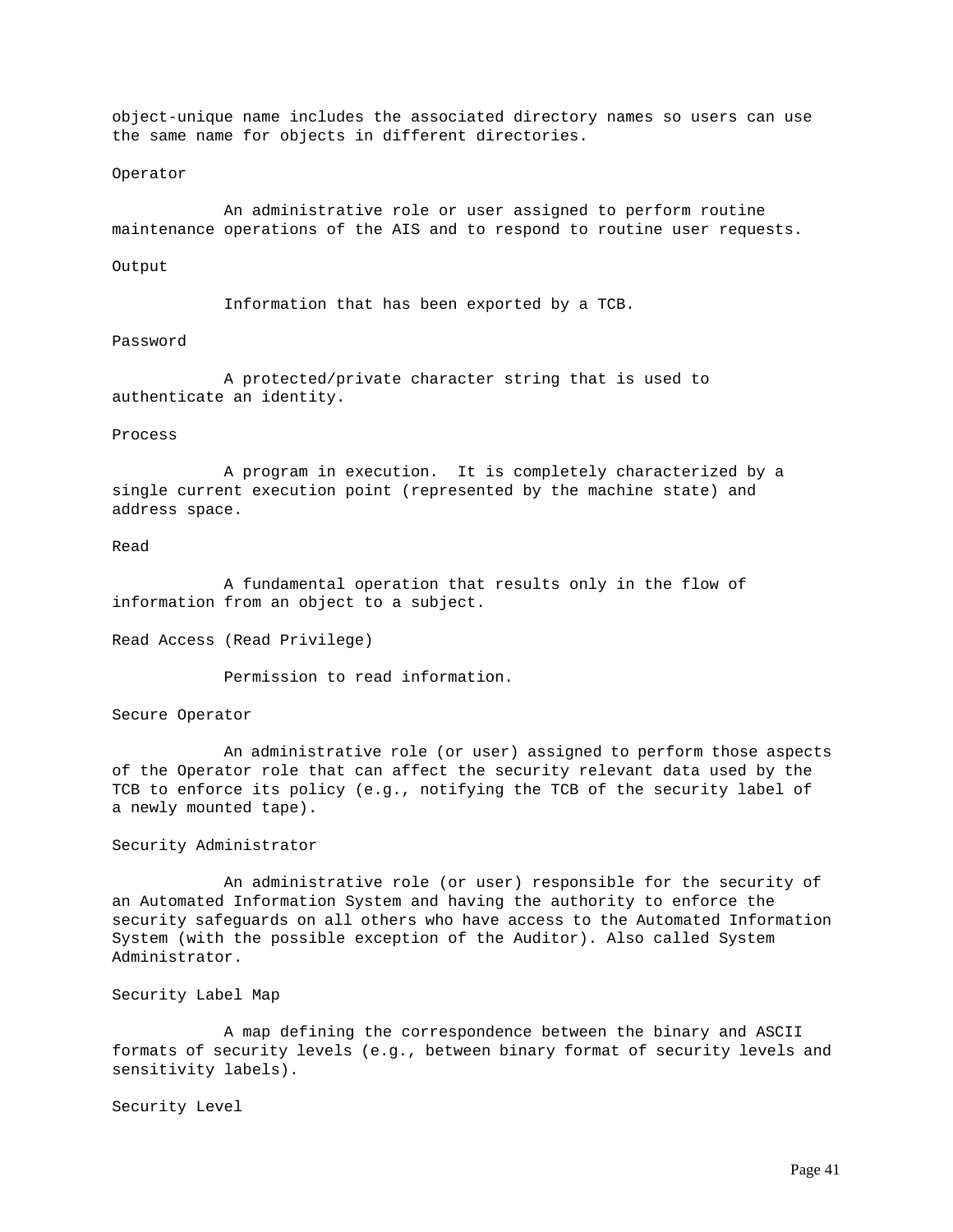The combination of a hierarchical classification and a set of nonhierarchical categories that represents the sensitivity of information.

Security Policy

The set of laws, rules, and practices that regulate how an organization manages, protects, and distributes sensitive information.

Security Policy Model

A formal presentation of the security policy enforced by the system. It must identify the set of rules and practices that regulate how a system manages, protects, and distributes sensitive information.

#### Security-Relevant Event

Any event that attempts to change the security state of the system, (e.g., change discretionary access controls, change the security level of the subject, change user password, etc.). Also, any event that attempts to violate the security policy of the system (e.g., too many attempts to login, attempts to violate the mandatory access control limits of a device, attempts to downgrade a file, etc.).

#### Security Testing

A process used to determine that the security features of a system are implemented as designed. This includes hands-on functional testing, penetration testing, and verification.

Sensitive Information

Information that, as determined by a competent authority, must be protected because its unauthorized disclosure, alteration, loss, or destruction will at least cause perceivable damage to someone or something.

#### Sensitivity Label

A piece of information that represents the security level of an object and that describes the sensitivity (e.g., classification) of the data in the object. Sensitivity labels are used by the TCB as the basis for mandatory access control decisions.

### Separation of Privilege

The separation of functions, namely between the commands, programs, and interfaces implementing those functions, such that malicious or erroneous code in one function is prevented from affecting the code or data of another function.

### Spoofing

An attempt to gain access to a system by posing as an authorized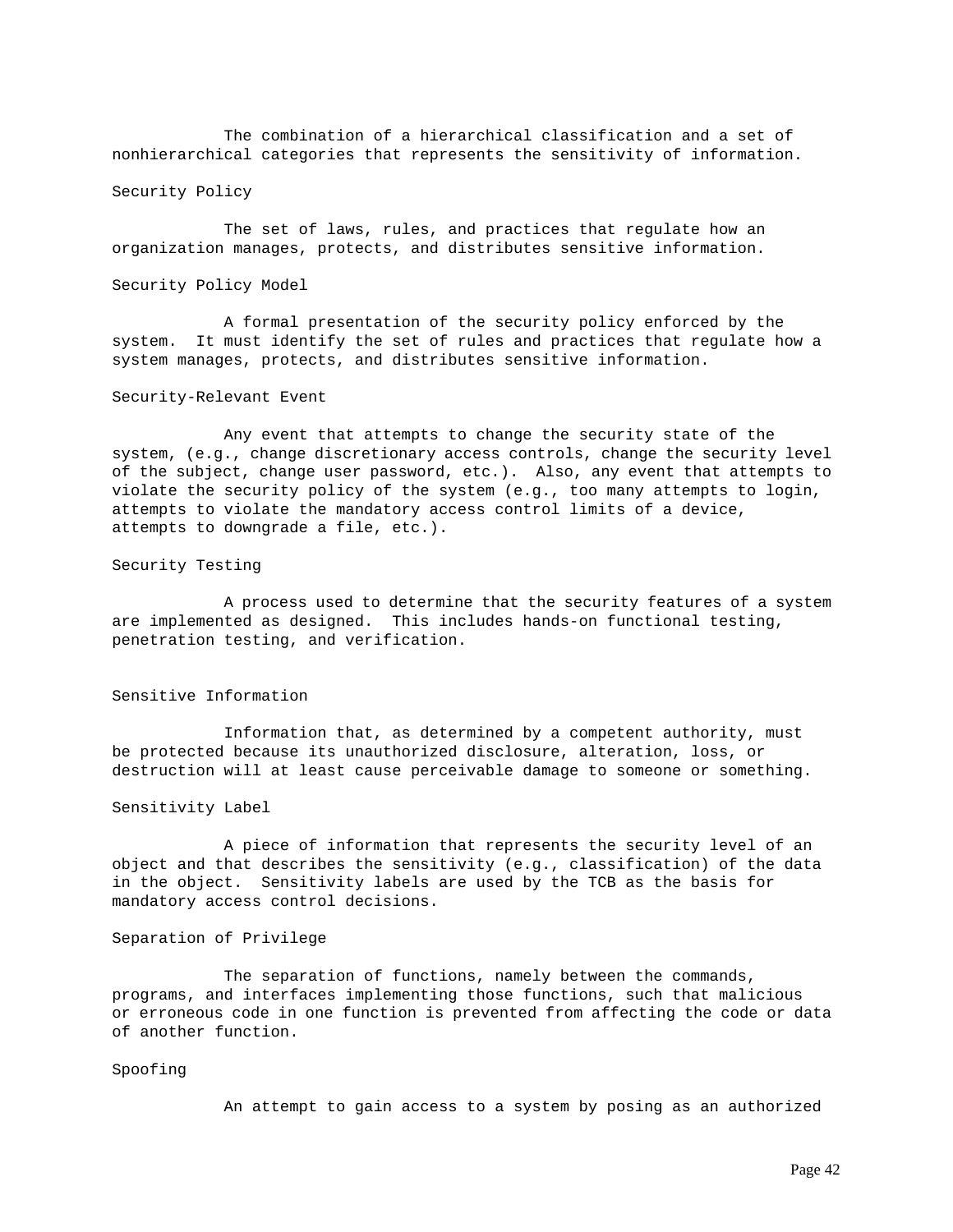user. Also called masquerading or mimicking.

### Subject

An active entity, generally in the form of a person, process, or device that causes information to flow among objects or changes the system state. Technically, a process/domain pair.

Subject Security Level

A subject's security level is equal to the security level of the objects to which it has both Read and Write access. A subject's security level must always be dominated by the clearance of its associated user.

System Administrator

See Security Administrator.

### System High

The security label that dominates all other security labels in the system. In a sense, it is the highest possible label.

### System Low

The lowest security level supported by a system at a particular time or in a particular environment.

### System Programmer

An administrative role (or user) responsible for trusted system distribution, configuration, installation, and nonroutine maintenance.

Top-Level Specification (TLS)

A nonprocedural description of system behavior at the most abstract level; typically, a functional specification that omits all implementation details.

### Trap Door

A hidden software or hardware mechanism that can be triggered to permit system protection mechanisms to be circumvented. It is activated in some innocent-appearing manner; e.g., a special "random" key sequence at a terminal. Software developers often introduce trap doors in their code to enable them to reenter the system and perform certain functions. Synonymous with back door.

#### Trojan Horse

A computer program with an apparently or actually useful function that contains additional (hidden) functions that surreptitiously exploit the legitimate authorizations of the invoking process to the detriment of security or integrity.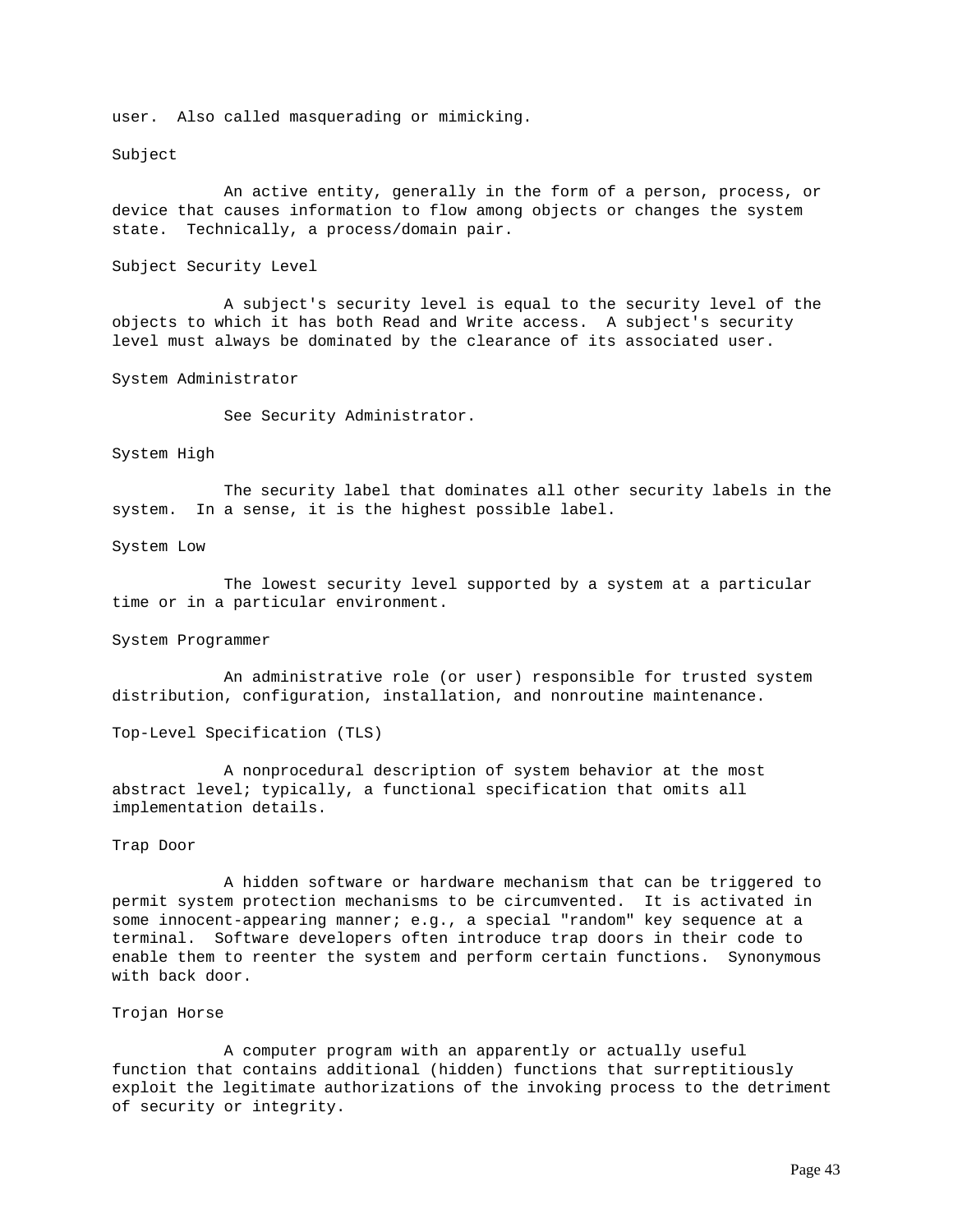### Trusted Computer System

A system that employs sufficient hardware and software assurance measures to allow its use for processing simultaneously a range of sensitive or classified information.

# Trusted Computing Base (TCB)

The totality of protection mechanisms within a computer system - - including hardware, firmware, and software -- the combination of which is responsible for enforcing a security policy. A TCB consists of one or more components that together enforce a unified security policy over a product or system. The ability of a TCB to enforce correctly a unified security policy depends solely on the mechanisms within the TCB and on the correct input by system administrative personnel of parameters (e.g., a user's clearance level) related to the security policy.

# Trusted Path

A mechanism by which a person at a terminal can communicate directly with the Trusted Computing Base. This mechanism can only be activated by the person or the Trusted Computing Base and cannot be imitated by untrusted software.

### User

Person or process accessing an AIS either by direct connections (i.e., via terminals), or indirect connections (i.e., prepare input data or receive output that is not reviewed for content or classification by a responsible individual).

### Verification

The process of comparing two levels of system specification for proper correspondence (e.g., security policy model with top-level specification, top-level specification with source code, or source code with object code). This process may or may not be automated.

### Virus

A self-propagating Trojan horse, composed of a mission component, a trigger component, and a self-propagating component.

# Vulnerability

A weakness in system security procedures, system design, implementation, internal controls, etc., that could be exploited to violate system security policy.

### Write

A fundamental operation that results only in the flow of information from a subject to an object.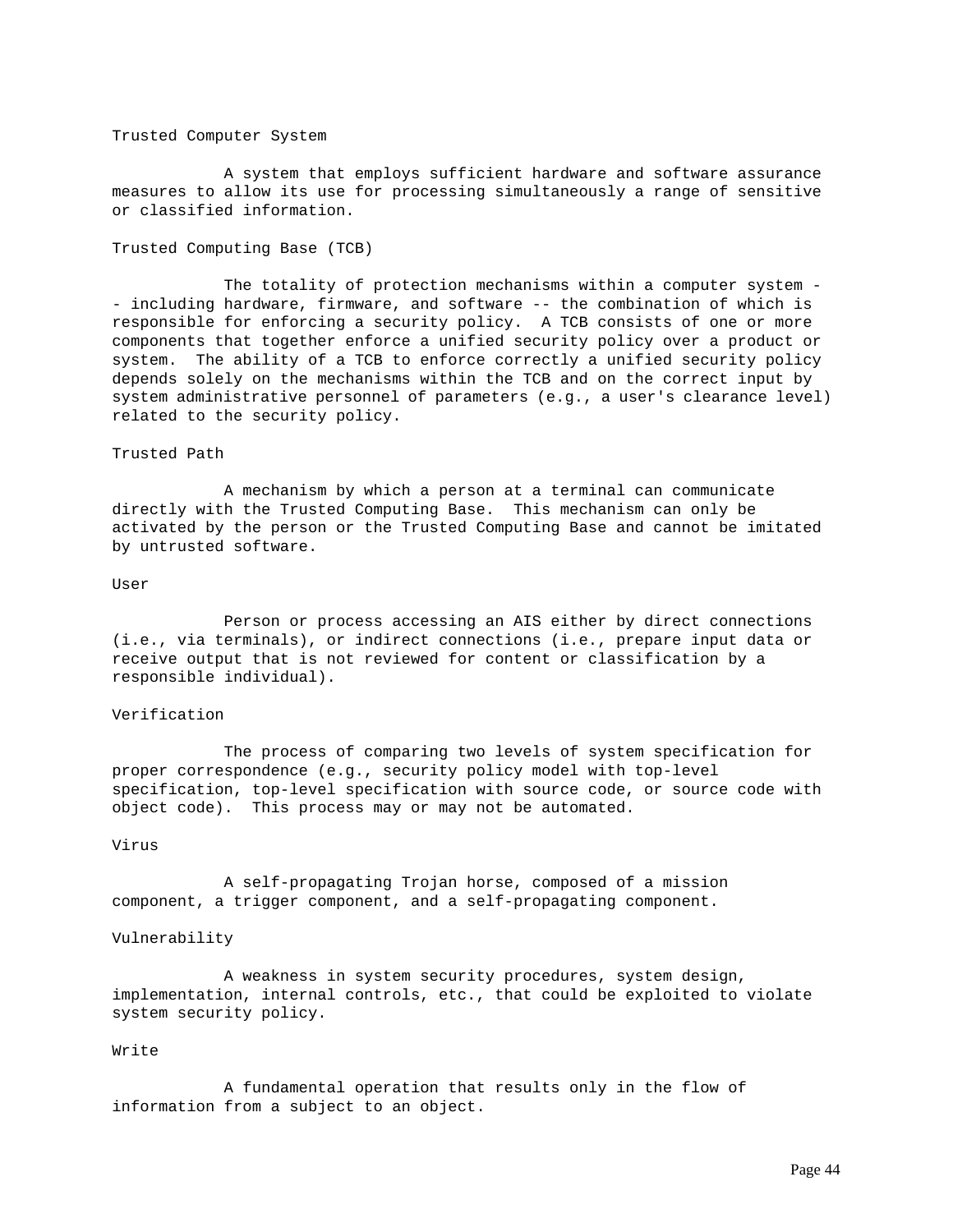Write Access (Write Privilege)

Permission to write an object.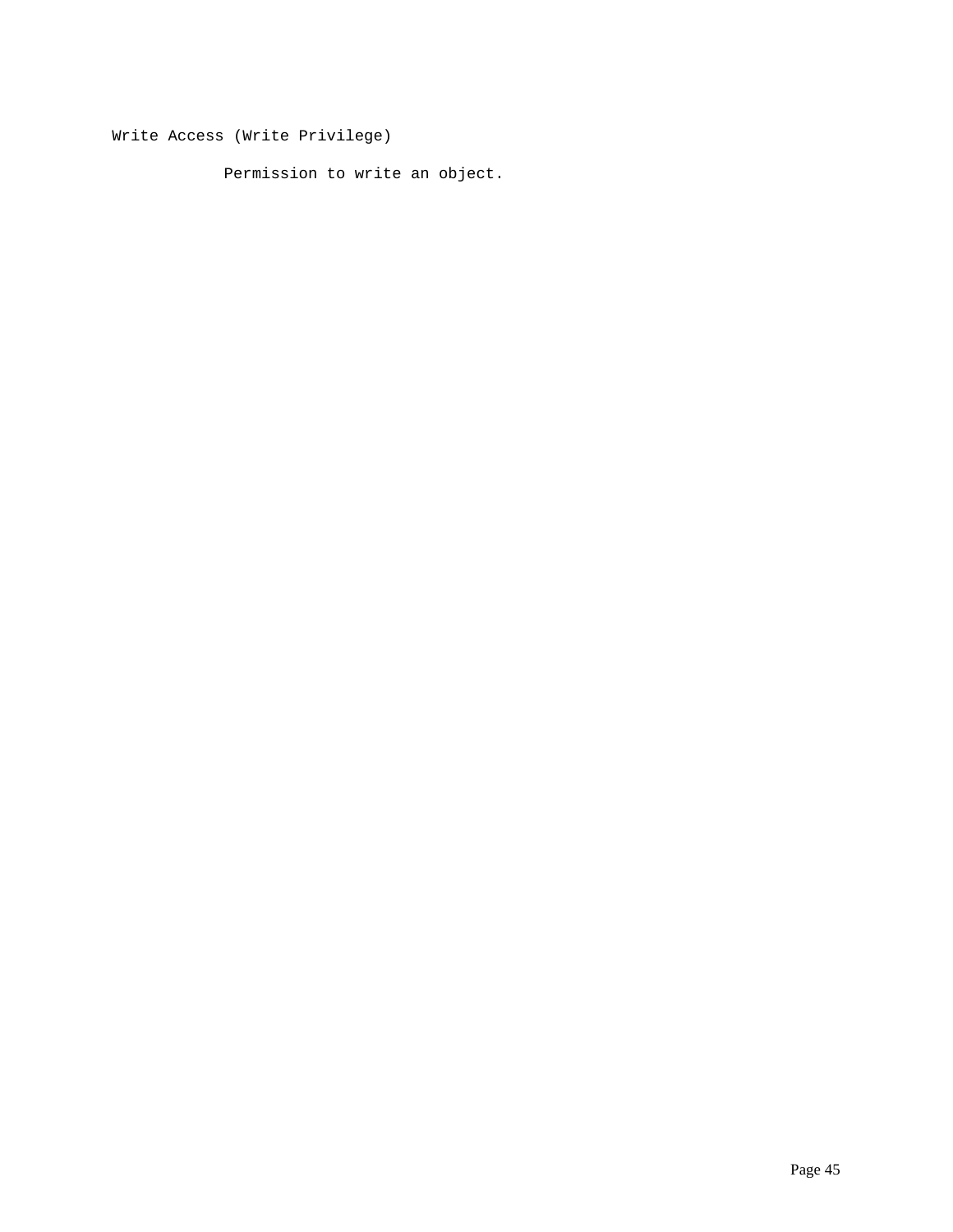REFERENCES

1. Baldwin, R. W., "Rule-Based Analysis of Computer Security," Technical Report MIT/LCS/TR-401, March 1988.

2. Bell, D.E., and L. J. LaPadula, "Secure Computer System: Unified Exposition and Multics Interpretation," MITRE Corp., Rep. No. MTR-2997, 1976 (available as NTIS AD-A023588).

3. Biba, K.J., "Integrity Considerations for Secure Computer Systems," Mitre Corp., MTR-3153, Bedford, Mass., June 1975.

4. Bishop, M., "How to Write a Setuid Program"; login, vol. 12, no. 1, January/February 1987.

5. Bishop M., "Managing Superuser Privileges under Unix," Research Institute for Advanced Computer Science, Technical Report, NASA Ames Research Center, Moffet Field, California, (June 1986).

6. Clark, D.D., and D. R. Wilson, "A Comparison of Commercial and Military Computer Security Policies," Proc. of the IEEE Symp. on Security and Privacy, Oakland, Calif., April 1987.

7. Department of Defense -- A Guide To Understanding Audit In Trusted Systems, NCSC-TG-001, version-1, July 1987.

8. Department of Defense -- A Guide To Understanding Design Documentation In Trusted Systems, NCSC-TG-007, version-1, October 1988.

9. Department of Defense, A Guide to Understanding Discretionary Access Control in Trusted Systems, NCSC-TG-003, version-1, September 1987.

10. Department of Defense, Password Manage\*ment Guideline, CSC-STD-002-85, April 1985.

11. Department of Defense, Trusted Computer System Evaluation Criteria, DoD 5200.28-STD, December 1985.

12. Gligor V.D., C.S. Chandersekaran, R.S. Chapman, L.J. Dotterer, M.S. Hecht, W.D. Jiang, A. Johri, G.L. Luckenbaugh, and N. Vasudevan, "Design and Implementation of Secure Xenix," IEEE Trans. on Software Engineering, vol. SE-13, No. 2, February 1986.

13. Gligor V. D., J.C. Huskamp, S.R. Welke, C. J. Linn, and W.T. Mayfield, "Traditional Capability-Based Systems: An Analysis of their Ability to Meet the Trusted Computer Security Evaluation Criteria," Institute for Defense Analyses, IDA Paper P-1935, February 1987

14. Hecht M.S., M.E. Carson, C.S. Chandersekaran, R.S. Chapman, L.J. Dotterer, V.D. Gligor, W.D. Jiang, A. Johri, G.L. Luckenbaugh, and N. Vasudevan, "Unix Without the Superuser," Proc. of the Usenix Conference, Phoenix, Arizona, June 1987.